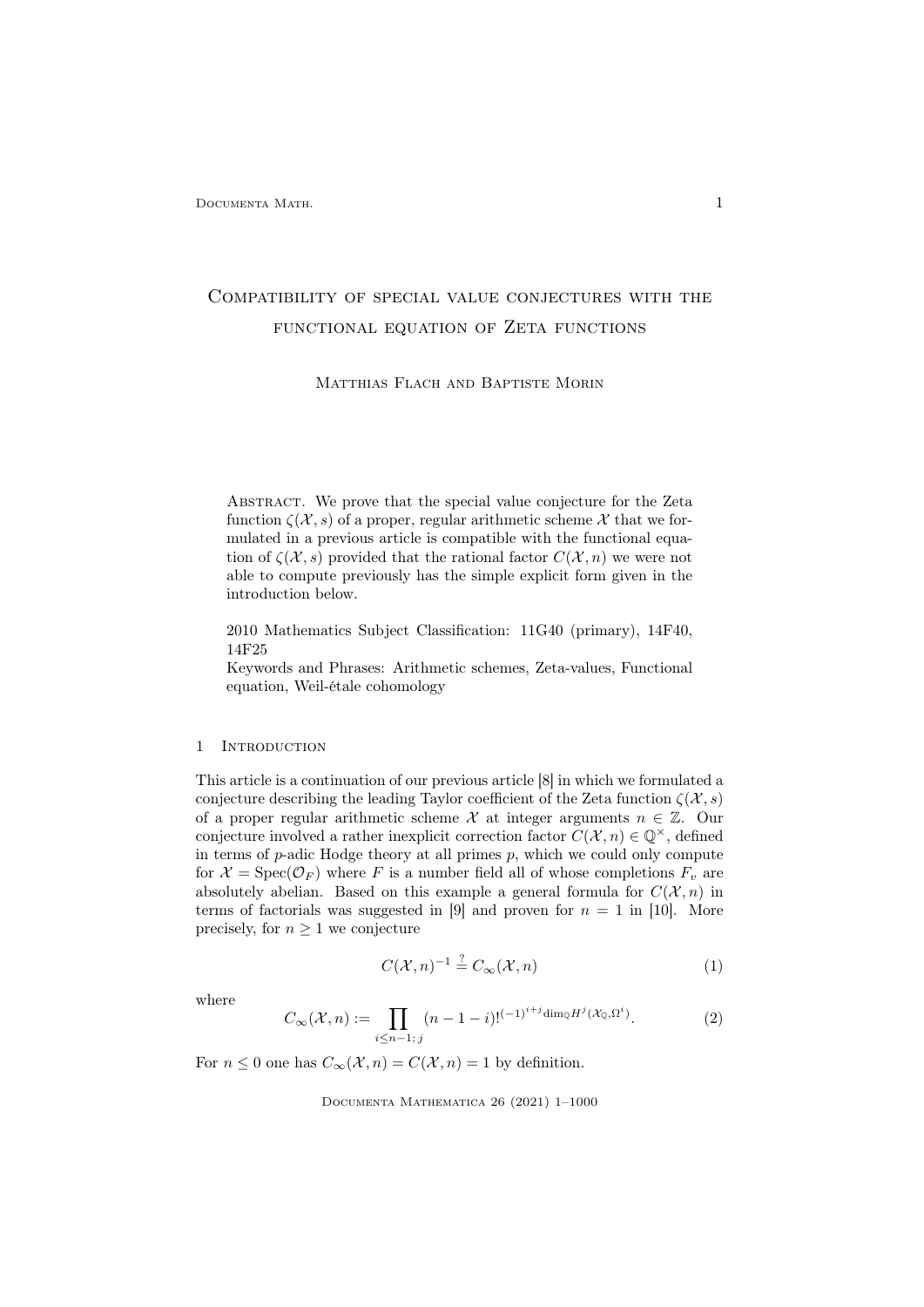In this article we prove that our special value conjecture is compatible with the conjectured functional equation of the Zeta function if  $C(\mathcal{X}, n)^{-1}$  is replaced by  $C_{\infty}(\mathcal{X}, n)$ . We refer to Thm. 1.4 below in this introduction for a precise statement. We regard this result as convincing evidence that  $C_{\infty}(\mathcal{X}, n)$  is indeed the right factor, even though we cannot yet prove that identity (1) holds true for  $n > 2$  and arbitrary X. The definition of  $C(\mathcal{X}, n)$  was made in such a way that our conjecture is compatible with the Tamagawa number conjecture of Bloch, Kato, Fontaine and Perrin-Riou [6], [11]. By replacing  $C(\mathcal{X}, n)^{-1}$  with  $C_{\infty}(\mathcal{X}, n)$  we are in effect making a special value conjecture which is independent of p-adic Hodge theory and which is compatible with the functional equation of  $\zeta(\mathcal{X}, s)$ . Note that compatibility with the functional equation of motivic L-functions is not in general known for the Tamagawa number conjecture. Even for Tate motives over a number field F it is only known if all  $F_v$  are absolutely abelian.

### 1.1 STATEMENT OF THE MAIN RESULT

We begin with a brief statement of our special value conjecture, Conjecture 1.1 below, even though it is not needed for the rest of this article. Neither do any of the results in sections 2-4 of this article depend on unproven conjectures. Our main result Thm. 1.4 follows from an unconditional theorem, Thm. 1.2, both of which are stated below in this subsection.

Let X be a regular scheme of dimension d, proper over  $Spec(\mathbb{Z})$ . Associated to  $\mathcal{X}$  and  $n \in \mathbb{Z}$  is an invertible  $\mathbb{Z}$ -module ("fundamental line")

$$
\Delta(\mathcal{X}/\mathbb{Z},n):=\mathrm{det}_{\mathbb{Z}}R\Gamma_{W,c}(\mathcal{X},\mathbb{Z}(n))\otimes_{\mathbb{Z}}\mathrm{det}_{\mathbb{Z}}R\Gamma(\mathcal{X}_{Zar},L\Omega^{
$$

where  $L\Omega_{\mathcal{X}/\mathbb{Z}}^{\leq n}$  is the derived de Rham complex [14] modulo the *n*-th step in the Hodge filtration and  $R\Gamma_{W,c}(\mathcal{X}, \mathbb{Z}(n))$  is a perfect complex of abelian groups whose definition is dependent on assumptions (finite generation of étale motivic cohomology, Artin-Verdier duality for torsion motivic cohomology) denoted by  $\mathbf{L}(\overline{\mathcal{X}}_{et}, n)$ ,  $\mathbf{L}(\overline{\mathcal{X}}_{et}, d-n)$ ,  $\mathbf{AV}(\overline{\mathcal{X}}_{et}, n)$  in [8][Conj. 3.2, Conj. 3.1]. Also assuming the Beilinson conjectures in the form of conjecture  $\mathbf{B}(\mathcal{X}, n)$  of [8][Conj. 2.5] one can construct a natural trivialization

$$
\lambda_{\infty} : \mathbb{R} \xrightarrow{\sim} \Delta(\mathcal{X}/\mathbb{Z}, n) \otimes_{\mathbb{Z}} \mathbb{R}.
$$
 (3)

For each prime number  $p$  a factor

$$
C_p(\mathcal{X}, n) \in p^{\mathbb{Z}}
$$

was defined in [8][Def. 5.6] under yet another assumption  $\mathbf{D}_n(\mathcal{X}, n)$  [8][Conj. 5.5] as well as assumption  $\mathbf{R}(\mathbb{F}_p, \dim(\mathcal{X}_{\mathbb{F}_p}))$  (resolution of singularities) borrowed from [12]. Conjecture  $\mathbf{D}_p(\mathcal{X}, n)$  can be regarded as a syntomic description of  $R\Gamma_{et}(\mathcal{X}_{\mathbb{Z}_p},\mathbb{Q}_p(n))$  (*p*-adically completed, rational, étale motivic cohomology of  $\mathcal{X}_{\mathbb{Z}_p}$  and is proven in the cases where it is known using techniques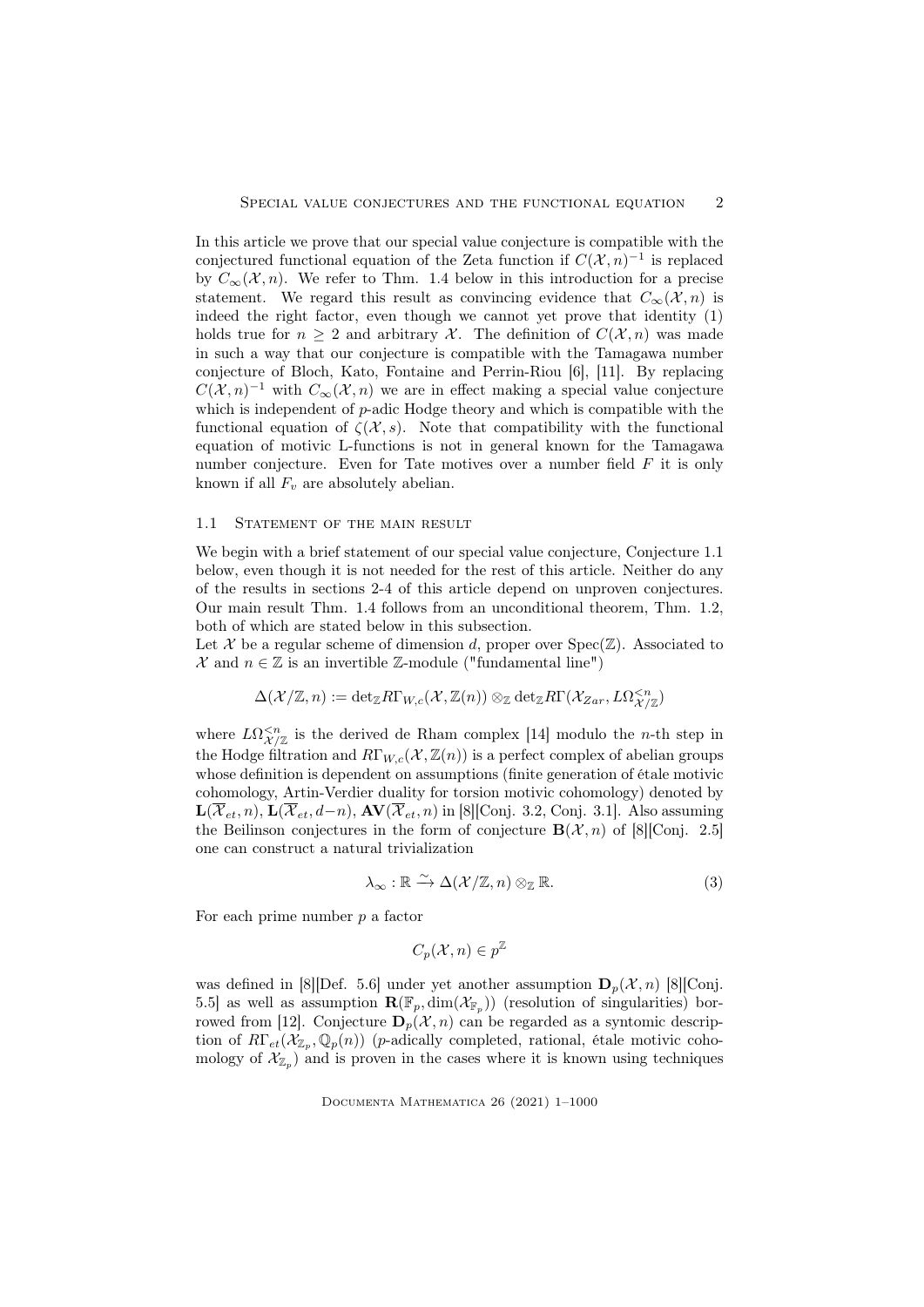from p-adic Hodge theory. We then define

$$
C(\mathcal{X}, n) := \prod_{p < \infty} C_p(\mathcal{X}, n).
$$

Let  $\zeta(\mathcal{X}, s)$  be the Zeta function of X and  $\zeta^*(\mathcal{X}, n) \in \mathbb{R}^\times$  its leading Taylor coefficient at  $s = n$ . Our special value conjecture [8][Conj. 5.12] is the assertion

$$
\lambda_{\infty}(\zeta^*(\mathcal{X}, n)^{-1} \cdot C(\mathcal{X}, n) \cdot \mathbb{Z}) = \Delta(\mathcal{X}/\mathbb{Z}, n).
$$

As was explained earlier in this introduction, for the purposes of this article we replace this conjecture by the following

CONJECTURE 1.1. Let  $\mathcal X$  be a regular scheme, proper and flat over  $Spec(\mathbb Z)$ , which satisfies assumptions  $\mathbf{L}(\overline{\mathcal{X}}_{et}, n)$ ,  $\mathbf{L}(\overline{\mathcal{X}}_{et}, d-n)$ ,  $\mathbf{AV}(\overline{\mathcal{X}}_{et}, n)$  and  $\mathbf{B}(\mathcal{X}, n)$ in [8]. Then

$$
\lambda_\infty(\zeta^*(\mathcal{X},n)^{-1}\cdot C_\infty(\mathcal{X},n)^{-1}\cdot\mathbb{Z})=\Delta(\mathcal{X}/\mathbb{Z},n)
$$

where  $C_{\infty}(\mathcal{X}, n)$  is defined in (2).

This conjecture determines the real number  $\zeta^*(\mathcal{X}, n) \in \mathbb{R}$  up to sign. It is independent of Conjectures  $\mathbf{D}_p(\mathcal{X}, n)$  and  $\mathbf{R}(\mathbb{F}_p, \dim(\mathcal{X}_{\mathbb{F}_p}))$  and does not involve p-adic Hodge theory at any point in its formulation. Our previous conjecture [8][Conj. 5.12] and Conjecture 1.1 are equivalent if and only if identity (1) holds true but at this point we feel unable to judge the difficulty of proving (1). Under assumptions  $\mathbf{L}(\overline{\mathcal{X}}_{et}, n)$ ,  $\mathbf{L}(\overline{\mathcal{X}}_{et}, d - n)$  and  $\mathbf{AV}(\overline{\mathcal{X}}_{et}, n)$ , we defined in [8][Def. 3.26] an exact triangle of perfect complexes of abelian groups

$$
R\Gamma_{W,c}(\mathcal{X},\mathbb{Z}(n)) \to R\Gamma_W(\overline{\mathcal{X}},\mathbb{Z}(n)) \to R\Gamma_W(\mathcal{X}_{\infty},\mathbb{Z}(n)).
$$
 (4)

Here  $\overline{\mathcal{X}}$  is an Artin-Verdier compactification,  $\mathcal{X}_{\infty}$  is the quotient topological space  $\mathcal{X}(\mathbb{C})/G_{\mathbb{R}}$  and

$$
R\Gamma_W(\mathcal{X}_{\infty}, \mathbb{Z}(n)) := R\Gamma(\mathcal{X}_{\infty}, i_{\infty}^*\mathbb{Z}(n))
$$

where  $i_{\infty}^* \mathbb{Z}(n)$  is a certain complex of sheaves on  $\mathcal{X}_{\infty}$ , which is unconditionally defined. In  $[8][5.7]$  we defined (unconditionally) the invertible  $\mathbb{Z}$ -module

$$
\Xi_{\infty}(\mathcal{X}/\mathbb{Z},n) := \det_{\mathbb{Z}} R\Gamma_W(\mathcal{X}_{\infty},\mathbb{Z}(n)) \otimes \det_{\mathbb{Z}}^{-1} R\Gamma(\mathcal{X}_{Zar},L\Omega_{\mathcal{X}/\mathbb{Z}}^{  

$$
\otimes \det_{\mathbb{Z}}^{-1} R\Gamma_W(\mathcal{X}_{\infty},\mathbb{Z}(d-n)) \otimes \det_{\mathbb{Z}} R\Gamma(\mathcal{X}_{Zar},L\Omega_{\mathcal{X}/\mathbb{Z}}^{
$$
$$

and a canonical trivialization

$$
\xi_{\infty} : \mathbb{R} \xrightarrow{\sim} \Xi_{\infty}(\mathcal{X}/\mathbb{Z}, n) \otimes \mathbb{R}
$$

which will be recalled in the proof of Theorem 1.2 in section 5 below. We denote by

$$
x_{\infty}(\mathcal{X}, n)^2 \in \mathbb{R}_{>0}
$$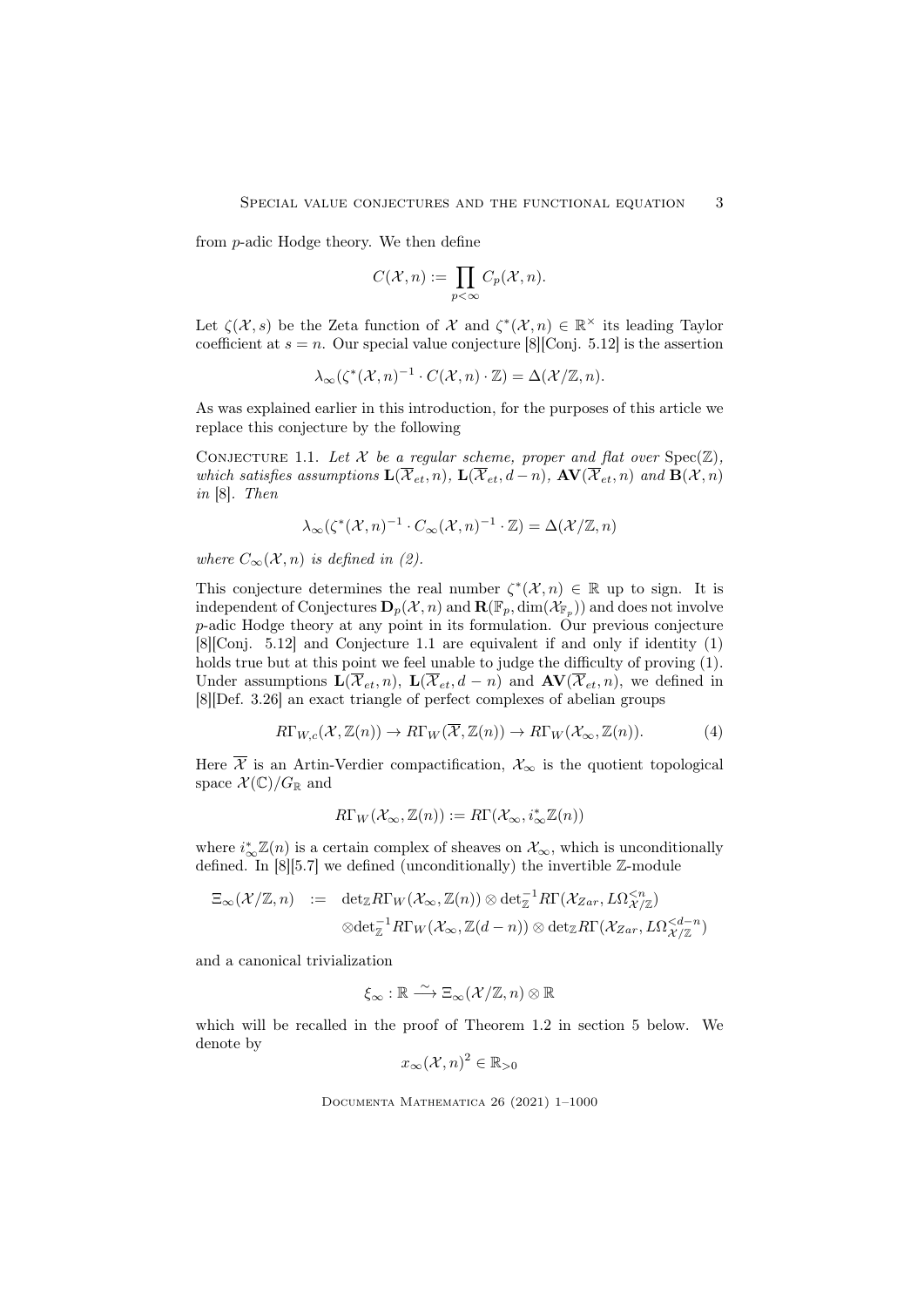the strictly positive real number such that

$$
\xi_{\infty}(x_{\infty}(\mathcal{X},n)^{-2}\cdot\mathbb{Z})=\Xi_{\infty}(\mathcal{X}/\mathbb{Z},n)
$$

and prove the following unconditional

THEOREM 1.2. Let  $X$  be a regular scheme of dimension d, proper and flat over  $Spec(\mathbb{Z})$ . We have

$$
x_{\infty}(\mathcal{X},n)^2 = \pm A(\mathcal{X})^{n-d/2} \cdot \frac{\zeta^*(\mathcal{X}_{\infty},n)}{\zeta^*(\mathcal{X}_{\infty},d-n)} \cdot \frac{C_{\infty}(\mathcal{X},d-n)}{C_{\infty}(\mathcal{X},n)}
$$

where  $A(\mathcal{X})$  is the Bloch conductor (see Definition 3.2) and  $\zeta(\mathcal{X}_{\infty},s)$  is the archimedean Euler factor of  $X$  (see Section 4).

We explain the significance of this result. Let  $\zeta(\overline{\mathcal{X}}, s) := \zeta(\mathcal{X}, s) \cdot \zeta(\mathcal{X}_{\infty}, s)$  be the completed Zeta-function of  $X$ .

CONJECTURE 1.3. (Functional Equation) Let  $X$  be a regular scheme of dimension d, proper and flat over  $Spec(\mathbb{Z})$ . Then  $\zeta(\mathcal{X}, s)$  has a meromorphic continuation to all  $s \in \mathbb{C}$  and

$$
A(\mathcal{X})^{(d-s)/2} \cdot \zeta(\overline{\mathcal{X}}, d-s) = \pm A(\mathcal{X})^{s/2} \cdot \zeta(\overline{\mathcal{X}}, s).
$$

Assume that  $\mathbf{L}(\overline{\mathcal{X}}_{et}, n)$ ,  $\mathbf{L}(\overline{\mathcal{X}}_{et}, d - n)$ ,  $\mathbf{AV}(\overline{\mathcal{X}}_{et}, n)$ ,  $\mathbf{B}(\mathcal{X}, n)$  and  $\mathbf{B}(\mathcal{X}, d - n)$ hold, so that Conjecture 1.1 for  $(\mathcal{X}, n)$  and  $(\mathcal{X}, d-n)$  makes sense. By [8][Prop. 5.29], the exact triangle (4) and Weil-étale duality [8][Thm. 3.22] induce a canonical isomorphism

$$
\Delta(\mathcal{X}/\mathbb{Z}, n) \otimes \Xi_{\infty}(\mathcal{X}/\mathbb{Z}, n) \xrightarrow{\sim} \Delta(\mathcal{X}/\mathbb{Z}, d - n)
$$

compatible with  $\xi_{\infty}$  and the trivializations (3) of  $\Delta(\mathcal{X}/\mathbb{Z}, n)$  and  $\Delta(\mathcal{X}/\mathbb{Z}, d-n)$ . As was shown in [8][Cor. 5.31] and will be recalled in the proof of Theorem 1.4 in section 5 below, this leads to compatibility of Conjecture 1.1 with the functional equation of  $\zeta(\mathcal{X}, s)$  in the following sense.

THEOREM 1.4. Assume  $X$  is a regular scheme of dimension d, proper and flat over Spec( $\mathbb{Z}$ ) which satisfies Conjectures  $\mathbf{L}(\overline{\mathcal{X}}_{et}, n)$ ,  $\mathbf{L}(\overline{\mathcal{X}}_{et}, d-n)$ ,  $\mathbf{AV}(\overline{\mathcal{X}}_{et}, n)$ ,  $\mathbf{B}(\mathcal{X}, n)$  and  $\mathbf{B}(\mathcal{X}, d - n)$  in [8]. Assume that  $\zeta(\overline{\mathcal{X}}, s)$  satisfies Conjecture 1.3. Then Conjecture 1.1 for  $(X, n)$  is equivalent to Conjecture 1.1 for  $(X, d - n)$ .

## 1.2 CYCLIC HOMOLOGY AND  $C_{\infty}(\mathcal{X}, n)$

In this section we briefly discuss two suggestions for a more conceptual origin of the numerical factor  $C_{\infty}(\mathcal{X}, n)$  both of which were discovered by the second author. First, it was already shown in [9][Remark 5.2] that there is a fairly natural modification  $\tilde{L}\Omega_{\mathcal{X}/\mathbb{Z}}^{ of the derived deRham complex such that$ 

$$
\mathrm{det}_{\mathbb{Z}}R\Gamma(\mathcal{X}_{Zar},\tilde{L}\Omega^{
$$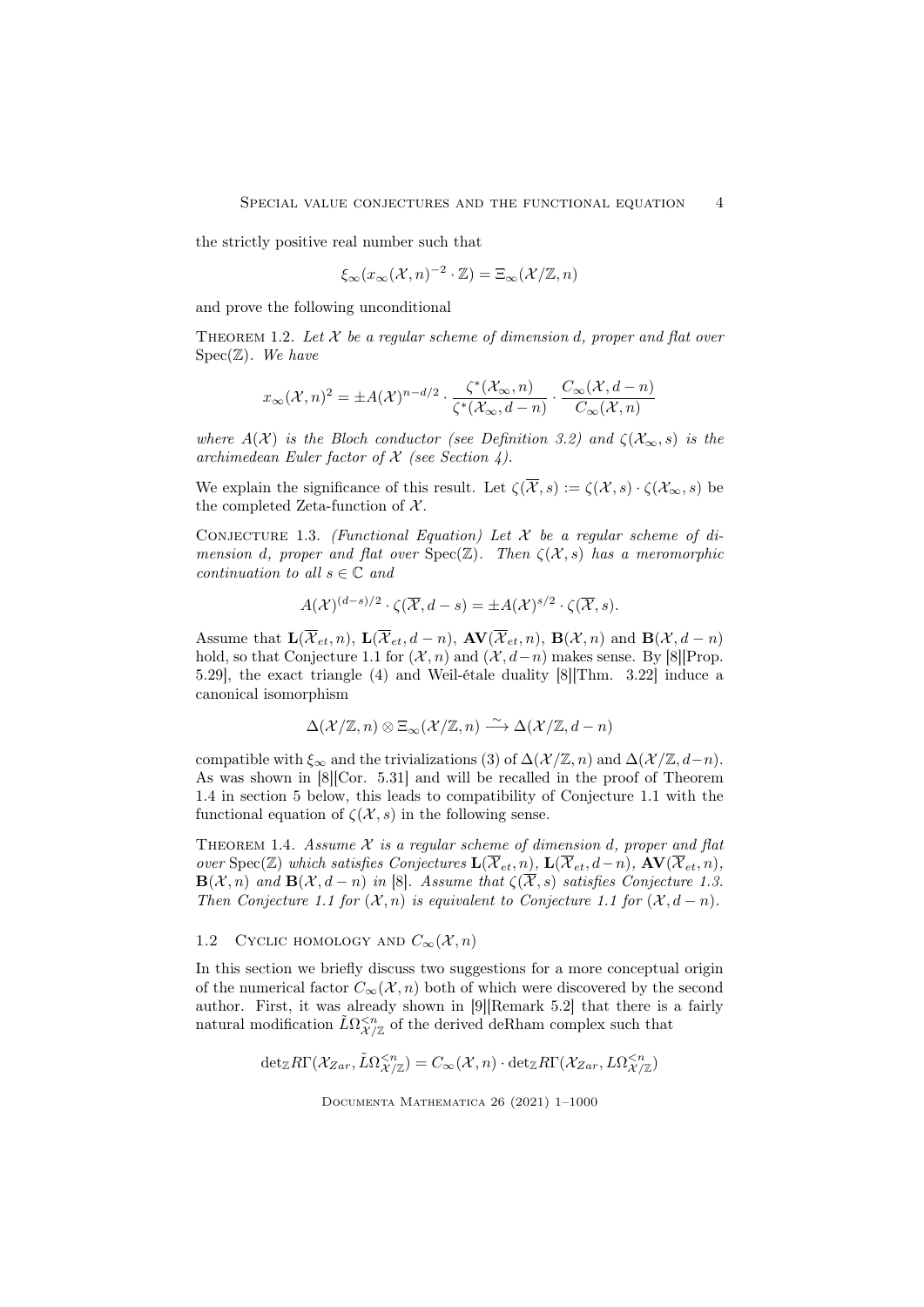inside  $\det_{\mathbb{Q}} R\Gamma(\mathcal{X}_{Zar}, L\Omega_{\mathcal{X}/\mathbb{Z}}^{< n})_{\mathbb{Q}} \cong \det_{\mathbb{Q}} R\Gamma(\mathcal{X}_{\mathbb{Q}}, \Omega_{\mathcal{X}_{\mathbb{Q}}/\mathbb{Q}}^{< n})$ . This leads to a statement of Conjecture 1.1

$$
\lambda_\infty(\zeta^*(\mathcal{X},n)^{-1}\cdot \mathbb{Z})=\mathrm{det}_{\mathbb{Z}}R\Gamma_{W,c}(\mathcal{X},\mathbb{Z}(n))\otimes_{\mathbb{Z}}R\Gamma(\mathcal{X}_{Zar},\tilde{L}\Omega^{
$$

without any correction factor. Another such modification of derived deRham cohomology that is perhaps even more natural than the definition of  $\tilde L \Omega^{< n}_{\mathcal{X}/\mathbb{Z}}$  was very recently outlined by the second author in [20]. Recall from [1] that there is a motivic filtration on cyclic homology  $\mathrm{Fil}^*_{Mot} H\dot{C}(\mathcal{X})$  with graded pieces given by derived deRham cohomology modulo the  $n$ -th step in the Hodge filtration

$$
gr^n_{Mot}HC(\mathcal{X}) \cong R\Gamma(\mathcal{X}_{Zar}, L\Omega^{
$$

The corresponding spectral sequence already appears in [19]. Cyclic homology arises as  $S^1$ -homotopy-coinvariants on Hochschild homology  $HC(X) \cong$  $HH(X)_{S^1}$ . One can consider the topological analogue and define

$$
TC^+(\mathcal{X}) := THH(\mathcal{X})_{S^1}
$$

where  $THH$  denotes topological Hochschild homology (see for example [21] for a review). Note that  $TC^+(\mathcal{X})$  is not what is usually called topological cyclic homology. The main result of [20] is that there exists a motivic filtration  $\mathrm{Fil}_{Mot}^*TC^+(\mathcal{X})$  that maps to  $\mathrm{Fil}_{Mot}^*HC(\mathcal{X})$  inducing an isomorphism

$$
\text{Fil}^*_{Mot} \text{TC}^+(\mathcal{X})_\mathbb{Q} \cong \text{Fil}^*_{Mot} \text{HC}(\mathcal{X})_\mathbb{Q}
$$

and such that

$$
\mathrm{det}_{\mathbb{Z}} R\Gamma(\mathcal{X}_{Zar}, L\Omega^{
$$

where

$$
R\Gamma(\mathcal{X}_{Zar}, L\Omega^{
$$

We therefore again obtain a version of Conjecture 1.1

$$
\lambda_{\infty}(\zeta^*(\mathcal{X},n)^{-1}\cdot \mathbb{Z})=\operatorname{det}_{\mathbb{Z}} R\Gamma_{W,c}(\mathcal{X},\mathbb{Z}(n))\otimes_{\mathbb{Z}} R\Gamma(\mathcal{X}_{Zar},L\Omega^{
$$

without correction factor. Here the determinant  $\det_{\mathbb{Z}} R\Gamma(\mathcal{X}_{Zar}, L\Omega^{ makes$ sense since it was also shown in [20][Cor. 1.6] that  $R\Gamma(\mathcal{X}_{Zar}, L\Omega^{ is a  $H\mathbb{Z}$$ module spectrum.

For example, if X is smooth and proper over  $\mathbb{F}_p$ , the motivic filtration was already defined in [3] and one verifies that both  $R\Gamma(\mathcal{X}_{Zar}, L\Omega_{\mathcal{X}/\mathbb{Z}}^{$ and  $R\Gamma(\mathcal{X}_{Zar}, L\Omega_{\mathcal{X}/S}^{< n})$  have finite multiplicative Euler characteristic given by Milne's correction factor [8][Def. 5.4], [20][Cor. 1.7] (even though the natural map

$$
R\Gamma(\mathcal{X}_{Zar}, L\Omega^{
$$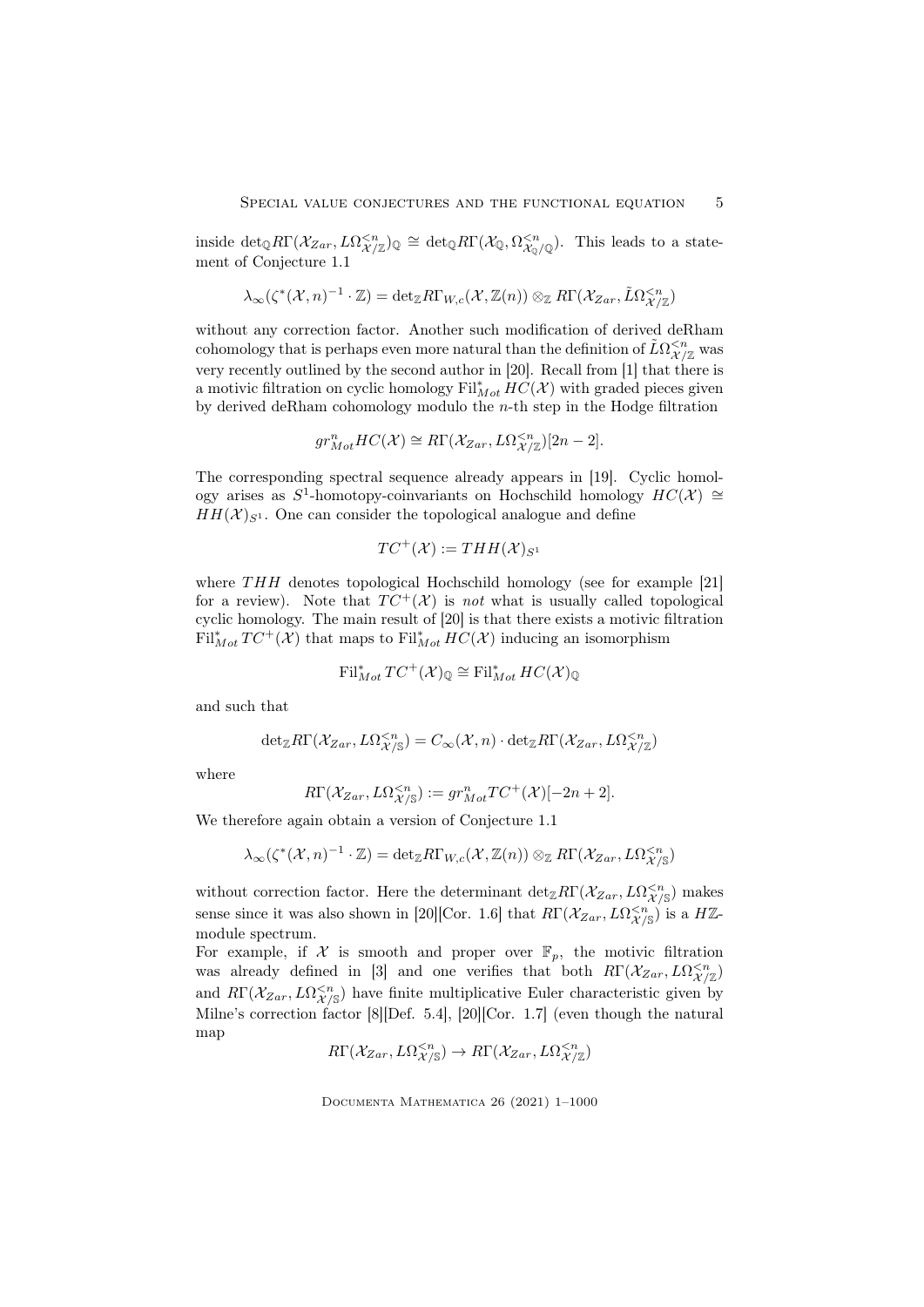is not a quasi-isomorphism). And indeed one has  $C_{\infty}(\mathcal{X}, n) = 1$  by formula (2).

If F is a number field with ring of integers  $\mathcal{O}_F$  and  $\mathcal{X} = \text{Spec}(\mathcal{O}_F)$  the motivic filtration on  $HC(\mathcal{O}_F)$  and  $TC^+(\mathcal{O}_F)$  is given respectively by

$$
\mathrm{Fil}^n_{Mot} \, HC({\mathcal O}_F) = \tau_{\geq 2n-3} HC({\mathcal O}_F)
$$

and [20][Cor. 1.4]

$$
\mathrm{Fil}^n_{Mot} TC^+(\mathcal{O}_F) := \tau_{\geq 2n-3} TC^+(\mathcal{O}_F).
$$

Denote by  $\mathcal{D}_F$  the different ideal of  $\mathcal{O}_F$  and by  $|D_F| = N \mathcal{D}_F$  the absolute value of the discriminant. As was shown in [8][1.6] there is an exact sequence

$$
0 \to HC_{2n-2}(\mathcal{O}_F) \to \mathcal{O}_F \to \Omega_{\mathcal{O}_F/\mathbb{Z}}(n) \to HC_{2n-3}(\mathcal{O}_F) \to 0
$$

where  $\Omega_{\mathcal{O}_F/\mathbb{Z}}(n)$  is a finite abelian group of cardinality  $|D_F|^{n-1}$ , i.e. we have

$$
|HC_{2n-3}(\mathcal{O}_F)|\cdot [\mathcal{O}_F:HC_{2n-2}(\mathcal{O}_F)] = |D_F|^{n-1}.
$$

By a theorem of Lindenstrauss and Madsen [18] one has

$$
THH_i(\mathcal{O}_F) = \begin{cases} \mathcal{O}_F & i = 0\\ \mathcal{D}_F^{-1}/j \cdot \mathcal{O}_F & i = 2j - 1\\ 0 & \text{else.} \end{cases}
$$

An easy analysis of the spectral sequence

$$
H_i(BS^1, THH_j(\mathcal{O}_F)) \Rightarrow TC_{i+j}^+(\mathcal{O}_F)
$$

then shows that  $TC_{2n-3}^+(\mathcal{O}_F)$  is finite and  $TC_{2n-2}^+(\mathcal{O}_F) \subseteq \mathcal{O}_F$  is a sublattice so that

$$
|TC_{2n-3}^{+}(\mathcal{O}_{F})| \cdot [\mathcal{O}_{F} : TC_{2n-2}^{+}(\mathcal{O}_{F})] = (n-1)!^{[F:\mathbb{Q}]} \cdot |D_{F}|^{n-1}.
$$

And indeed one has  $C_{\infty}(\text{Spec}(\mathcal{O}_F), n) = (n-1)!^{[F:\mathbb{Q}]}$  by formula (2).

#### 1.3 Outline of this article

In section 2 we study Verdier duality on the locally compact space  $\mathcal{X}_{\infty}$  :=  $\mathcal{X}(\mathbb{C})/G_{\mathbb{R}}$  and how it applies to the complexes of sheaves  $i_{\infty}^*\mathbb{Z}(n)$  introduced in [8][Def. 3.23]. The key result in terms of relevance for the following sections is Prop. 2.23 which provides the correct power of 2 appearing in the functional equation.

In section 3 we review duality results for the exterior powers of the cotangent complex  $L_{\mathcal{X}/\mathbb{Z}}$  due to T. Saito [24] and deduce duality for derived de Rham cohomology of  $\mathcal X$ . It turns out that the Bloch conductor  $A(\mathcal X)$  of  $\mathcal X$  introduced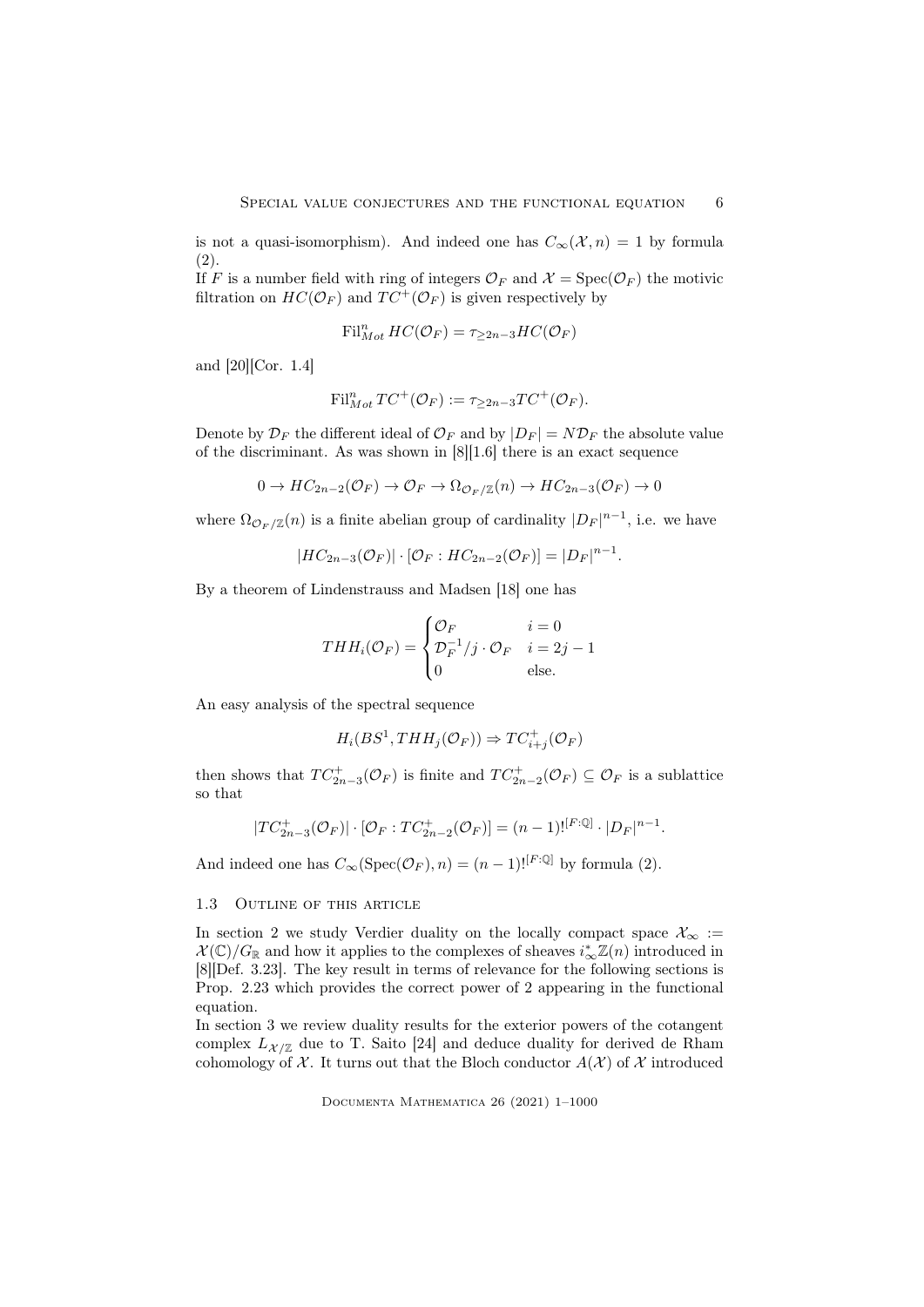in [4] measures the failure of a perfect duality for these theories, see Thm. 3.3 and Prop. 3.5. Corollary 3.9 then provides the correct power of  $A(\mathcal{X})$ appearing in the functional equation.

In section 4 we recall the archimedean Euler factors for  $\zeta(\mathcal{X},s)$  and make some preliminary computations towards the main result.

Finally, in section 5 we prove Thm. 1.2 and Thm. 1.4, also employing the results already established in [8][Cor. 5.31] towards compatibility with the functional equation.

Acknowledgements. We would like to thank S. Lichtenbaum for many indirect contributions to this project. Our realization that his Conjecture 0.1 in [16] could be proven using the ideas of T. Saito in [23] was at the origin of this article (but in fact such a proof had already been carried out by T. Saito himself in [24][Cor. 4.9], see Thm. 3.3 below). Lichtenbaum's preprint [17] has considerable overlap with our article in that he also formulates a conjecture on special values of  $\zeta(\mathcal{X}, s)$  and proves compatibility with the functional equation. Despite differences in language, and the fact that all results of [17] are only up to powers of 2, we believe our approaches are largely equivalent. The first version of [17] was posted in April 2017 and the authors recall discussing an explicit formula for  $C(\mathcal{X}, n)$  among each other at around the same time. However, to the best of our knowledge we never communicated with Lichtenbaum about specifics of special value conjectures, and Lichtenbaum and us arrived at our respective formulations independently.

We would also like to thank Spencer Bloch for interesting discussions related to  $C(\mathcal{X}, n)$ .

2 VERDIER DUALITY ON  $\mathcal{X}_{\infty} = \mathcal{X}(\mathbb{C})/G_{\mathbb{R}}$ 

### 2.1 STATEMENT OF THE DUALITY THEOREM

Let X be a regular, flat and proper scheme over  $Spec(\mathbb{Z})$ . Assume that X is connected of dimension d. We denote by  $\mathcal{X}_{\infty} := \mathcal{X}(\mathbb{C})/G_{\mathbb{R}}$  the quotient topological space, where  $\mathcal{X}(\mathbb{C})$  is endowed with the complex topology. Let

$$
p: \mathcal{X}(\mathbb{C}) \to \mathcal{X}_{\infty}
$$

be the quotient map and let

$$
\pi: \mathrm{Sh}(G_{\mathbb{R}}, \mathcal{X}(\mathbb{C})) \to \mathrm{Sh}(\mathcal{X}_{\infty})
$$

be the canonical morphism of topoi, where  $\text{Sh}(G_{\mathbb{R}}, \mathcal{X}(\mathbb{C}))$  is the category of  $G_{\mathbb{R}}$ -equivariant sheaves on  $\mathcal{X}(\mathbb{C})$ . We have the formula

$$
\pi_*({\mathcal F}) \simeq (p_*{\mathcal F})^{G_{\mathbb R}}.
$$

Let  $\mathbb{Z}(n) := (2i\pi)^n \cdot \mathbb{Z}$  be the abelian sheaf on  $\text{Sh}(G_{\mathbb{R}}, \mathcal{X}(\mathbb{C}))$  defined by the obvious  $G_{\mathbb{R}}$ -action on  $(2i\pi)^n \cdot \mathbb{Z}$ . In [8] [Def. 3.23], we defined the complex of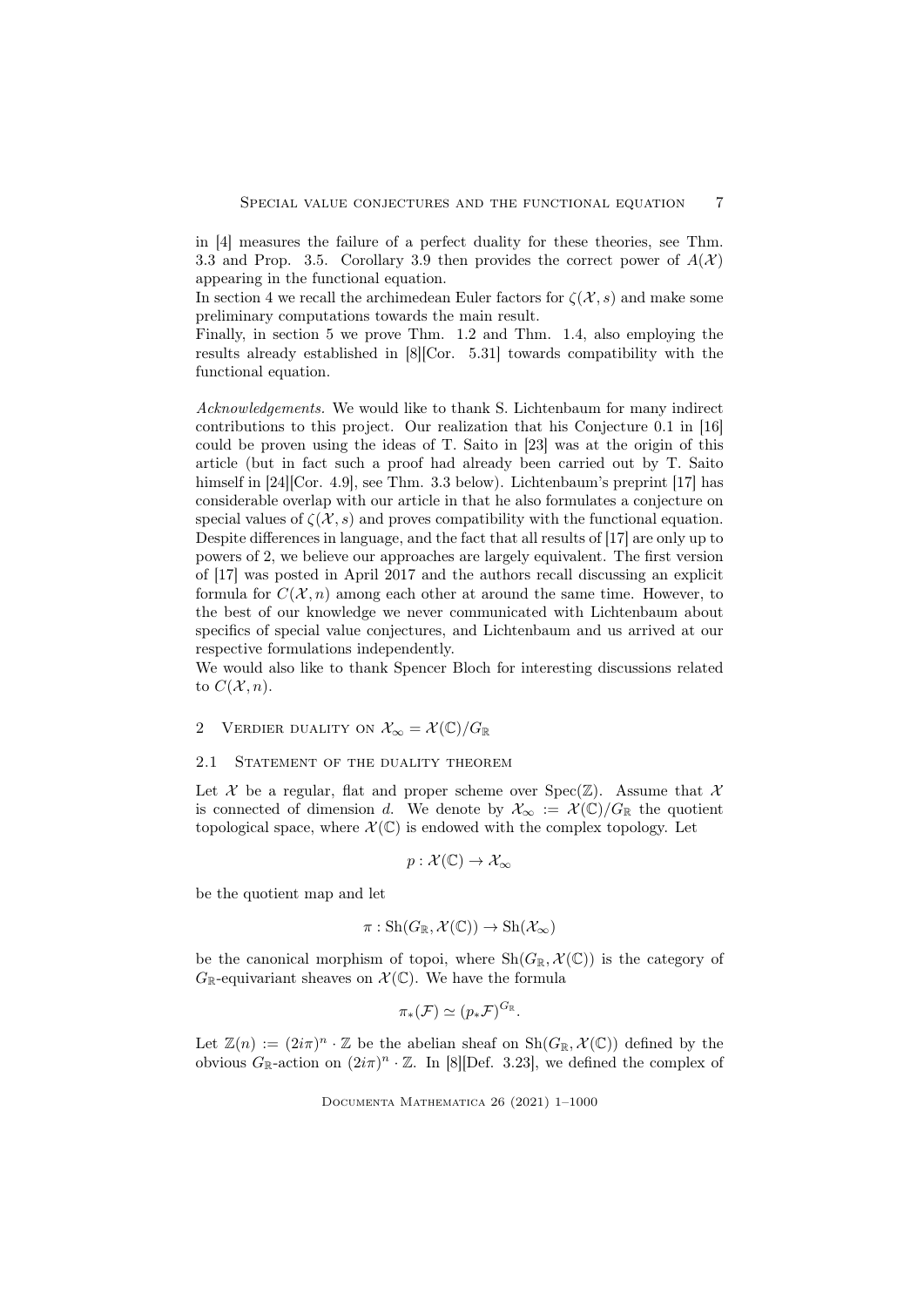sheaves on  $\mathcal{X}_{\infty}$ 

$$
i_{\infty}^* \mathbb{Z}(n) := \text{Fib}(R\pi_* \mathbb{Z}(n) \to \tau^{>n} R \widehat{\pi}_* \mathbb{Z}(n))
$$

for any  $n \in \mathbb{Z}$ . We define similarly

$$
Ri_{\infty}^!\mathbb{Z}(n+1)[3] := \mathbb{Z}'(n) := \mathrm{Fib}(R\pi_*\mathbb{Z}(n) \to \tau^{\geq n}R\widehat{\pi}_*\mathbb{Z}(n))
$$

and we set

$$
e:=d-1.
$$

If Z is a locally compact topological space, we denote by  $\mathcal{D}_Z := Rf^!\mathbb{Z}$  the dualizing complex, where  $f : Z \to \{*\}$  is the map from Z to the point.

THEOREM 2.1. There is an equivalence  $\mathbb{Z}'(e) \overset{\sim}{\to} \mathcal{D}_{\mathcal{X}_{\infty}}[-2e]$  and a perfect pairing

 $i_{\infty}^* \mathbb{Z}(n) \otimes^L \mathbb{Z}'(e - n) \longrightarrow \mathbb{Z}'(e) \stackrel{\sim}{\longrightarrow} \mathcal{D}_{\mathcal{X}_{\infty}}[-2e]$ 

in the derived category of abelian sheaves over  $\mathcal{X}_{\infty}$ , for any  $n \in \mathbb{Z}$ .

*Proof.* We set  $\mathbb{Z}(n) := i_{\infty}^* \mathbb{Z}(n)$ , we denote by  $\iota : \mathcal{X}(\mathbb{R}) \to \mathcal{X}_{\infty}$  the closed immersion and by  $j$  the complementary open immersion. By Proposition 2.5 there is a product map

$$
\mathbb{Z}(n) \otimes^L \mathbb{Z}'(e-n) \to \mathcal{D}_{\mathcal{X}_{\infty}}[-2e]
$$

inducing

$$
\mathbb{Z}(n) \to R\underline{\text{Hom}}(\mathbb{Z}'(e-n), \mathcal{D}_{\mathcal{X}_{\infty}}[-2e]). \tag{5}
$$

Then (5) induces an equivalence

$$
j^*\mathbb{Z}(n) \stackrel{\sim}{\to} j^*R\underline{\mathrm{Hom}}(\mathbb{Z}'(e-n), \mathcal{D}_{\mathcal{X}_{\infty}}[-2e])
$$

by Proposition 2.7. Similarly, (5) induces an equivalence

$$
R\iota^! \mathbb{Z}(n) \stackrel{\sim}{\to} R\iota^! R\underline{\mathrm{Hom}}(\mathbb{Z}'(e-n), \mathcal{D}_{\mathcal{X}_{\infty}}[-2e])
$$

by Proposition 2.17. It follows that (5) is an equivalence. Applying  $R\underline{\text{Hom}}(-, \mathcal{D}_{\mathcal{X}_{\infty}}[-2e]),$  we get an equivalence

$$
\mathbb{Z}'(e - n) \stackrel{\sim}{\to} R\underline{\mathrm{Hom}}(\mathbb{Z}(n), \mathcal{D}_{\mathcal{X}_{\infty}}[-2e]).
$$

Since  $\mathbb{Z}(0)$  is the constant sheaf  $\mathbb{Z}$ , we have

$$
\mathbb{Z}'(e) \stackrel{\sim}{\longrightarrow} \mathcal{D}_{\mathcal{X}_{\infty}}[-2e].
$$

 $\Box$ 

We immediately obtain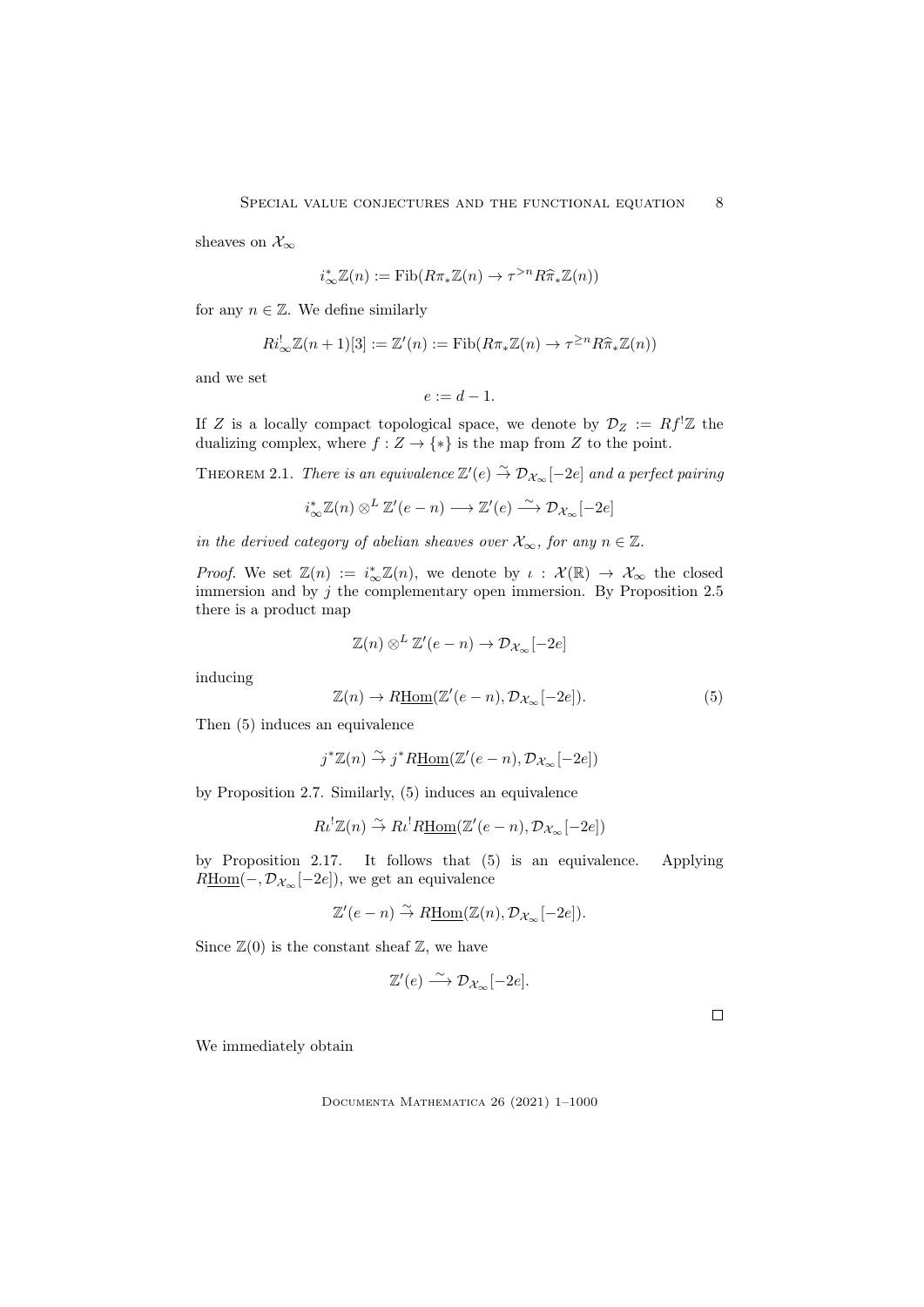COROLLARY 2.2. There is a trace map  $R\Gamma(\mathcal{X}_{\infty}, \mathbb{Z}'(e)) \to \mathbb{Z}[-2e]$  and a perfect pairing

$$
R\Gamma(\mathcal{X}_{\infty},i_{\infty}^*\mathbb{Z}(n))\otimes^L R\Gamma(\mathcal{X}_{\infty},\mathbb{Z}'(e-n))\to R\Gamma(\mathcal{X}_{\infty},\mathbb{Z}'(e))\to \mathbb{Z}[-2e]
$$

of perfect complexes of abelian groups, for any  $n \in \mathbb{Z}$ .

The following corollaries also follow easily from Theorem 2.1. We state them in order to justify the notation  $Ri_{\infty}^! \mathbb{Z}(n)$ .

COROLLARY 2.3. There is a trace map

$$
R\Gamma(\mathcal{X}_{\infty}, Ri_{\infty}^! \mathbb{Z}(d)) \to \mathbb{Z}[-2d-1]
$$

and a perfect pairing

$$
R\Gamma(\mathcal{X}_{\infty},i_{\infty}^*\mathbb{Z}(n))\otimes^L R\Gamma(\mathcal{X}_{\infty}, Ri_{\infty}^!\mathbb{Z}(d-n)) \to R\Gamma(\mathcal{X}_{\infty}, Ri_{\infty}^!\mathbb{Z}(d)) \to \mathbb{Z}[-2d-1]
$$

of perfect complexes of abelian groups, for any  $n \in \mathbb{Z}$ .

COROLLARY 2.4. Assume that X satisfies the assumptions  $\mathbf{L}(\overline{X}_{et}, n)$ ,  $\mathbf{L}(\overline{\mathcal{X}}_{et},d-n)$  and  $\mathbf{AV}(\overline{\mathcal{X}}_{et},n)$  of [8][3.2]. We define

$$
R\Gamma_W(\mathcal{X},\mathbb{Z}(n)) := R\text{Hom}(R\Gamma_{W,c}(\mathcal{X},\mathbb{Z}(d-n)),\mathbb{Z}[-2d-1]).
$$

Then we have an exact triangle

$$
R\Gamma(\mathcal{X}_{\infty}, Ri_{\infty}^{!}\mathbb{Z}(n)) \to R\Gamma_W(\overline{\mathcal{X}}, \mathbb{Z}(n)) \to R\Gamma_W(\mathcal{X}, \mathbb{Z}(n)).
$$

2.2 PROOF OF THE DUALITY THEOREM

The proof of Theorem 2.1 relies on the results proven below.

#### 2.2.1 NOTATIONS

We denote by  $\iota: \mathcal{X}(\mathbb{R}) \to \mathcal{X}_{\infty}$  the closed immersion and by  $j: \mathcal{X}_{\infty}^{\circ} \to \mathcal{X}_{\infty}$  the complementary open immersion, where  $\mathcal{X}_{\infty}^{\circ} := \mathcal{X}_{\infty} - \mathcal{X}(\mathbb{R})$ . We set  $\mathcal{X}(\mathbb{C})^{\circ} :=$  $\mathcal{X}(\mathbb{C}) - \mathcal{X}(\mathbb{R})$ . We denote by

$$
p^{\circ} : \mathcal{X}(\mathbb{C})^{\circ} \to \mathcal{X}_{\infty}^{\circ}
$$

the quotient map, and by

$$
\pi^{\circ} : \mathrm{Sh}(G_{\mathbb{R}}, \mathcal{X}(\mathbb{C})^{\circ}) \overset{\sim}{\to} \mathrm{Sh}(\mathcal{X}^{\circ}_{\infty})
$$

the morphism of topoi induced by  $\pi$ , which is an equivalence since  $G_{\mathbb{R}}$  has no fixed point on  $\mathcal{X}(\mathbb{C})^{\circ}$ . If  $x \in \mathcal{X}(\mathbb{R})$  then we denote  $\iota_x : x \to \mathcal{X}(\mathbb{R})$  (or  $\iota_x: x \to \mathcal{X}_{\infty}$ ) the inclusion. The complex of sheaves over  $\mathcal{X}_{\infty}$  denoted by  $\mathbb{Z}(n)$ always refers to  $i^*_{\infty}\mathbb{Z}(n)$ .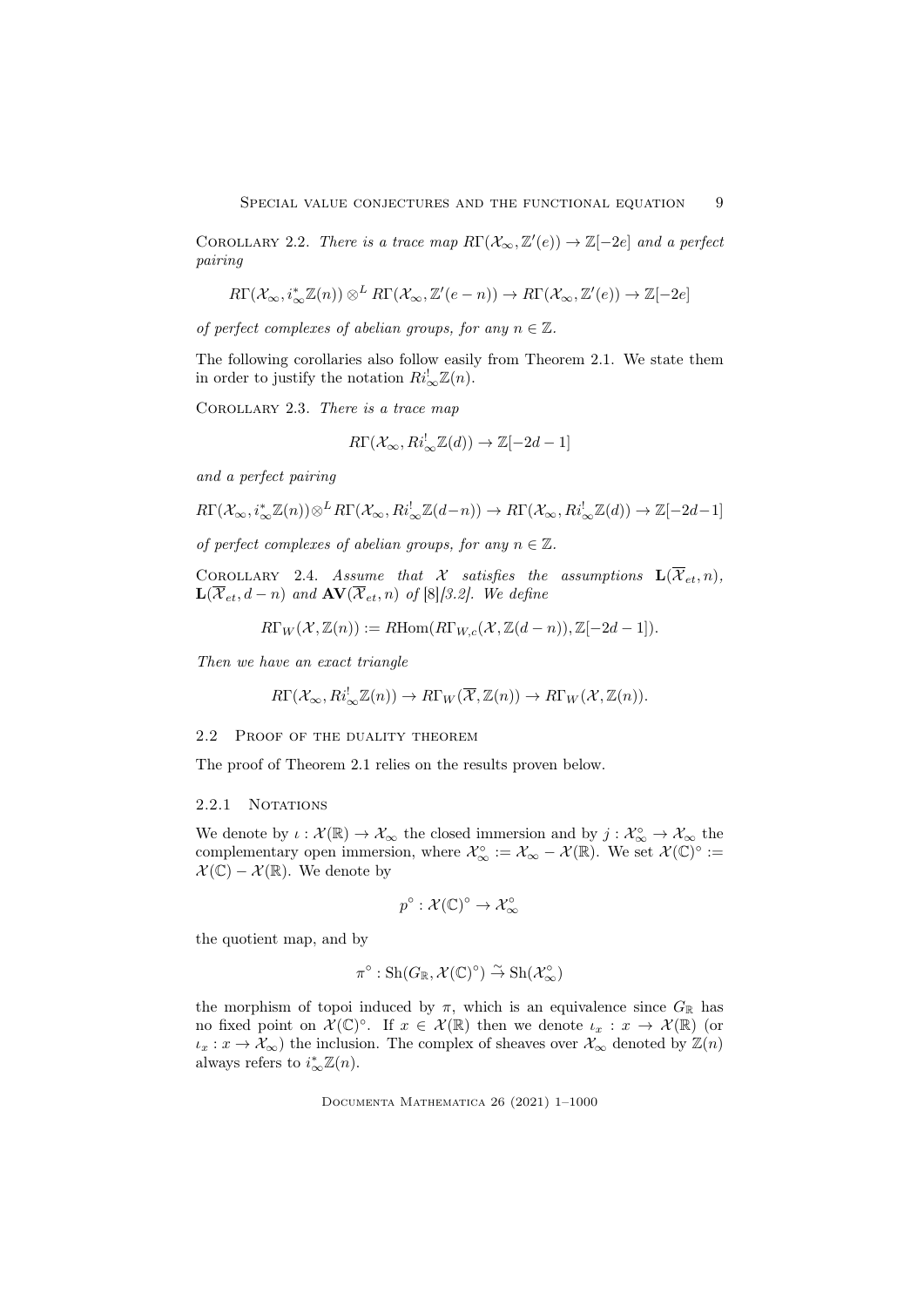We denote by  $C^*(G_\mathbb{R}, \mathbb{Z}(n)) := R\Gamma(G_\mathbb{R}, \mathbb{Z}(n))$  the cohomology of  $G_\mathbb{R}$  with coefficients in  $(2i\pi)^n \mathbb{Z}$ , by  $\widehat{C}^*(G_\mathbb{R}, \mathbb{Z}(n)) := R\widehat{\Gamma}(G_\mathbb{R}, \mathbb{Z}(n))$  Tate cohomology, and by  $C_*(G_\mathbb{R}, \mathbb{Z}(n))$  the homology of  $G_\mathbb{R}$  with coefficients in  $(2i\pi)^n\mathbb{Z}$ . We have a fiber sequence

$$
C_*(G_{\mathbb{R}}, \mathbb{Z}(n)) \to C^*(G_{\mathbb{R}}, \mathbb{Z}(n)) \to \widehat{C}^*(G_{\mathbb{R}}, \mathbb{Z}(n)).
$$

Recall that, if Z is a locally compact topological space, we denote by  $\mathcal{D}_Z :=$  $Rf'Z$  the dualizing complex, where  $f: Z \to \{*\}$  is the map from Z to the point.

## 2.2.2 THE DUALITY MAP

PROPOSITION 2.5. For any  $n \in \mathbb{Z}$ , there is a canonical map

 $i_{\infty}^* \mathbb{Z}(n) \otimes^L \mathbb{Z}'(e-n) \to \mathcal{D}_{\mathcal{X}_{\infty}}[-2e]$ 

in the derived category of abelian sheaves over  $\mathcal{X}_{\infty}$ .

*Proof.* Let f be the map from  $\mathcal{X}_{\infty}$  to the point. We start with the morphism

$$
i_{\infty}^* \mathbb{Z}(n) \otimes^L \mathbb{Z}'(e-n) \to R\pi_*((2i\pi)^n \mathbb{Z}) \otimes^L R\pi_*((2i\pi)^{e-n} \mathbb{Z}) \to R\pi_*((2i\pi)^{e} \mathbb{Z}).
$$

Then the map

$$
R\pi_*((2i\pi)^e\mathbb{Z}) \to \mathcal{D}_{\mathcal{X}_{\infty}}[-2e] := f^!\mathbb{Z}[-2e]
$$

is given by

$$
Rf_!R\pi_*((2i\pi)^e\mathbb{Z})\simeq R\Gamma(G_{\mathbb{R}},\mathcal{X}(\mathbb{C}),(2i\pi)^e\mathbb{Z})\to \mathbb{Z}[-2e]
$$

where the last map is

$$
R\Gamma(G_{\mathbb{R}},\mathcal{X}(\mathbb{C}),(2i\pi)^{e}\mathbb{Z})\to R\Gamma(\mathcal{X}(\mathbb{C}),(2i\pi)^{e}\mathbb{Z})\to \mathbb{Z}[-2e].
$$
  

$$
\to \tau^{\geq 2e}R\Gamma(\mathcal{X}(\mathbb{C}),(2i\pi)^{e}\mathbb{Z})\to \mathbb{Z}[-2e].
$$

Note that  $Rf_! = Rf_*$  since  $\mathcal{X}_{\infty}$  is compact.

 $\Box$ 

DEFINITION 2.6. For any  $n \in \mathbb{Z}$ , we consider the morphism

$$
\mathbb{Z}(n) \to R\underline{\text{Hom}}(\mathbb{Z}'(e-n), \mathcal{D}_{\mathcal{X}_{\infty}}[-2e])
$$
\n(6)

induced by the product map above.

2.2.3 THE MAP  $j^*\mathbb{Z}(n) \to j^*R\underline{\text{Hom}}(\mathbb{Z}'(e-n), \mathcal{D}_{\mathcal{X}_{\infty}}[-2e])$ PROPOSITION 2.7. The canonical map

$$
j^*\mathbb{Z}(n) \to j^*R\underline{\mathrm{Hom}}(\mathbb{Z}'(e-n), \mathcal{D}_{\mathcal{X}_{\infty}}[-2e])
$$

is an equivalence.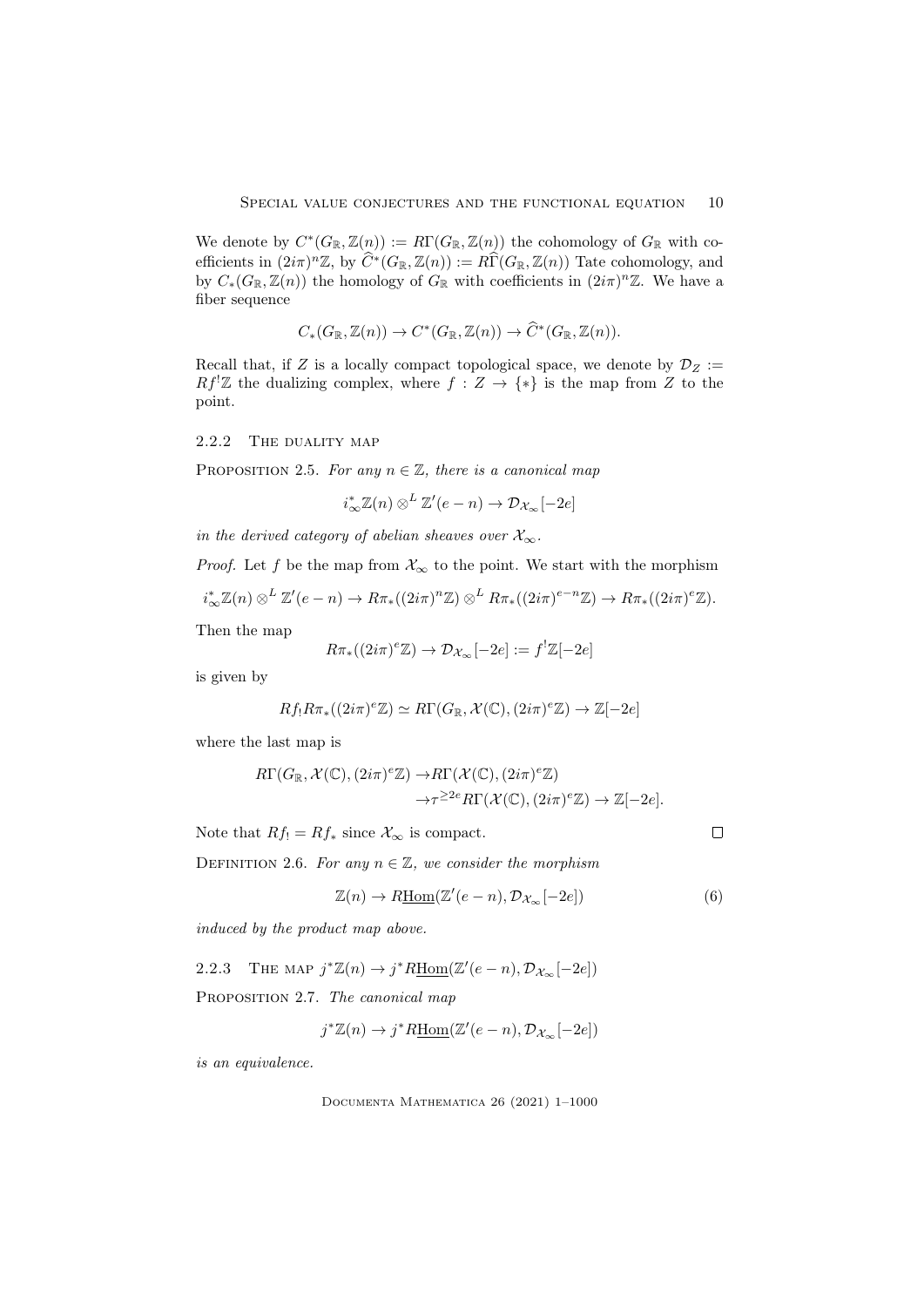*Proof.* We replace n by  $e - n$ . We have

$$
j^*R\underline{\mathrm{Hom}}(\mathbb{Z}'(n),\mathcal{D}_{\mathcal{X}_{\infty}}[-2e]) \simeq R\underline{\mathrm{Hom}}_{\mathrm{Sh}(\mathcal{X}_{\infty}^{\circ})}(j^*\mathbb{Z}'(n),\mathcal{D}_{\mathcal{X}_{\infty}^{\circ}}[-2e])
$$
  

$$
\simeq R\underline{\mathrm{Hom}}_{\mathrm{Sh}(\mathcal{X}_{\infty}^{\circ})}(\pi^{\circ}_{*}(2i\pi)^n\mathbb{Z},\mathcal{D}_{\mathcal{X}_{\infty}^{\circ}})[-2e].
$$

Similarly, we have  $j^*\mathbb{Z}(e-n) = \pi_*^{\circ}(2i\pi)^{e-n}\mathbb{Z}$ . So we need to check that the map

$$
\pi^{\circ}_*(2i\pi)^{e-n}\mathbb{Z} \rightarrow R\underline{\mathrm{Hom}}_{\mathrm{Sh}(\mathcal{X}^{\circ}_{\infty})}(\pi^{\circ}_*(2i\pi)^n\mathbb{Z}, \mathcal{D}_{\mathcal{X}^{\circ}_{\infty}})[-2e]
$$

is an equivalence. The map  $p^{\circ} : \mathcal{X}(\mathbb{C})^{\circ} \to \mathcal{X}_{\infty}^{\circ}$  is a finite étale Galois cover, hence  $p^{\circ,*}$  is conservative. Hence it is enough to check that

$$
p^{\circ,*}\pi_*^{\circ}(2i\pi)^{e-n}\mathbb{Z} \to R\underline{\mathrm{Hom}}_{\mathrm{Sh}(\mathcal{X}(\mathbb{C})^{\circ})}(p^{\circ,*}\pi_*^{\circ}(2i\pi)^n\mathbb{Z}, \mathcal{D}_{\mathcal{X}(\mathbb{C})^{\circ}})[-2e]
$$

is an equivalence. But we have

$$
p^{\circ,*}\pi_*^{\circ}(2i\pi)^n\mathbb{Z}\simeq (2i\pi)^n\mathbb{Z},
$$

hence one is reduced to observe that

$$
(2i\pi)^{e-n}\mathbb{Z} \to R\underline{\mathrm{Hom}}_{\mathrm{Sh}(\mathcal{X}(\mathbb{C})^\circ)}((2i\pi)^n\mathbb{Z}, \mathcal{D}_{\mathcal{X}(\mathbb{C})^\circ})[-2e]
$$

is an equivalence by Verdier duality on the complex (hence orientable) manifold  $\mathcal{X}(\mathbb{C})^{\circ}$ .  $\Box$ 

## 2.2.4 THE COMPLEX  $\iota_x^* R \iota^! \mathbb{Z}(n)$

LEMMA 2.8. For any  $n \in \mathbb{Z}$  and any  $x \in \mathcal{X}(\mathbb{R})$ , we have a fiber sequence

$$
R\Gamma(G_{\mathbb{R}}, \mathbb{Z}(n)) \to \iota_x^* R j_* j^* \mathbb{Z}(n) \to R\Gamma(G_{\mathbb{R}}, \mathbb{Z}(n-e))[-(e-1)]
$$

and  $\iota_x^* R j_* j^* \mathbb{Z}(n)$  is cohomologically concentrated in degrees  $\in [0, e-1]$ .

*Proof.* For  $e = 0$ , the map j is both a closed and an open immersion hence  $\iota_x^* R j_* j^* \mathbb{Z}(n) = 0$ . So the result is obvious in that case, hence we may assume  $e > 1$ .

Note first that  $j^*\mathbb{Z}(n) \simeq R\pi_*^{\circ}((2i\pi)^n\mathbb{Z})$ . Let  $x \in \mathcal{X}(\mathbb{R}) \subset \mathcal{X}(\mathbb{C})$ . For a point  $z \in \mathcal{X}(\mathbb{C})$  in the neighbourhood of x, we have

$$
z = (a_1, b_1, \cdots, a_e, b_e) \in \mathbb{C}^e = (\mathbb{R} \oplus i \cdot \mathbb{R})^e
$$

where  $\sigma$  acts as follows

$$
(a_1, \cdots, a_e, b_1, \cdots, b_e) \mapsto (a_1, \cdots, a_e, -b_1, \cdots, -b_e) \in \mathbb{R}^e \oplus i \cdot \mathbb{R}^e.
$$

So a basic open neighborhood of  $x \in \mathcal{X}(\mathbb{R})$  in  $\mathcal{X}(\mathbb{C})$  is of the form  $B^e \times B^e$ where  $B^e$  denotes an open ball in  $\mathbb{R}^e$ , and  $\sigma$  acts trivially on the first ball and by multiplication by −1 on the second ball. We have

$$
\mathcal{X}(\mathbb{R}) \cap (B^e \times B^e) = B^e \times 0
$$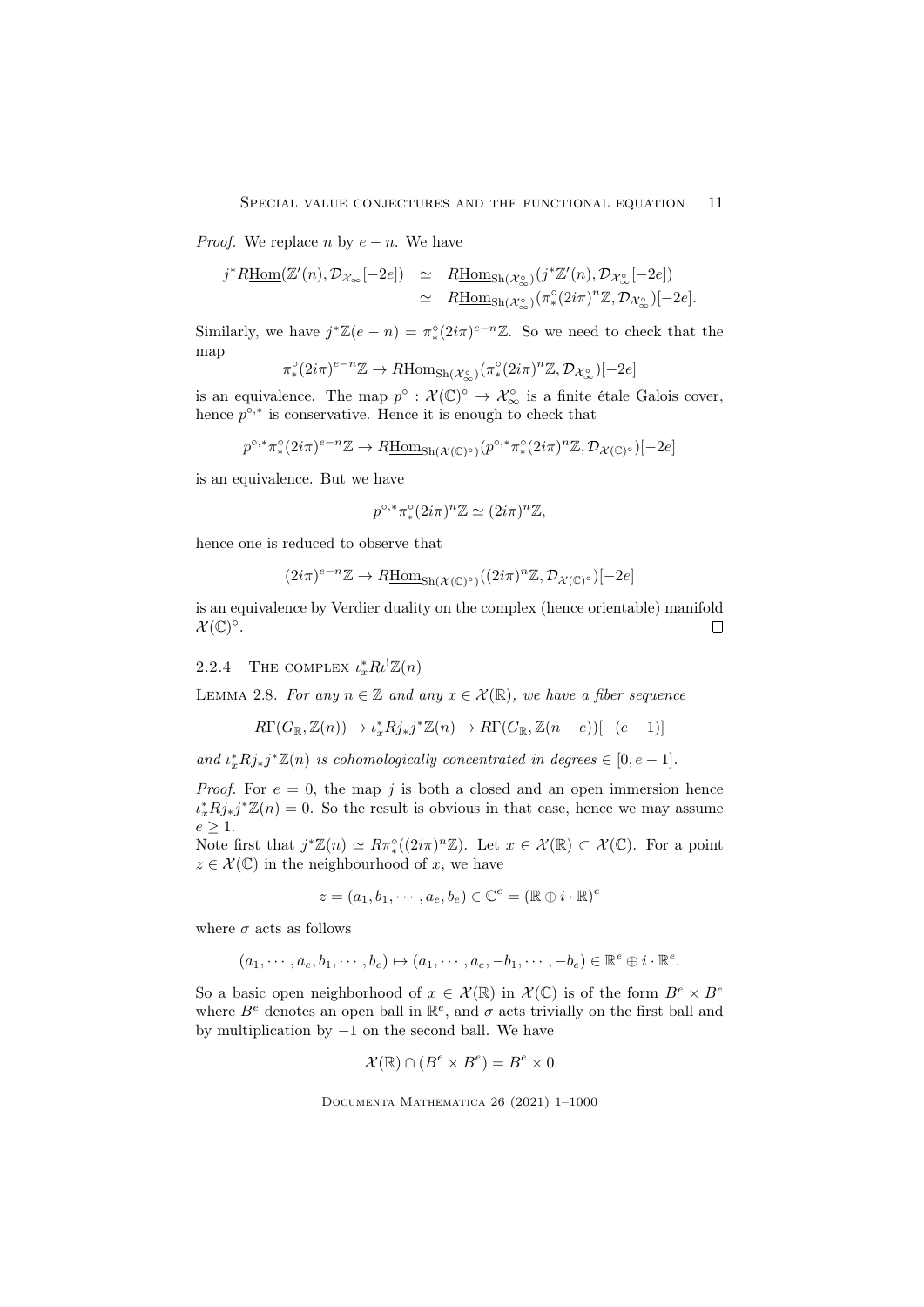and a  $G_{\mathbb{R}}$ -equivariant homotopy equivalence

 $\mathcal{X}(\mathbb{C})^{\circ} \cap (B^e \times B^e) = B^e \times (B^e - 0) \simeq B^e \times S^{e-1} \simeq S^{e-1}$ 

where  $G_{\mathbb{R}}$  acts by its antipodal action on the  $(e-1)$ -sphere  $S^{e-1}$ . We obtain

$$
\iota_x^* R j_* j^* \mathbb{Z}(n) \simeq \operatorname{colim}_{x \in U \subset \mathcal{X}_{\infty}} R\Gamma(U - \mathcal{X}(\mathbb{R}), \mathbb{Z}(n))
$$
  
\simeq \operatorname{colim}\_{x \in U \subset \mathcal{X}\_{\infty}} R\Gamma(G\_{\mathbb{R}}, p^{-1}(U - \mathcal{X}(\mathbb{R})), \mathbb{Z}(n))  
\simeq R\Gamma(G\_{\mathbb{R}}, \mathbf{S}^{e-1}, \mathbb{Z}(n))

where  $G_{\mathbb{R}}$  acts both on  $\mathbf{S}^{e-1}$  and  $\mathbb{Z}(n) := (2i\pi)^n \mathbb{Z}$ . But we have a fiber sequence in the derived category of  $\mathbb{Z}[G_{\mathbb{R}}]$ -modules

$$
\mathbb{Z}(n) \to R\Gamma(\mathbf{S}^{e-1}, \mathbb{Z}(n)) \to \mathbb{Z}(n-e)[-(e-1)]
$$

where the boundary map  $\mathbb{Z}(n-e)$ [ $-(e-1)$ ]  $\rightarrow \mathbb{Z}(n)[1]$  is the non-trivial class in

$$
\begin{array}{rcl}\n\operatorname{Hom}_{\mathbb{Z}[G_{\mathbb{R}}]}(\mathbb{Z}(n-e))[-(e-1)], \mathbb{Z}(n)[1]) & \simeq & \operatorname{Hom}_{\mathbb{Z}[G_{\mathbb{R}}]}(\mathbb{Z}, \mathbb{Z}(e)[e]) \\
& \simeq & H^e(G_{\mathbb{R}}, \mathbb{Z}(e)) \\
& \simeq & \mathbb{Z}/2\mathbb{Z}.\n\end{array}
$$

Indeed, it must be the non-trivial class because

$$
R\Gamma(G_{\mathbb{R}}, \mathbf{S}^{e-1}, \mathbb{Z}(n)) \simeq R\Gamma(\mathbf{S}^{e-1}/\{\pm 1\}, \mathbb{Z}(n))
$$

is cohomologically concentrated in degrees  $\in [0, e-1]$  since  $S^{e-1}/\{\pm 1\}$  is a  $(e-1)$ -manifold.  $\Box$ 

LEMMA 2.9. For any  $n \in \mathbb{Z}$ , we have

$$
\iota_x^* R \iota^! \mathbb{Z}(n) \simeq \text{Fib}\left( R\Gamma(G_{\mathbb{R}}, \mathbb{Z}(n-e))[-e] \to \tau^{>n} R\widehat{\Gamma}(G_{\mathbb{R}}, \mathbb{Z}(n)) \right).
$$

*Proof.* First we assume  $n \geq 0$ , so that  $\iota_x^* \mathbb{Z}(n) \simeq \tau^{\leq n} R\Gamma(G_{\mathbb{R}}, \mathbb{Z}(n))$ . Then we have the following diagram with exact rows and columns:

$$
\begin{array}{ccc}\n\tau^{>n}R\Gamma(G_{\mathbb{R}},\mathbb{Z}(n))[-1] \longrightarrow & \tau^{\leq n}R\Gamma(G_{\mathbb{R}},\mathbb{Z}(n)) \longrightarrow & R\Gamma(G_{\mathbb{R}},\mathbb{Z}(n)) \\
\downarrow & & \downarrow & \\
\downarrow & & \downarrow & \\
\downarrow & & \downarrow & \\
\downarrow & & \downarrow & \\
\downarrow & & \downarrow & \\
R\Gamma(G_{\mathbb{R}},\mathbb{Z}(n-e))[-e] \longrightarrow & 0 \longrightarrow & R\Gamma(G_{\mathbb{R}},\mathbb{Z}(n-e))[-(e-1)]\n\end{array}
$$

Now we assume  $n < 0$ . By Lemma 2.11, we have an equivalence

$$
\iota_x^* \mathbb{Z}(n) \simeq \tau_{\leq -n-2} C_*(G_\mathbb{R}, \mathbb{Z}(n))
$$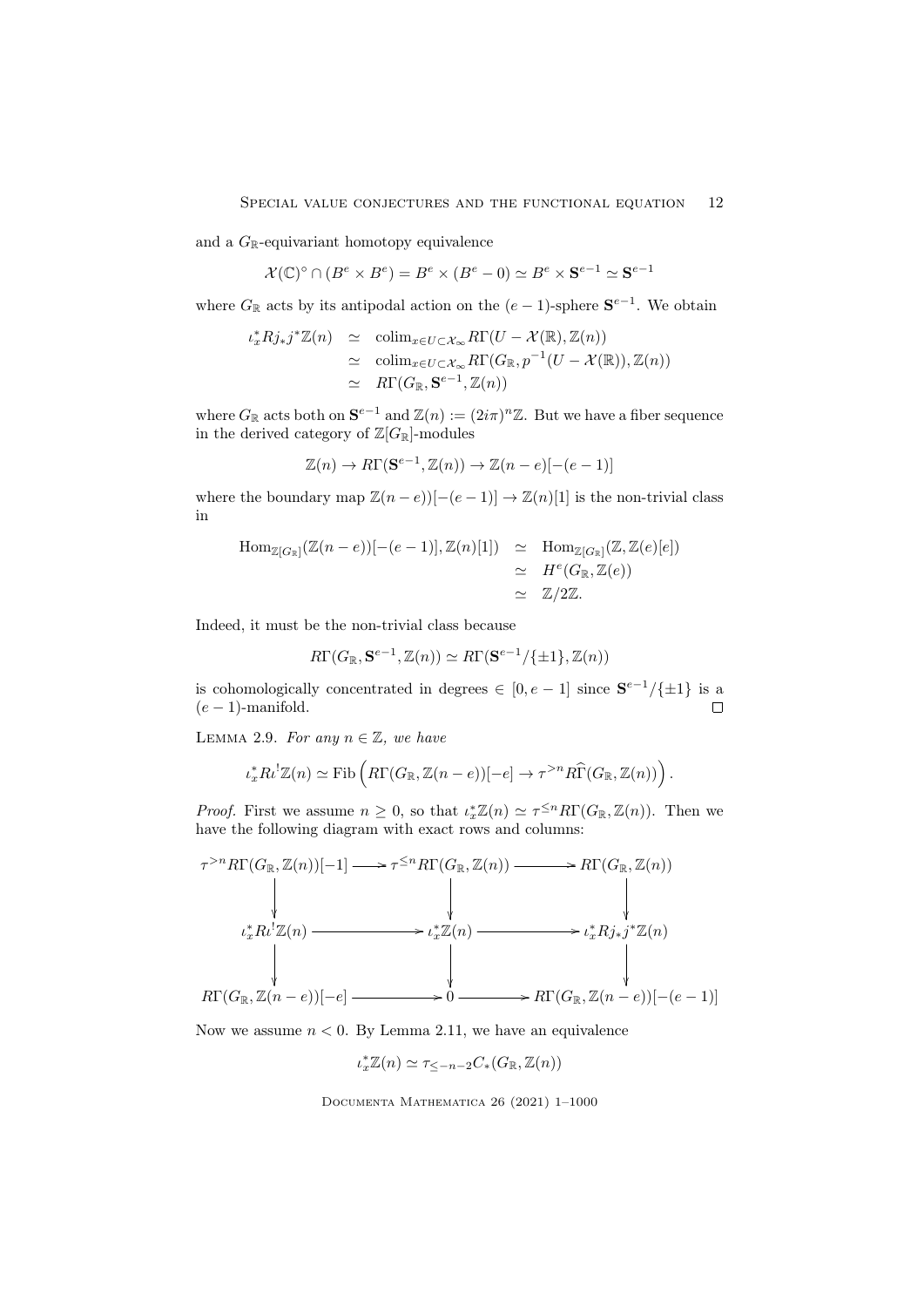where both sides vanish for  $n = -1$ . We obtain the following diagram with exact rows and columns:



PROPOSITION 2.10. For  $n < e$ , we have

$$
\iota_x^* R \iota^! \mathbb{Z}(n) \simeq (\tau_{\leq e-n-2} C_*(G_\mathbb{R}, \mathbb{Z}(n-e)))[-e].
$$

For  $n > e$ , we have

$$
\iota_x^* R \iota^! \mathbb{Z}(n) \simeq (\tau^{\leq n-e} R \Gamma(G_{\mathbb{R}}, \mathbb{Z}(n-e)))[-e].
$$

Proof. We have

$$
\tau^{>n}R\widehat{\Gamma}(G_{\mathbb{R}},\mathbb{Z}(n)) \simeq (\tau^{>n-e}R\widehat{\Gamma}(G_{\mathbb{R}},\mathbb{Z}(n-e)))[-e]
$$

and an equivalence

$$
\iota_x^* R \iota^! \mathbb{Z}(n) \simeq \text{Fib}\left( R\Gamma(G_{\mathbb{R}}, \mathbb{Z}(n-e)) \to \tau^{>n-e} R\widehat{\Gamma}(G_{\mathbb{R}}, \mathbb{Z}(n-e)) \right)[-e].
$$

 $\Box$ 

Hence the result follows from Lemma 2.11 below.

LEMMA 2.11. For any  $m \geq 0$ , we have an equivalence

$$
\tau^{\leq m} R\Gamma(G_{\mathbb{R}}, \mathbb{Z}(m)) \simeq \mathrm{Fib}\left(R\Gamma(G_{\mathbb{R}}, \mathbb{Z}(m)) \to \tau^{>m} R\widehat{\Gamma}(G_{\mathbb{R}}, \mathbb{Z}(m))\right).
$$

Similarly, for any  $m < 0$ , we have

$$
\tau_{\leq -m-2}C_*(G_\mathbb{R}, \mathbb{Z}(m)) \simeq \mathrm{Fib}\left(R\Gamma(G_\mathbb{R}, \mathbb{Z}(m)) \to \tau^{>m}R\widehat{\Gamma}(G_\mathbb{R}, \mathbb{Z}(m))\right).
$$

*Proof.* The first assertion is obvious. The second equivalence holds for  $m = -1$ since both side vanish. It remains to show that the second equivalence holds for  $m \leq -2$ . We have the following exact diagram

$$
( \tau^{\leq m} \widehat{C}(G_{\mathbb{R}}, \mathbb{Z}(m)))[-1] \longrightarrow 0 \longrightarrow \tau^{\leq m} \widehat{C}^*(G_{\mathbb{R}}, \mathbb{Z}(m))
$$
  
\n
$$
C_*(G_{\mathbb{R}}, \mathbb{Z}(m)) \longrightarrow C^*(G_{\mathbb{R}}, \mathbb{Z}(m)) \longrightarrow \widehat{C}^*(G_{\mathbb{R}}, \mathbb{Z}(m))
$$
  
\n
$$
\downarrow \qquad \qquad \downarrow
$$
  
\n
$$
F \longrightarrow C^*(G_{\mathbb{R}}, \mathbb{Z}(m)) \longrightarrow \tau^{> m} \widehat{C}^*(G_{\mathbb{R}}, \mathbb{Z}(m))
$$

Documenta Mathematica 26 (2021) 1–1000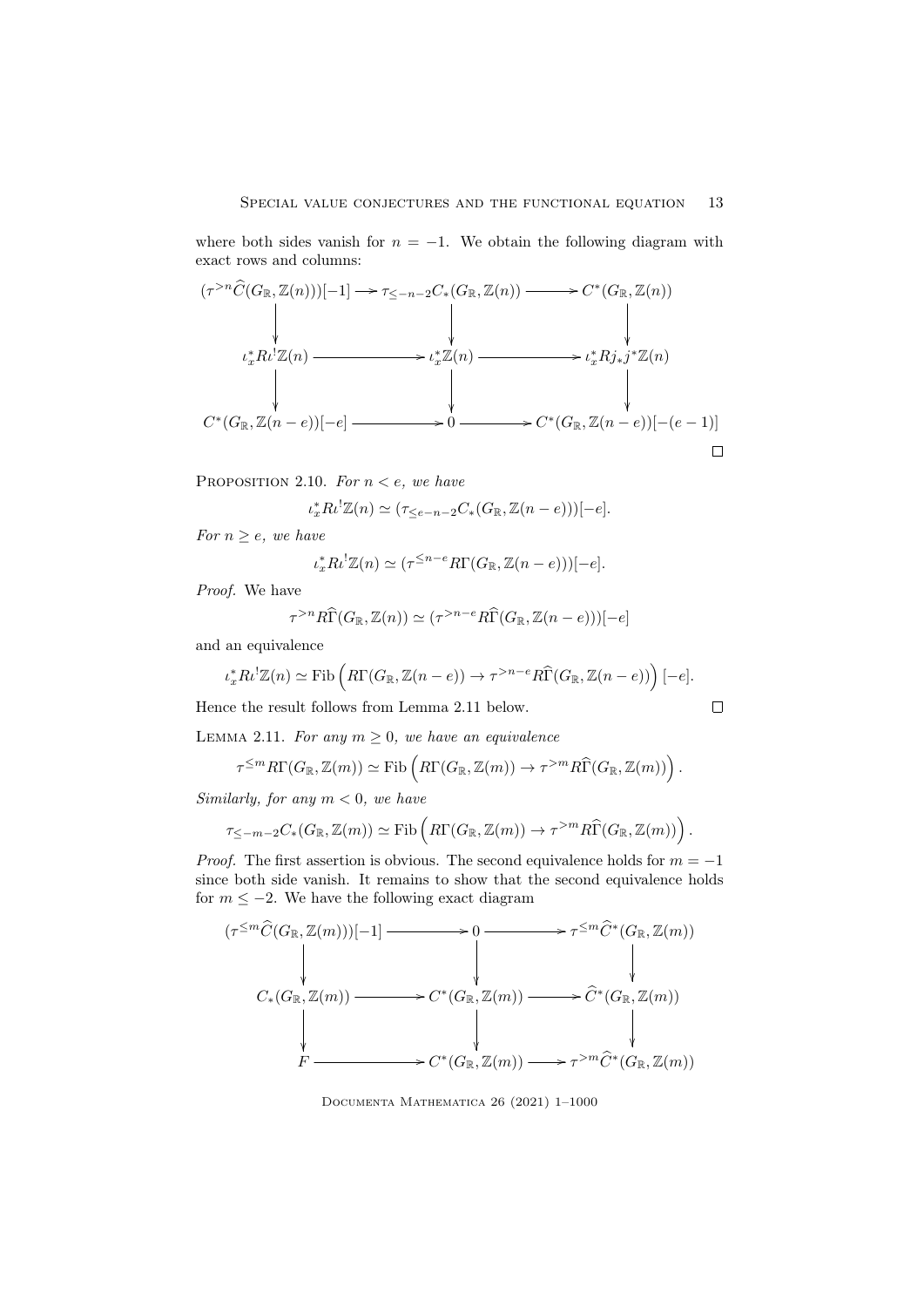hence a cofiber sequence

$$
(\tau^{\leq m}\widehat{C}(G_{\mathbb{R}},\mathbb{Z}(m)))[-1] \to C_*(G_{\mathbb{R}},\mathbb{Z}(m)) \to F.
$$

In view of the equivalences

$$
(\tau^{\leq m}\widehat{C}(G_{\mathbb{R}},\mathbb{Z}(m)))[-1] \simeq \tau^{\leq m+1}(\widehat{C}(G_{\mathbb{R}},\mathbb{Z}(m))[-1]) \simeq \tau^{\leq m+1}C_{*}(G_{\mathbb{R}},\mathbb{Z}(m))
$$
 we obtain

$$
F \simeq \tau^{>m+1} C_*(G_{\mathbb{R}}, \mathbb{Z}(m)) = \tau^{\geq m+2} C_*(G_{\mathbb{R}}, \mathbb{Z}(m)) = \tau_{\leq -m-2} C_*(G_{\mathbb{R}}, \mathbb{Z}(m)).
$$

LEMMA 2.12. For any  $m > 0$ , we have an equivalence

$$
\tau^{\leq m} R\Gamma(G_{\mathbb{R}}, \mathbb{Z}(m)) \simeq \mathrm{Fib}\left(R\Gamma(G_{\mathbb{R}}, \mathbb{Z}(m)) \to \tau^{\geq m} R\widehat{\Gamma}(G_{\mathbb{R}}, \mathbb{Z}(m))\right).
$$

Similarly, for any  $m \leq 0$ , we have

$$
\tau_{\leq -m} C_*(G_\mathbb{R}, \mathbb{Z}(m)) \simeq \mathrm{Fib}\left(R\Gamma(G_\mathbb{R}, \mathbb{Z}(m)) \to \tau^{\geq m} R\widehat{\Gamma}(G_\mathbb{R}, \mathbb{Z}(m))\right).
$$

*Proof.* The first assertion is obvious. The second equivalence for  $m = 0$  follows from the exact sequence

$$
0 = \widehat{H}^{-1}(G_{\mathbb{R}}, \mathbb{Z}) \to H_0(G_{\mathbb{R}}, \mathbb{Z}) \to H^0(G_{\mathbb{R}}, \mathbb{Z}) \to \widehat{H}^0(G_{\mathbb{R}}, \mathbb{Z}) \to 0
$$

and the isomorphism  $H^i(G_\mathbb{R}, \mathbb{Z}) \stackrel{\sim}{\rightarrow} \widehat{H}^i(G_\mathbb{R}, \mathbb{Z})$  for  $i > 0$ . It remains to show that the second equivalence holds for  $m \le -1$ . We have the following exact diagram

$$
( \tau^{  
\n
$$
C_*(G_{\mathbb{R}}, \mathbb{Z}(m)) \longrightarrow C^*(G_{\mathbb{R}}, \mathbb{Z}(m)) \longrightarrow \widehat{C}^*(G_{\mathbb{R}}, \mathbb{Z}(m))
$$
  
\n
$$
\downarrow \qquad \qquad \downarrow
$$
  
\n
$$
F \longrightarrow C^*(G_{\mathbb{R}}, \mathbb{Z}(m)) \longrightarrow \tau^{\geq m} \widehat{C}^*(G_{\mathbb{R}}, \mathbb{Z}(m))
$$
$$

hence a cofiber sequence

$$
(\tau^{
$$

In view of the equivalences

$$
(\tau^{\leq m}\widehat{C}(G_{\mathbb{R}},\mathbb{Z}(m)))[-1] \simeq \tau^{\leq m+1}(\widehat{C}(G_{\mathbb{R}},\mathbb{Z}(m))[-1]) \simeq \tau^{\leq m+1}C_{*}(G_{\mathbb{R}},\mathbb{Z}(m))
$$

we obtain

$$
F \simeq \tau^{\geq m+1} C_*(G_{\mathbb{R}}, \mathbb{Z}(m)) = \tau_{\leq -m-1} C_*(G_{\mathbb{R}}, \mathbb{Z}(m)) \simeq \tau_{\leq -m} C_*(G_{\mathbb{R}}, \mathbb{Z}(m))
$$

since

$$
H_{-m}(G_{\mathbb{R}},\mathbb{Z}(m)) = \widehat{H}^{m-1}(G_{\mathbb{R}},\mathbb{Z}(m)) = 0.
$$

 $\Box$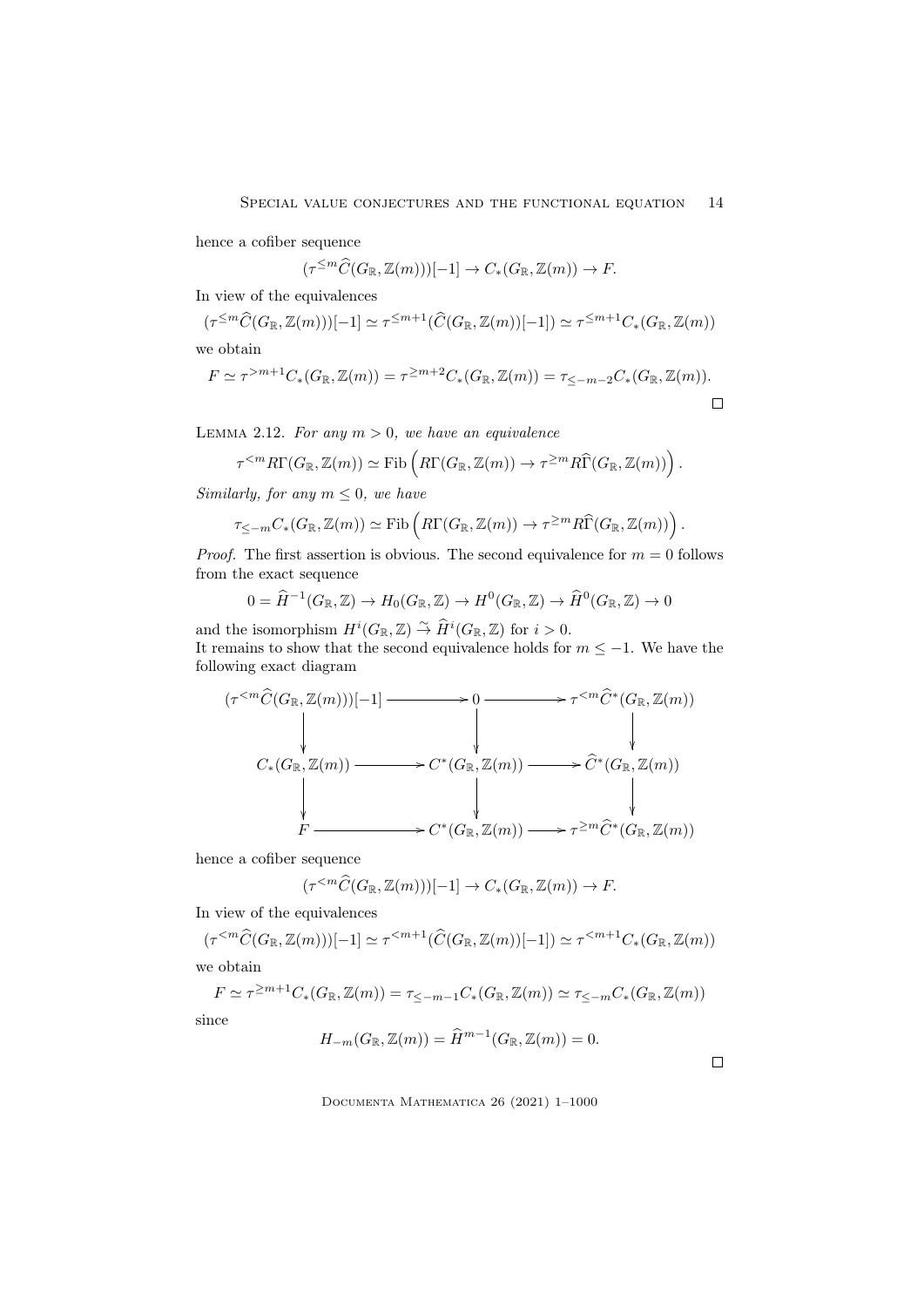2.2.5 THE COMPLEX  $R_l^! R\underline{\text{Hom}}(\mathbb{Z}'(e-n), \mathcal{D}_{\mathcal{X}_{\infty}}[-2e])$ 

We denote by  $f: \mathcal{X}(\mathbb{R}) \to \{*\}$  the map from  $\mathcal{X}(\mathbb{R})$  to the point and we denote by  $\omega_{\mathcal{X}(\mathbb{R})}$  the orientation sheaf on the e-manifold  $\mathcal{X}(\mathbb{R})$ . We have

$$
\mathcal{D}_{\mathcal{X}(\mathbb{R})} := f^! \mathbb{Z} \simeq \omega_{\mathcal{X}(\mathbb{R})}[e].
$$

PROPOSITION 2.13. For  $e - n > 0$  we have

$$
R\iota^{!}R\underline{\mathrm{Hom}}(\mathbb{Z}'(e-n),\mathcal{D}_{\mathcal{X}_{\infty}}[-2e])\simeq f^{*}(\tau_{\leq e-n-2}C_{*}(G_{\mathbb{R}},\mathbb{Z}(e-n)))\otimes^{L}\omega_{\mathcal{X}(\mathbb{R})}[-e].
$$

Proof. Using Lemma 2.12 and Lemma 2.15, we obtain

$$
R\iota^{!}R\underline{\text{Hom}}(\mathbb{Z}'(e-n), \mathcal{D}_{\mathcal{X}_{\infty}})[-2e] \simeq R\underline{\text{Hom}}(\iota^{*}\mathbb{Z}'(e-n), \mathcal{D}_{\mathcal{X}(\mathbb{R})})[-2e]
$$
  
\simeq R\underline{\text{Hom}}(f^{\*}\tau^{\simeq f^{!}R\underline{\text{Hom}}(\tau^{  
\simeq f^{!}R\underline{\text{Hom}}(\tau^{\leq e-n-2}R\Gamma(G\_{\mathbb{R}}, \mathbb{Z}(e-n)), \mathbb{Z})[-2e]  
\simeq f^{!}(\tau\_{\leq e-n-2}C\_{\*}(G\_{\mathbb{R}}, \mathbb{Z}(e-n)))[-2e]   
\simeq f^{\*}(\tau\_{\leq e-n-2}C\_{\*}(G\_{\mathbb{R}}, \mathbb{Z}(e-n))) \otimes^{L} \omega\_{\mathcal{X}(\mathbb{R})}[-e].

PROPOSITION 2.14. For  $e - n \leq 0$  we have

$$
R\iota^{!}R\underline{\mathrm{Hom}}(\mathbb{Z}'(e-n),\mathcal{D}_{\mathcal{X}_{\infty}}[-2e])\simeq f^{*}(\tau^{\leq n-e}R\Gamma(G_{\mathbb{R}},\mathbb{Z}(n-e)))\otimes^{L}\omega_{\mathcal{X}(\mathbb{R})}[-e].
$$

Proof. Using Lemma 2.12 and Lemma 2.15, we obtain

$$
R\iota^{!}R\underline{\text{Hom}}(\mathbb{Z}'(e-n), \mathcal{D}_{\mathcal{X}_{\infty}})[-2e] \simeq R\underline{\text{Hom}}(\iota^{*}\mathbb{Z}'(e-n), \mathcal{D}_{\mathcal{X}(\mathbb{R})})[-2e]
$$
  
\simeq R\underline{\text{Hom}}(f^{\*}\tau\_{\leq n-e}C\_{\*}(G\_{\mathbb{R}}, \mathbb{Z}(e-n)), \mathcal{D}\_{\mathcal{X}(\mathbb{R})})[-2e]  
\simeq f^{!}R\underline{\text{Hom}}(\tau\_{\leq n-e}C\_{\*}(G\_{\mathbb{R}}, \mathbb{Z}(e-n)), \mathbb{Z})[-2e]  
\simeq f^{!}(\tau^{\leq n-e}R\Gamma(G\_{\mathbb{R}}, \mathbb{Z}(n-e)))[-2e]  
\simeq f^{\*}(\tau^{\leq n-e}R\Gamma(G\_{\mathbb{R}}, \mathbb{Z}(n-e))) \otimes^{L} \omega\_{\mathcal{X}(\mathbb{R})}[-e].

 $\Box$ 

LEMMA 2.15. For any  $n \in \mathbb{Z}$ , the pairing

$$
C_*(G_{\mathbb{R}}, \mathbb{Z}(-n)) \otimes_{\mathbb{Z}}^L C^*(G_{\mathbb{R}}, \mathbb{Z}(n)) \to C_*(G_{\mathbb{R}}, \mathbb{Z}(0)) \to \mathbb{Z}[0]
$$

induces a perfect pairing

$$
\tau_{\leq n} C_*(G_{\mathbb{R}}, \mathbb{Z}(-n)) \otimes_{\mathbb{Z}}^L \tau^{\leq n} C^*(G_{\mathbb{R}}, \mathbb{Z}(n)) \to \mathbb{Z}[0]
$$

of perfect complexes of abelian groups.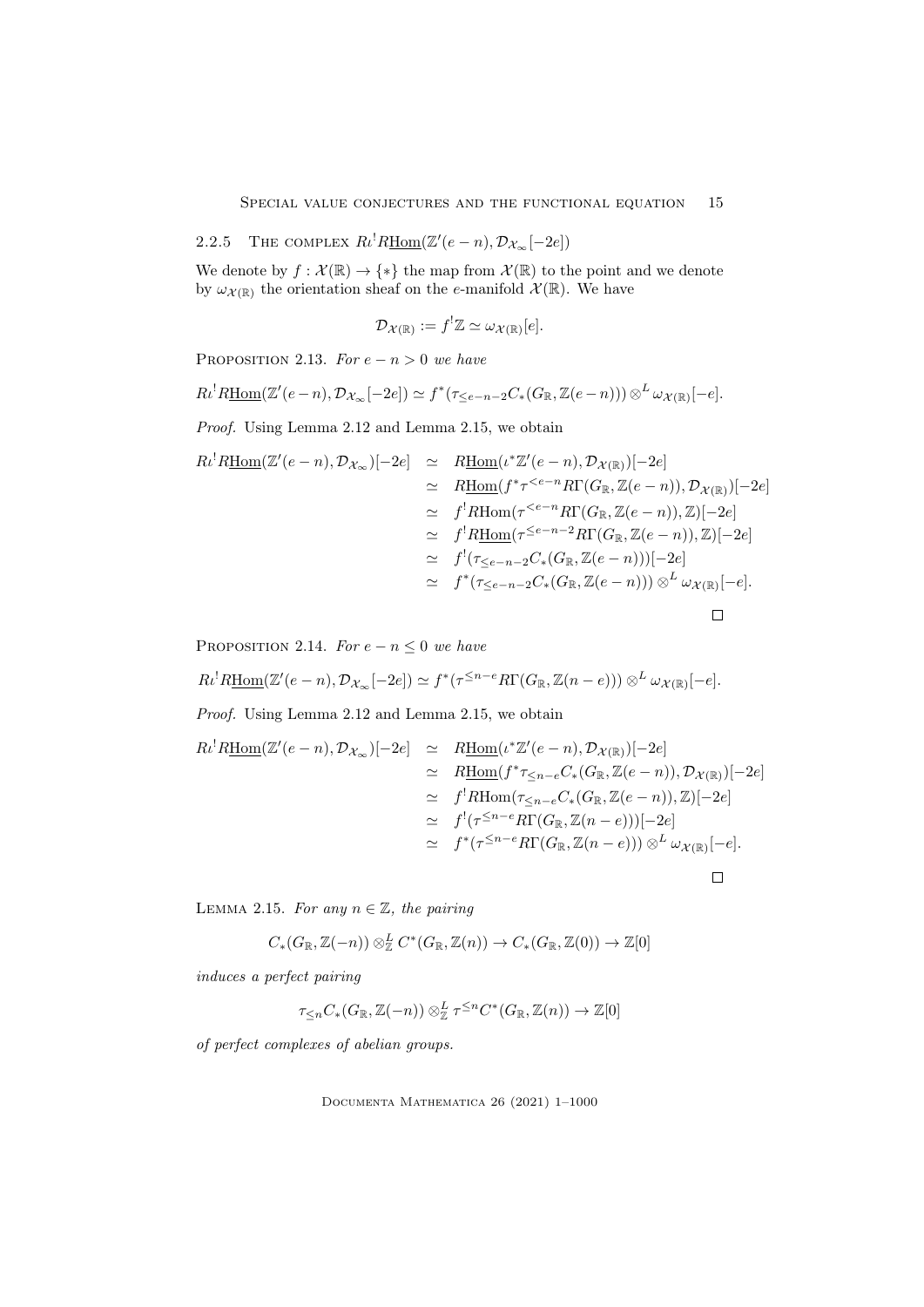*Proof.* The result is trivial for  $n < 0$  and clear for  $n = 0$ . So we assume  $n > 0$ . The pairing induces an equivalence

$$
C^*(G_{\mathbb{R}}, \mathbb{Z}(n)) \to R\text{Hom}(C_*(G_{\mathbb{R}}, \mathbb{Z}(-n)), \mathbb{Z})
$$

hence it is enough to observe that

$$
\tau^{\leq n} R\text{Hom}(C_*(G_{\mathbb{R}}, \mathbb{Z}(-n)), \mathbb{Z}) \simeq R\text{Hom}(\tau_{\leq n}C_*(G_{\mathbb{R}}, \mathbb{Z}(-n)), \mathbb{Z}).
$$

For any cohomological complex  $A^*$ , we have a short exact sequence

$$
0 \to \text{Ext}(H^{-i+1}(A^*),\mathbb{Z}) \to H^i(R\text{Hom}(A^*,\mathbb{Z})) \to \text{Hom}(H^{-i}(A^*),\mathbb{Z}) \to 0.
$$

We obtain

$$
H^i(R\mathrm{Hom}(\tau_{\leq n}C_*(G_{\mathbb{R}}, \mathbb{Z}(-n)), \mathbb{Z})) = H^i(R\mathrm{Hom}(C_*(G_{\mathbb{R}}, \mathbb{Z}(-n)), \mathbb{Z}))
$$

for  $i \leq n$  and  $i > n + 1$ . Since we have  $H_n(G_{\mathbb{R}}, \mathbb{Z}(-n)) = 0$  for any  $n > 0$ , we get

$$
H^{n+1}(R\text{Hom}(\tau_{\leq n}C_*(G_{\mathbb{R}},\mathbb{Z}(-n)),\mathbb{Z}))=0.
$$

 $\Box$ 

REMARK 2.16. For  $n > 0$ , we have  $H_n(G_{\mathbb{R}}, \mathbb{Z}(-n)) = 0$  hence

$$
\tau_{\leq n} C_*(G_{\mathbb{R}}, \mathbb{Z}(-n)) \simeq \tau_{\leq n} C_*(G_{\mathbb{R}}, \mathbb{Z}(-n)).
$$

2.2.6 THE MAP  $R_l^! \mathbb{Z}(n) \to R_l^! R\underline{\text{Hom}}(\mathbb{Z}'(e-n), \mathcal{D}_{\mathcal{X}_{\infty}}[-2e])$ 

PROPOSITION 2.17. The map

$$
R\iota^! \mathbb{Z}(n) \to R\iota^! R\underline{\mathrm{Hom}}(\mathbb{Z}'(e-n), \mathcal{D}_{\mathcal{X}_{\infty}}[-2e])
$$

is an equivalence.

*Proof.* For  $e - n > 0$  and any  $x \in \mathcal{X}(\mathbb{R})$ , the map

$$
\iota_x^* R \iota^! \mathbb{Z}(n) \to \iota_x^* R \iota^! R \underline{\mathrm{Hom}}(\mathbb{Z}'(e-n), \mathcal{D}_{\mathcal{X}_{\infty}}[-2e])
$$

can be identified with the identity

$$
\tau_{\leq e-n-2}C_*(G_\mathbb{R},\mathbb{Z}(e-n))[-e]=\tau_{\leq e-n-2}C_*(G_\mathbb{R},\mathbb{Z}(e-n))[-e]
$$

by Prop. 2.10 and Prop. 2.13. For  $e - n \leq 0$  and any  $x \in \mathcal{X}(\mathbb{R})$ , the map

$$
\iota_x^* R \iota^! \mathbb{Z}(n) \to \iota_x^* R \iota^! R \underline{\mathrm{Hom}}(\mathbb{Z}'(e-n), \mathcal{D}_{\mathcal{X}_{\infty}}[-2e])
$$

can be identified with the identity

$$
\tau^{\leq n-e} R\Gamma(G_{\mathbb{R}}, \mathbb{Z}(n-e))[-e] = \tau^{\leq n-e} R\Gamma(G_{\mathbb{R}}, \mathbb{Z}(n-e))[-e]
$$

by Prop. 2.10 and Prop. 2.14.

The result follows since the family of functors  $\{t_x^*, x \in \mathcal{X}(\mathbb{R})\}$  is conservative.  $\Box$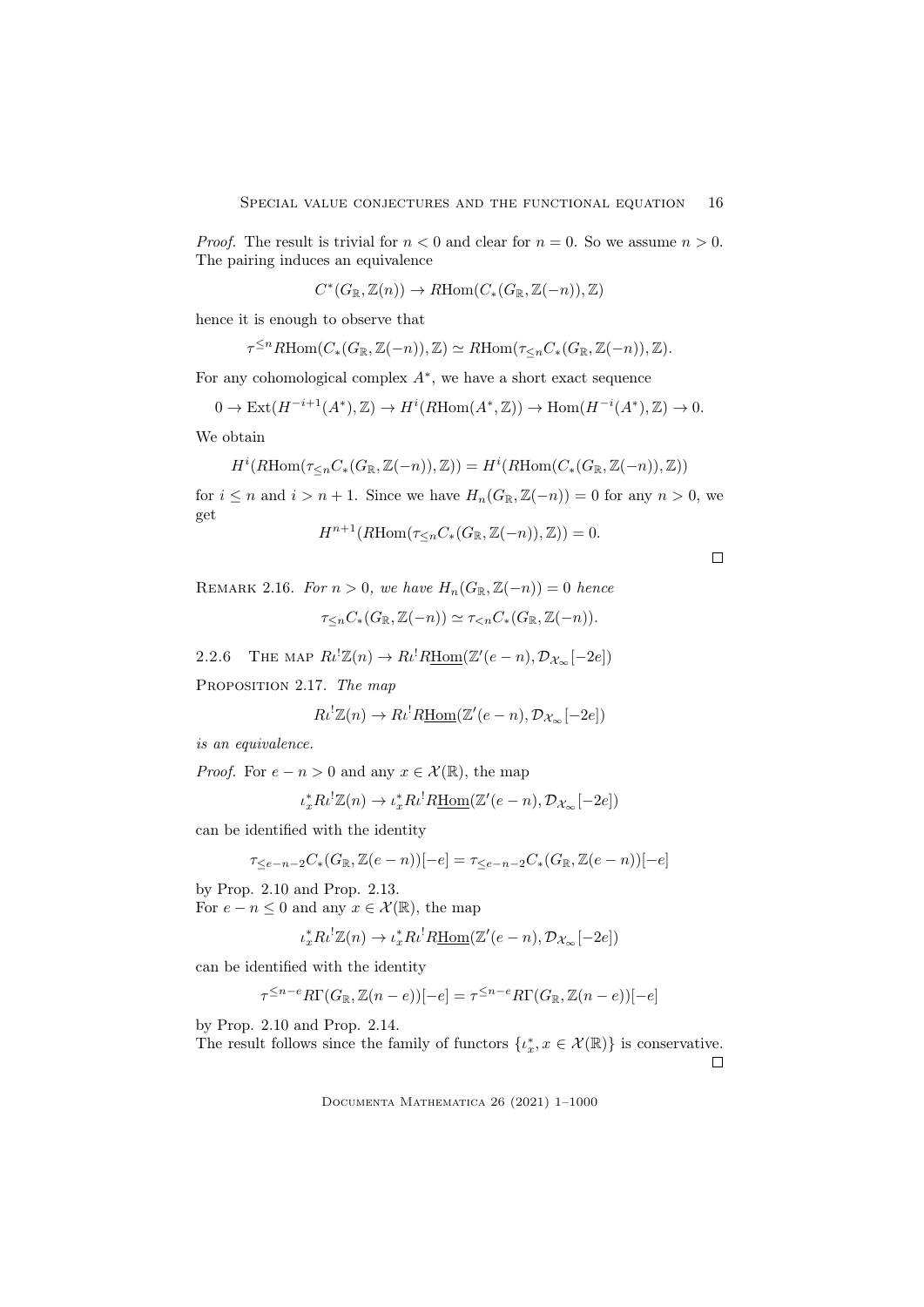## 2.3 COMPARISON WITH  $R\Gamma(\mathcal{X}(\mathbb{C}), \mathbb{Z}(n))$

Recall that we define  $G_{\mathbb{R}}$ -equivariant sheaves

$$
\mathbb{Z}(n) := (2i\pi)^n \mathbb{Z} \subset \mathbb{Q}(n) := (2i\pi)^n \mathbb{Q} \subset \mathbb{R}(n) := (2i\pi)^n \mathbb{R} \subset \mathbb{C}
$$

on  $\mathcal{X}(\mathbb{C})$ . We abbreviate  $C^* := R \operatorname{Hom}(C, \mathbb{Q})$  for a complex of  $\mathbb{Q}$ -vector spaces C and let  $C^{\pm}$  be the image of the idempotent  $(\sigma \pm 1)/2$  if C carries a  $G_{\mathbb{R}} =$  $\{1, \sigma\}$ -action. Recall that

$$
R\Gamma_W(\mathcal{X}_{\infty}, \mathbb{Z}(n)) := R\Gamma(\mathcal{X}_{\infty}, i_{\infty}^* \mathbb{Z}(n))
$$

and that  $i_{\infty}^* \mathbb{Z}(n) \otimes \mathbb{Q} \cong \pi_* \mathbb{Q}(n) \cong R\pi_* \mathbb{Q}(n)$  in  $\text{Sh}(\mathcal{X}_{\infty})$ . We therefore have isomorphisms

$$
R\Gamma_W(\mathcal{X}_{\infty}, \mathbb{Z}(n))_{\mathbb{Q}} \simeq R\Gamma(\mathcal{X}_{\infty}, R\pi_*\mathbb{Q}(n))
$$
  

$$
\simeq R\Gamma(G_{\mathbb{R}}; \mathcal{X}(\mathbb{C}), \mathbb{Q}(n)) \simeq R\Gamma(\mathcal{X}(\mathbb{C}), \mathbb{Q}(n))^+
$$

and combining this with Poincaré duality

$$
R\Gamma(\mathcal{X}(\mathbb{C}), \mathbb{Q}(r)) \otimes R\Gamma(\mathcal{X}(\mathbb{C}), \mathbb{Q}(e-r)) \xrightarrow{\cup} R\Gamma(\mathcal{X}(\mathbb{C}), \mathbb{Q}(e)) \xrightarrow{\text{Tr}} \mathbb{Q}[-2e] \quad (7)
$$

on the 2e-manifold  $\mathcal{X}(\mathbb{C})$  we obtain an isomorphism

$$
R\Gamma_W(\mathcal{X}_{\infty},\mathbb{Z}(d-n))_{\mathbb{Q}}^*\simeq R\Gamma(\mathcal{X}(\mathbb{C}),\mathbb{Q}(d-n))^{*,+}\simeq R\Gamma(\mathcal{X}(\mathbb{C}),\mathbb{Q}(n-1))^{+}[-2e]
$$

using  $e = d - 1$ . There is also a tautological isomorphism  $\tau$  induced by multiplication by  $2\pi i$  in the sense that the diagram

$$
R\Gamma(\mathcal{X}(\mathbb{C}), \mathbb{Q}(n-1))^+ \longrightarrow R\Gamma(\mathcal{X}(\mathbb{C}), \mathbb{C})
$$
  
\n
$$
\sim \int_{\mathbb{T}} \sim \int_{\mathbb{T}} \sim \int_{2\pi i} 2\pi i
$$
  
\n
$$
R\Gamma(\mathcal{X}(\mathbb{C}), \mathbb{Q}(n))^-\longrightarrow R\Gamma(\mathcal{X}(\mathbb{C}), \mathbb{C})
$$
  
\n(8)

commutes. Combining the previous isomorphisms we obtain an isomorphism

$$
(\det_{\mathbb{Z}} R\Gamma_W(\mathcal{X}_{\infty}, \mathbb{Z}(n)) \otimes \det_{\mathbb{Z}}^{-1} R\Gamma_W(\mathcal{X}_{\infty}, \mathbb{Z}(d-n)))_{\mathbb{Q}}
$$
  
\approx 
$$
\det_{\mathbb{Q}} (R\Gamma(\mathcal{X}(\mathbb{C}), \mathbb{Q}(n))^+ \oplus R\Gamma(\mathcal{X}(\mathbb{C}), \mathbb{Q}(n-1))^+ )
$$
  
\approx 
$$
\det_{\mathbb{Q}} (R\Gamma(\mathcal{X}(\mathbb{C}), \mathbb{Q}(n))^+ \oplus R\Gamma(\mathcal{X}(\mathbb{C}), \mathbb{Q}(n))^- )
$$
  
\approx 
$$
\det_{\mathbb{Q}} R\Gamma(\mathcal{X}(\mathbb{C}), \mathbb{Q}(n))
$$
  
\approx 
$$
(\det_{\mathbb{Z}} R\Gamma(\mathcal{X}(\mathbb{C}), \mathbb{Z}(n)))_{\mathbb{Q}}
$$

which we denote by  $\lambda_B$ .

Corollary 2.18. We have

$$
\lambda_B \left( \det_{\mathbb{Z}} R\Gamma_W(\mathcal{X}_{\infty}, \mathbb{Z}(n)) \otimes \det_{\mathbb{Z}}^{-1} R\Gamma_W(\mathcal{X}_{\infty}, \mathbb{Z}(d-n)) \right) \n= \det_{\mathbb{Z}} R\Gamma(\mathcal{X}(\mathbb{C}), \mathbb{Z}(n)) \otimes \det_{\mathbb{Z}}^{(-1)^n} R\Gamma(\mathcal{X}(\mathbb{R}), \mathbb{Z}/2\mathbb{Z})
$$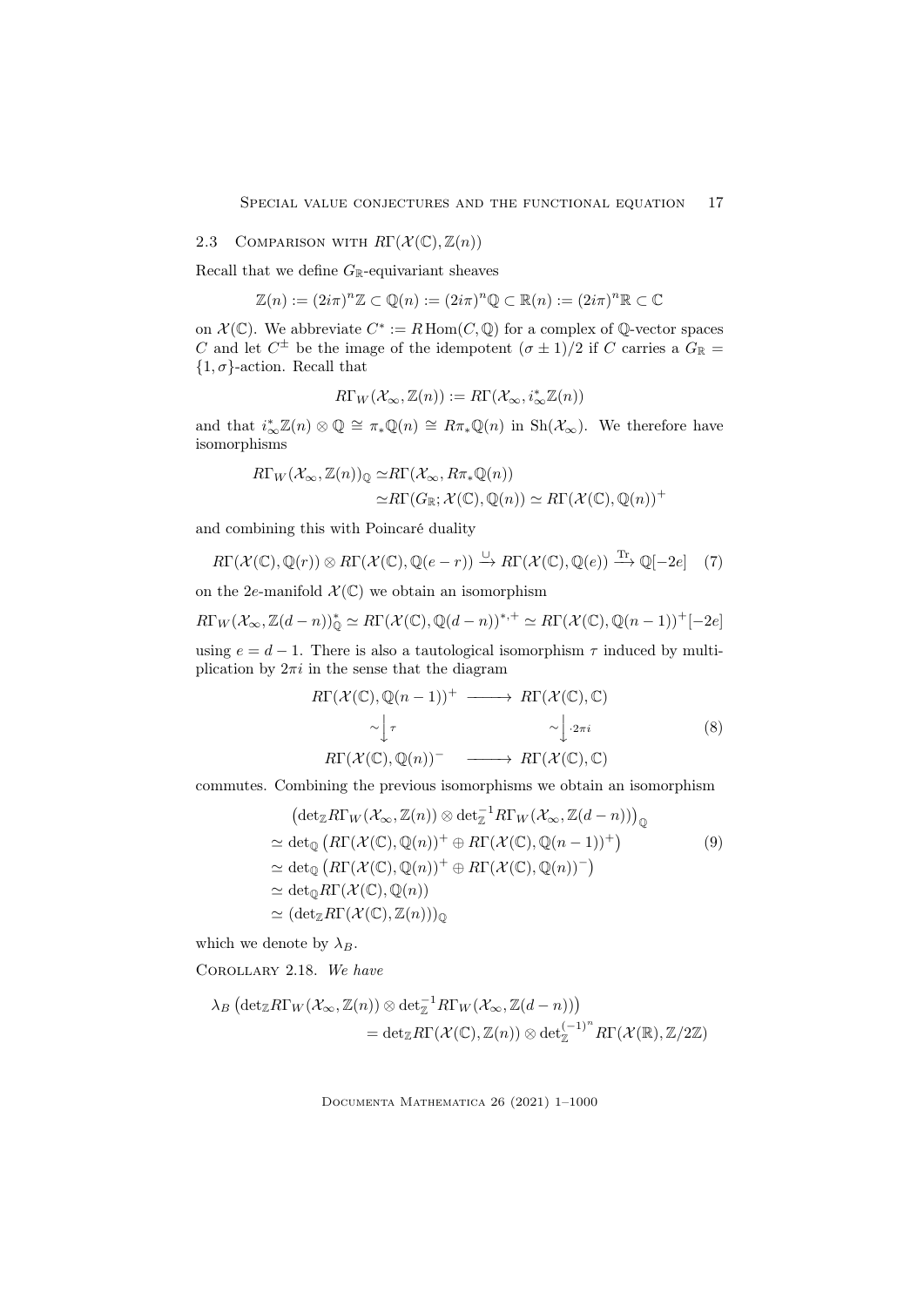*Proof.* We write  $G_{\mathbb{R}} = \{1, \sigma\}$ . We have an exact sequence of  $\mathbb{Z}[G_{\mathbb{R}}]$ -modules

$$
0 \to \mathbb{Z} \cdot (\sigma - 1) \to \mathbb{Z}[G_{\mathbb{R}}] \stackrel{\epsilon}{\to} \mathbb{Z} \to 0
$$

where  $\epsilon$  is the augmentation map. We have an isomorphism of  $\mathbb{Z}[G_{\mathbb{R}}]$ -modules  $(\sigma - 1) \cdot \mathbb{Z} \simeq (2i\pi)\mathbb{Z}$  which maps  $(\sigma - 1)$  to  $(2i\pi)$ . We write  $\mathbb{Z}(n) := (2i\pi)^n \mathbb{Z}$ , so that we have an exact sequence of  $\mathbb{Z}[G_{\mathbb{R}}]$ -modules

$$
0 \to \mathbb{Z}(1) \to \mathbb{Z}[G_{\mathbb{R}}] \stackrel{\epsilon}{\to} \mathbb{Z} \to 0. \tag{10}
$$

We denote by

$$
p: \mathrm{Sh}(G_{\mathbb{R}}, \mathcal{X}(\mathbb{C})) \to \mathrm{Sh}(G_{\mathbb{R}}, \mathcal{X}_{\infty})
$$

the morphism of topoi induced by the equivariant continuous map  $p : \mathcal{X}(\mathbb{C}) \to$  $\mathcal{X}_{\infty}$ , where  $G_{\mathbb{R}}$  acts trivially on  $\mathcal{X}_{\infty}$ . The category of abelian sheaves on Sh $(G_{\mathbb{R}}, \mathcal{X}_{\infty})$  is equivalent to the category of sheaves of  $\mathbb{Z}[G_{\mathbb{R}}]$ -modules over  $\mathcal{X}_{\infty}$ . For any sheaf F of Z[G<sub>R</sub>]-modules over  $\mathcal{X}_{\infty}$ , and any Z[G<sub>R</sub>]-module M, we define

$$
R\underline{\mathrm{Hom}}_{\mathrm{Sh}(G_{\mathbb{R}},\mathcal{X}_\infty)}(M,\mathcal{F})
$$

where M is seen as a constant sheaf of  $\mathbb{Z}[G_{\mathbb{R}}]$ -modules over  $\mathcal{X}_{\infty}$ . We have

$$
R\pi_*\mathbb{Z}(n) \simeq R\underline{\mathrm{Hom}}_{\mathrm{Sh}(G_{\mathbb{R}},\mathcal{X}_{\infty})}(\mathbb{Z},Rp_*\mathbb{Z}(n)).
$$

Moreover the functor

$$
\begin{array}{ccc}\n\mathrm{Ab}(G_{\mathbb{R}},\mathcal{X}_{\infty}) & \longrightarrow & \mathrm{Ab}(G_{\mathbb{R}},\mathcal{X}_{\infty}) \\
\mathcal{F} & \longmapsto & \mathcal{F}(1):=\mathcal{F}\otimes_{\mathbb{Z}}\mathbb{Z}(1)\n\end{array}
$$

is an equivalence of abelian categories with quasi-inverse  $(-) \otimes_{\mathbb{Z}} \mathbb{Z}(-1)$ . In particular we have

$$
R\pi_*\mathbb{Z}(n-1) \simeq R\underline{\text{Hom}}_{\text{Sh}(G_{\mathbb{R}},X_\infty)}(\mathbb{Z},Rp_*\mathbb{Z}(n-1))
$$
  
\simeq R\underline{\text{Hom}}\_{\text{Sh}(G\_{\mathbb{R}},X\_\infty)}(\mathbb{Z}(1),(Rp\_\*\mathbb{Z}(n-1))(1))  
\simeq R\underline{\text{Hom}}\_{\text{Sh}(G\_{\mathbb{R}},X\_\infty)}(\mathbb{Z}(1),Rp\_\*\mathbb{Z}(n)).

Finally, we have

$$
p_*\mathbb{Z}(n) \simeq Rp_*\mathbb{Z}(n) \simeq R\underline{\mathrm{Hom}}_{\mathrm{Sh}(G_{\mathbb{R}},\mathcal{X}_{\infty})}(\mathbb{Z}[G_{\mathbb{R}}],Rp_*\mathbb{Z}(n)).
$$

Therefore, (10) induces an exact triangle

$$
R\pi_*\mathbb{Z}(n) \to Rp_*\mathbb{Z}(n) \to R\pi_*\mathbb{Z}(n-1)
$$

and an exact diagram:

$$
Rp_*\mathbb{Z}(n) \longrightarrow i_{\infty}^*\mathbb{Z}(n-1) \longrightarrow i_{\infty}^*\mathbb{Z}(n)[1]
$$
  
\n
$$
Rp_*\mathbb{Z}(n) \longrightarrow R\pi_*\mathbb{Z}(n-1) \longrightarrow R\pi_*\mathbb{Z}(n)[1]
$$
  
\n
$$
\downarrow \qquad \qquad \downarrow \qquad \qquad \downarrow
$$
  
\n
$$
0 \longrightarrow \tau^{>n-1}R\hat{\pi}_*\mathbb{Z}(n-1) \longrightarrow (\tau^{>n}R\hat{\pi}_*\mathbb{Z}(n))[1]
$$

Documenta Mathematica 26 (2021) 1–1000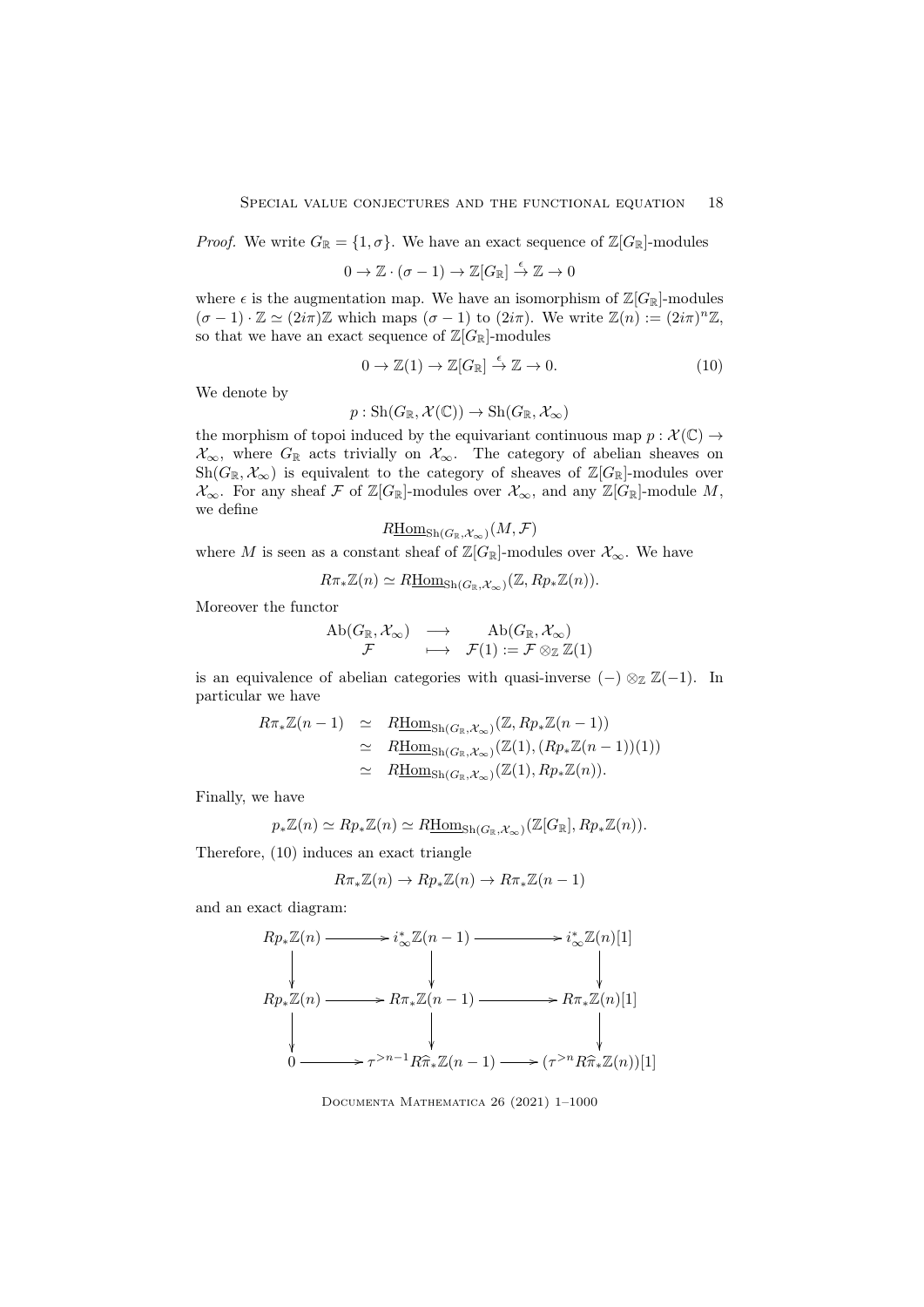In particular, there is an exact triangle

$$
i^*_{\infty}\mathbb{Z}(n) \to Rp_*\mathbb{Z}(n) \to i^*_{\infty}\mathbb{Z}(n-1)
$$

hence

$$
R\Gamma(\mathcal{X}_{\infty}, \mathbb{Z}(n)) \to R\Gamma(\mathcal{X}(\mathbb{C}), \mathbb{Z}(n)) \to R\Gamma(\mathcal{X}_{\infty}, \mathbb{Z}(n-1)).
$$
 (11)

Moreover, we have the duality equivalence

$$
R\Gamma(\mathcal{X}_{\infty}, \mathbb{Z}(d-n)) \stackrel{\sim}{\to} R\text{Hom}(R\Gamma(\mathcal{X}_{\infty}, \mathbb{Z}'(n-1)), \mathbb{Z}[-2e]).
$$
 (12)

Finally, we have the following exact diagram

$$
\iota_*\mathbb{Z}/2\mathbb{Z}_{\mathcal{X}(\mathbb{R})}[-n] \longrightarrow \mathbb{Z}'(n-1) \longrightarrow i_{\infty}^*\mathbb{Z}(n-1)
$$
  
\n
$$
\downarrow \qquad \qquad \downarrow \qquad \qquad \downarrow
$$
  
\n
$$
0 \longrightarrow R\pi_*\mathbb{Z}(n-1) \longrightarrow R\pi_*\mathbb{Z}(n-1)
$$
  
\n
$$
\downarrow \qquad \qquad \downarrow
$$
  
\n
$$
\iota_*\mathbb{Z}/2\mathbb{Z}_{\mathcal{X}(\mathbb{R})}[-n+1] \longrightarrow \tau^{\geq n-1}R\hat{\pi}_*\mathbb{Z}(n-1) \longrightarrow \tau^{>n-1}R\hat{\pi}_*\mathbb{Z}(n-1)
$$

where  $\mathbb{Z}/2\mathbb{Z}_{\mathcal{X}(\mathbb{R})}$  is the constant sheaf  $\mathbb{Z}/2\mathbb{Z}$  on  $\mathcal{X}(\mathbb{R})$ , hence an exact triangle

$$
R\Gamma(\mathcal{X}(\mathbb{R}), \mathbb{Z}/2\mathbb{Z})[-n] \to R\Gamma(\mathcal{X}_{\infty}, \mathbb{Z}'(n-1)) \to R\Gamma(\mathcal{X}_{\infty}, \mathbb{Z}(n-1)).\tag{13}
$$

Then (11), (12) and (13) induce the following canonical isomorphisms:

$$
\det_{\mathbb{Z}} R\Gamma(\mathcal{X}_{\infty}, \mathbb{Z}(n)) \otimes \det_{\mathbb{Z}}^{-1} R\Gamma(\mathcal{X}_{\infty}, \mathbb{Z}(d - n))
$$
\n
$$
\simeq \det_{\mathbb{Z}} R\Gamma(\mathcal{X}_{\infty}, \mathbb{Z}(n)) \otimes \det_{\mathbb{Z}} R\Gamma(\mathcal{X}_{\infty}, \mathbb{Z}'(n - 1))
$$
\n
$$
\simeq \det_{\mathbb{Z}} R\Gamma(\mathcal{X}_{\infty}, \mathbb{Z}(n)) \otimes \det_{\mathbb{Z}} R\Gamma(\mathcal{X}_{\infty}, \mathbb{Z}(n - 1)) \otimes \det_{\mathbb{Z}} R\Gamma(\mathcal{X}(\mathbb{R}), \mathbb{Z}/2\mathbb{Z})[-n]
$$
\n
$$
\simeq \det_{\mathbb{Z}} R\Gamma(\mathcal{X}(\mathbb{C}), \mathbb{Z}(n)) \otimes \det_{\mathbb{Z}} R\Gamma(\mathcal{X}(\mathbb{R}), \mathbb{Z}/2\mathbb{Z})[-n]
$$
\n
$$
\simeq \det_{\mathbb{Z}} R\Gamma(\mathcal{X}(\mathbb{C}), \mathbb{Z}(n)) \otimes \det_{\mathbb{Z}}^{(-1)^n} R\Gamma(\mathcal{X}(\mathbb{R}), \mathbb{Z}/2\mathbb{Z}).
$$

 $\Box$ 

We now introduce some notation: we set

$$
d_+(\mathcal{X},n):=\sum_{i\in\mathbb{Z}}(-1)^i\mathrm{dim}_{\mathbb{Q}}H^i(\mathcal{X}(\mathbb{C}),\mathbb{Q}(n))^+
$$

and

$$
d_{-}(\mathcal{X},n) := \sum_{i\in\mathbb{Z}} (-1)^{i} \dim_{\mathbb{Q}} H^{i}(\mathcal{X}(\mathbb{C}), \mathbb{Q}(n))^{-}.
$$

If  $Z$  is a manifold and  $F$  a field, we set

$$
\chi(Z, F) := \sum_{i \in \mathbb{Z}} (-1)^i \dim_F H^i(Z, F).
$$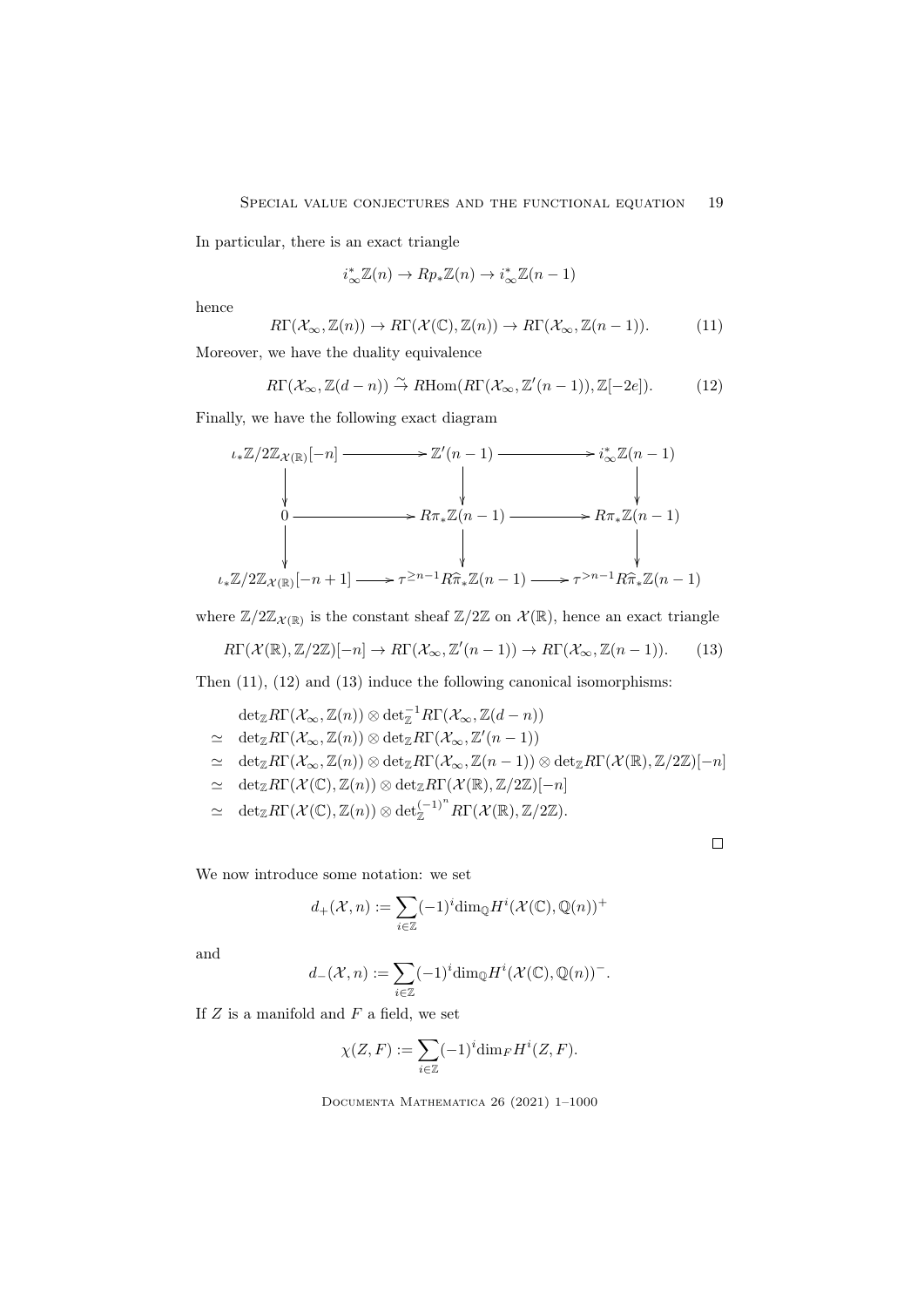DEFINITION 2.19. For a perfect complex of abelian groups  $C$  with finite cohomology groups we denote by

$$
\chi^{\times}(C) = \prod_{i \in \mathbb{Z}} |H^i(C)|^{(-1)^i}
$$

its multiplicative Euler characteristic.

PROPOSITION 2.20. We have

$$
\chi^{\times}(R\Gamma(\mathcal{X}(\mathbb{R}), \mathbb{Z}/2\mathbb{Z})[-n]) = 2^{d_{+}(\mathcal{X}, n) - d_{-}(\mathcal{X}, n)}.
$$

Proof. We have

$$
d_{+}(\mathcal{X}, n) = d_{-}(\mathcal{X}, n - 1) = d_{+}(\mathcal{X}, n - 2)
$$

hence

$$
d_{\pm}(\mathcal{X}, n) = (-1)^n \cdot d_{\pm}(\mathcal{X}, 0).
$$

We obtain

$$
2^{d_{+}(\mathcal{X},n)-d_{-}(\mathcal{X},n)} = (2^{d_{+}(\mathcal{X},0)-d_{-}(\mathcal{X},0)})^{(-1)^{n}}.
$$

Similarly, we have

$$
\chi^{\times}(R\Gamma(\mathcal{X}(\mathbb{R}),\mathbb{Z}/2\mathbb{Z})[-n]) := \chi^{\times}(R\Gamma(\mathcal{X}(\mathbb{R}),\mathbb{Z}/2\mathbb{Z}))^{(-1)^{n}},
$$

hence it is enough to show the result for  $n = 0$ . In view of Lemma 2.21 and Lemma 2.22, we have

$$
d_{+}(\mathcal{X},0) - d_{-}(\mathcal{X},0) = \sum_{i \in \mathbb{Z}} (-1)^{i} \cdot (\dim_{\mathbb{Q}} H^{i}(\mathcal{X}(\mathbb{C}),\mathbb{Q})^{+} - \dim_{\mathbb{Q}} H^{i}(\mathcal{X}(\mathbb{C}),\mathbb{Q})^{-})
$$
  

$$
= \sum_{i \in \mathbb{Z}} (-1)^{i} \cdot \text{Tr}(\sigma \mid H^{i}(\mathcal{X}(\mathbb{C}),\mathbb{Q}))
$$
  

$$
= \chi(\mathcal{X}(\mathbb{R}),\mathbb{Q})
$$
  

$$
= \chi(\mathcal{X}(\mathbb{R}),\mathbb{F}_{2}).
$$

Hence the result follows from

$$
\chi^{\times}(R\Gamma(\mathcal{X}(\mathbb{R}),\mathbb{Z}/2\mathbb{Z}))=2^{\chi(\mathcal{X}(\mathbb{R}),\mathbb{F}_2)}.
$$

 $\Box$ 

LEMMA 2.21. Let Y be a compact orientable manifold with an involution  $\sigma$ whose fixed points form a closed submanifold Z. Then we have

$$
\sum_{i \in \mathbb{Z}} (-1)^i \cdot \text{Tr}(\sigma \mid H^i(Y, \mathbb{Q})) = \chi(Z, \mathbb{Q}).
$$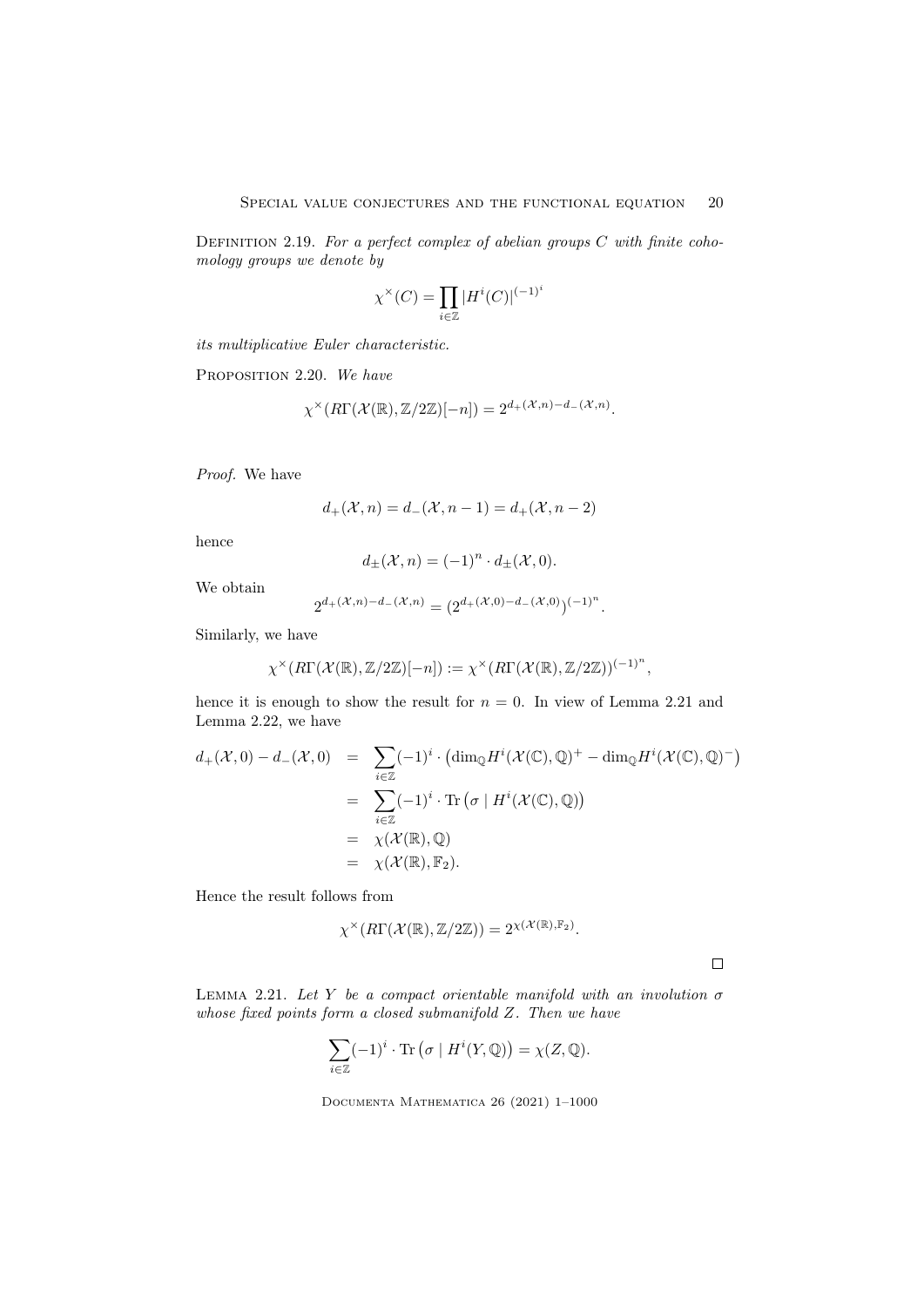*Proof.* Let  $G_{\mathbb{R}} := \{1, \sigma\}$ . If C is a perfect complex of Q-vector spaces with  $G_{\mathbb{R}}$ -action, we set

$$
\operatorname{Tr} (\sigma \mid C) := \sum_{i \in \mathbb{Z}} (-1)^i \cdot \operatorname{Tr} (\sigma \mid H^i(C)).
$$

Let  $Y^{\circ} := Y - Z$ . The exact triangle

$$
R\Gamma_c(Y^{\circ}, \mathbb{Q}) \to R\Gamma(Y, \mathbb{Q}) \to R\Gamma(Z, \mathbb{Q})
$$

gives

$$
\begin{array}{rcl}\n\operatorname{Tr}(\sigma \mid R\Gamma(Y, \mathbb{Q})) & = & \operatorname{Tr}(\sigma \mid R\Gamma_c(Y^\circ, \mathbb{Q})) + \operatorname{Tr}(\sigma \mid R\Gamma(Z, \mathbb{Q})) \\
& = & \operatorname{Tr}(\sigma \mid R\Gamma_c(Y^\circ, \mathbb{Q})) + \chi(Z, \mathbb{Q})\n\end{array}
$$

since  $\sigma$  acts trivially on Z hence on  $R\Gamma(Z,\mathbb{Q})$ . Therefore the result follows from

$$
\begin{array}{rcl}\n\text{Tr}\left(\sigma \mid R\Gamma_c(Y^\circ, \mathbb{Q})\right) & := & \sum_{i \in \mathbb{Z}} (-1)^i \cdot \text{Tr}\left(\sigma \mid H_c^i(Y^\circ, \mathbb{Q})\right) \\
& = & \sum_{i \in \mathbb{Z}} (-1)^i \cdot \text{Tr}\left(\sigma \mid H_c^i(Y^\circ, \mathbb{Q})^*\right) \\
& = & \sum_{i \in \mathbb{Z}} (-1)^i \cdot \text{Tr}\left(\sigma \mid H^{d-i}(Y^\circ, \mathbb{Q})\right) \\
& = & (-1)^d \sum_{i \in \mathbb{Z}} (-1)^i \cdot \text{Tr}\left(\sigma \mid H^i(Y^\circ, \mathbb{Q})\right) \\
& = & 0.\n\end{array}
$$

where we use Poincaré duality and the Lefschetz fixed point theorem. Here  $d = \dim(Y)$ .  $\Box$ 

LEMMA 2.22. Let  $Z$  be a topological space which is homotopy equivalent to a finite CW-complex. Then we have

$$
\chi(Z, F) = \chi(Z, F')
$$

for any pair of fields  $F, F'$ .

*Proof.* The complex  $R\Gamma(Z, \mathbb{Z})$  is quasi-isomorphic to a strictly perfect complex of abelian groups  $C^*$  and we have

$$
\sum_{i \in \mathbb{Z}} (-1)^i \text{rank}_{\mathbb{Z}} C^i = \sum_{i \in \mathbb{Z}} (-1)^i \dim_F (C^i \otimes_{\mathbb{Z}} F)
$$

$$
= \sum_{i \in \mathbb{Z}} (-1)^i \dim_F H^i(C^* \otimes_{\mathbb{Z}} F) = \chi(Z, F)
$$

for any field  $F$ . The result follows.

Documenta Mathematica 26 (2021) 1–1000

 $\Box$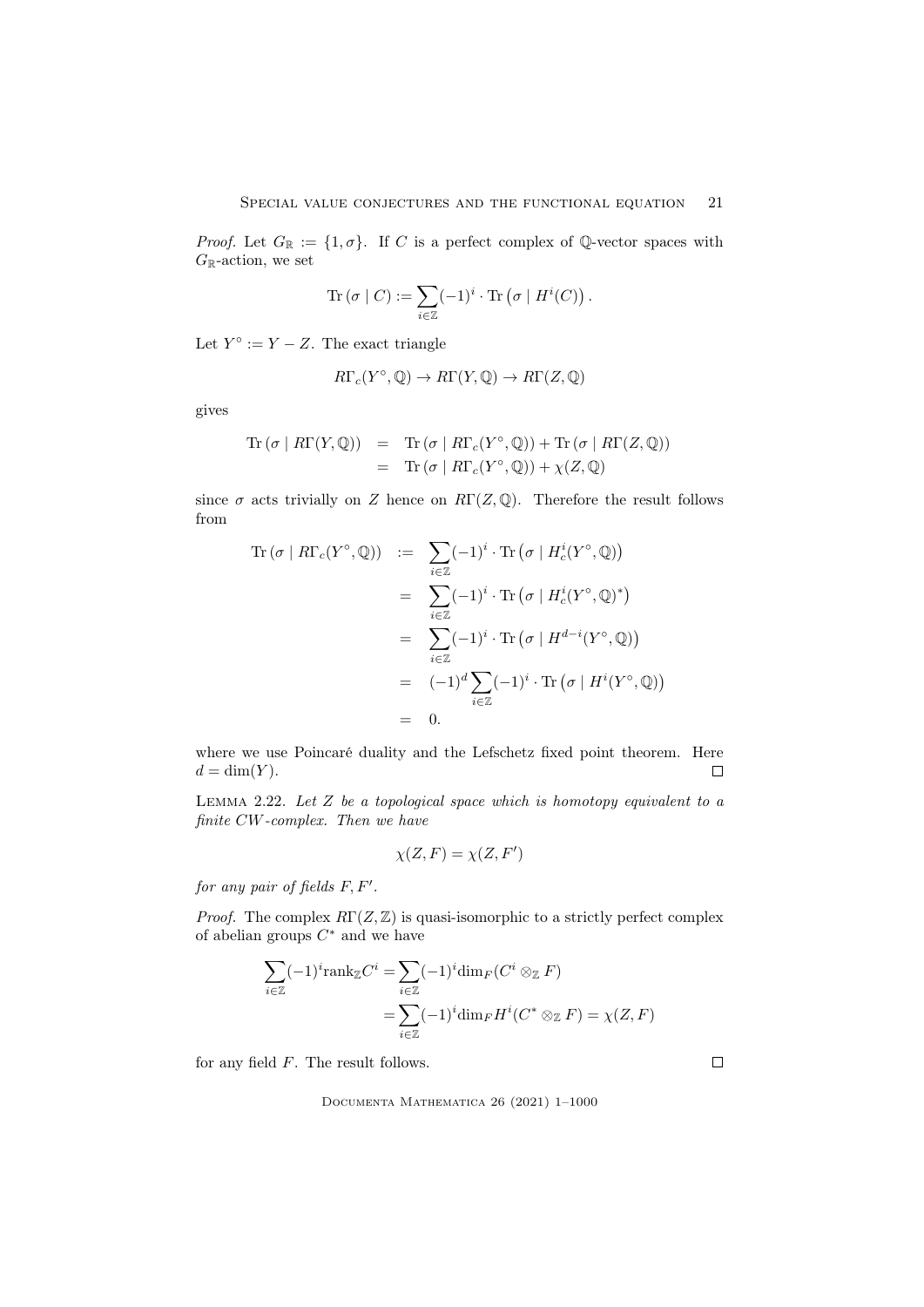Combining Corollary 2.18 with Prop. 2.20 we obtain.

PROPOSITION 2.23. We have

$$
\lambda_B \left( \det_{\mathbb{Z}} R\Gamma_W(\mathcal{X}_{\infty}, \mathbb{Z}(n)) \otimes \det_{\mathbb{Z}}^{-1} R\Gamma_W(\mathcal{X}_{\infty}, \mathbb{Z}(d-n)) \right) \n= \det_{\mathbb{Z}} R\Gamma(\mathcal{X}(\mathbb{C}), \mathbb{Z}(n)) \cdot 2^{d_{-}(\mathcal{X}, n) - d_{+}(\mathcal{X}, n)}
$$

*Proof.* Note that if  $C$  is as in Definition 2.19 then

$$
\det\nolimits_{\mathbb{Z}}C=\mathbb{Z}\cdot\chi^{\times}(C)^{-1}
$$

under the canonical isomorphism

$$
{\det}_{{\mathbb Q}} C_{{\mathbb Q}} \cong {\mathbb Q}
$$

arising from the acyclicity of  $C_{\mathbb{Q}}$ .

## 3 Duality for derived de Rham cohomology and the Bloch con-**DUCTOR**

In this section  $X$  is a regular scheme of dimension d, proper and flat over  $Spec(\mathbb{Z})$ . We denote by

$$
L_{\mathcal{X}/\mathbb{Z}} \cong \Omega_{\mathcal{X}/\mathbb{Z}}[0] \tag{14}
$$

the cotangent complex of X over  $\mathbb{Z}$ , a perfect complex of  $\mathcal{O}_{\mathcal{X}}$ -modules cohomologically concentrated in degree 0. For any  $r \in \mathbb{Z}$  we let

$$
L \wedge^r L_{\mathcal{X}/\mathbb{Z}} \cong L \wedge^r \Omega_{\mathcal{X}/\mathbb{Z}}[0]
$$

be the r-th derived exterior power of  $L_{\mathcal{X}/\mathbb{Z}}$  [13][4.2.2.6] which is again a perfect complex of  $\mathcal{O}_{\mathcal{X}}$ -modules. By definition  $\hat{L} \wedge^r L_{\mathcal{X}/\mathbb{Z}} = 0$  for  $r < 0$  but  $L \wedge^r L_{\mathcal{X}/\mathbb{Z}}$ is in general nonzero for  $r > d - 1 = \text{rank}_{\mathcal{O}_{\mathcal{X}}} \Omega_{\mathcal{X}/\mathbb{Z}}$ .

## 3.1 COHERENT DUALITY FOR  $L \wedge^r L_{\mathcal{X}/\mathbb{Z}}$

This subsection is a review of material from [23], [15] and [24] in the context of our global arithmetic scheme  $\mathcal{X}$ . The key result is Thm. 3.3 which is an immediate translation of [24][Cor. 4.9] to our context.

Lemma 3.1. There is a canonical map

$$
L \wedge^{d-1} L_{\mathcal{X}/\mathbb{Z}} \to \text{det}_{\mathcal{O}_{\mathcal{X}}} L_{\mathcal{X}/\mathbb{Z}} \cong \omega_{\mathcal{X}/\mathbb{Z}}
$$
(15)

where  $\omega_{\mathcal{X}/\mathbb{Z}}$  is the relative dualizing sheaf. Hence we get induced maps

$$
L \wedge^r L_{\mathcal{X}/\mathbb{Z}} \otimes^L L \wedge^{d-1-r} L_{\mathcal{X}/\mathbb{Z}} \to L \wedge^{d-1} L_{\mathcal{X}/\mathbb{Z}} \to \omega_{\mathcal{X}/\mathbb{Z}}
$$

and

$$
L \wedge^r L_{\mathcal{X}/\mathbb{Z}} \to \underline{R \operatorname{Hom}}(L \wedge^{d-1-r} L_{\mathcal{X}/\mathbb{Z}}, \omega_{\mathcal{X}/\mathbb{Z}}) \tag{16}
$$

in the derived category of coherent sheaves on  $\mathcal{X}$ .

Documenta Mathematica 26 (2021) 1–1000

 $\Box$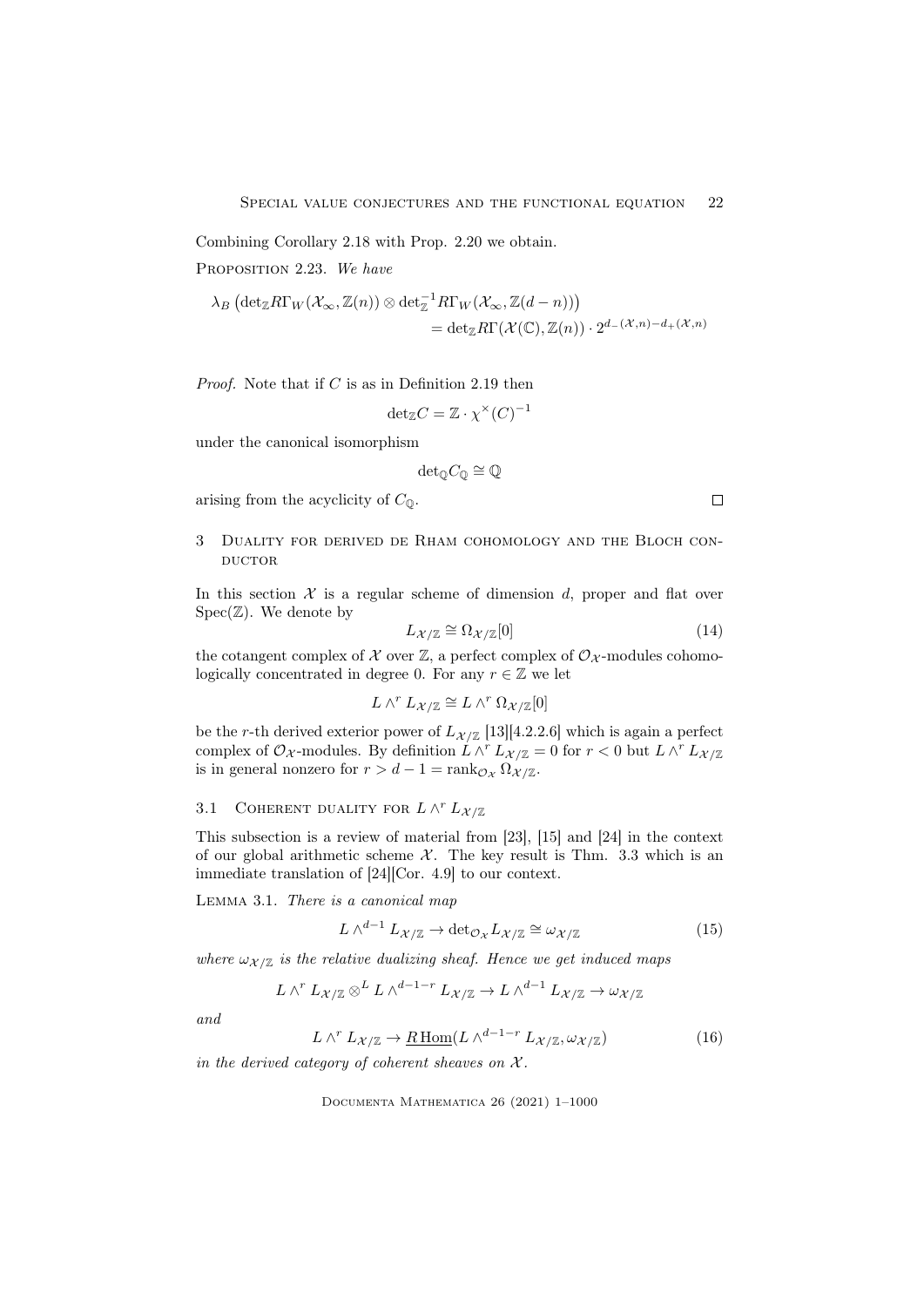Proof. The multiplicative structure on derived exterior powers will be briefly recalled in the proof of Prop. 3.5 below, so it remains to show the existence of (15). Assume first there is a closed embedding  $i : \mathcal{X} \to P$  of X into a smooth  $\mathbb Z$ -scheme P with ideal sheaf  $\mathcal I$ . The exact sequence of coherent sheaves on  $\mathcal X$ 

$$
0 \to \mathcal{I}/\mathcal{I}^2 \to i^* \Omega_{P/\mathbb{Z}} \to \Omega_{\mathcal{X}/\mathbb{Z}} \to 0
$$

can be viewed as a realization of (14) as a strictly perfect complex since  $\mathcal{I}/\mathcal{I}^2$ and  $i^* \Omega_{P/\mathbb{Z}}$  are locally free of ranks  $n - d + 1$  and n, respectively, where n is the relative dimension of  $P$  over  $\mathbb{Z}$ . The natural map

$$
\wedge^{d-1} \Omega_{\mathcal{X}/\mathbb{Z}} \otimes \wedge^{n-d+1} (\mathcal{I}/\mathcal{I}^2) \rightarrow \wedge^n i^* \Omega_{P/\mathbb{Z}}
$$

has adjoint

$$
\wedge^{d-1}\Omega_{\mathcal{X}/\mathbb{Z}}\rightarrow \underline{\mathrm{Hom}}(\wedge^{n-d+1}(\mathcal{I}/\mathcal{I}^2),\wedge^n i^*\Omega_{P/\mathbb{Z}})=:\omega_{\mathcal{X}/\mathbb{Z}}^P
$$

and combined with the natural map

$$
L \wedge^{d-1} L_{\mathcal{X}/\mathbb{Z}} \to \mathcal{H}^0(L \wedge^{d-1} L_{\mathcal{X}/\mathbb{Z}}) \cong \wedge^{d-1} \Omega_{\mathcal{X}/\mathbb{Z}}
$$

we obtain a morphism  $(15)^P$  depending on  $i: \mathcal{X} \to P$ . If  $i': \mathcal{X} \to P'$  is another embedding into a smooth  $\mathbb{Z}$ -scheme  $P'$  an isomorphism

$$
\epsilon^{P',P}:\omega_{\mathcal{X}/\mathbb{Z}}^P\xrightarrow{\sim}\omega_{\mathcal{X}/\mathbb{Z}}^{P'}
$$

was constructed in [2][A.2] which satisfies the usual cocycle condition in the presence of a third embedding  $i''$ . Since embeddings into smooth schemes always exist Zariski locally on  $X$  the cocycle condition implies that one can define  $\omega_{\mathcal{X}/\mathbb{Z}}$  by glueing the locally defined  $\omega_{\mathcal{X}/\mathbb{Z}}^P$ . It remains to show that likewise the locally obtained maps  $(15)^P$  glue to a global map  $(15)$ . By considering the fibre product  $P'' := P \times_{\text{Spec}(\mathbb{Z})} P'$  the construction of  $\epsilon^{P',P}$  can be reduced to the case where there exists a smooth morphism  $u : P' \to P$  over  $Spec(\mathbb{Z})$  and under  $X$ . Namely one defines

$$
\epsilon^{P',P} := \epsilon^{P'',P'}(q')^{-1} \circ \epsilon^{P'',P}(q)
$$

where  $q': P'' \to P'$  and  $q: P'' \to P$  are the projections and

$$
\epsilon^{P',P}(u): \omega^P_{\mathcal{X}/\mathbb{Z}} \xrightarrow{\sim} \omega^{P'}_{\mathcal{X}/\mathbb{Z}}
$$

depends on u. More precisely,  $\epsilon^{P',P}(u)$  is defined by the commutative diagram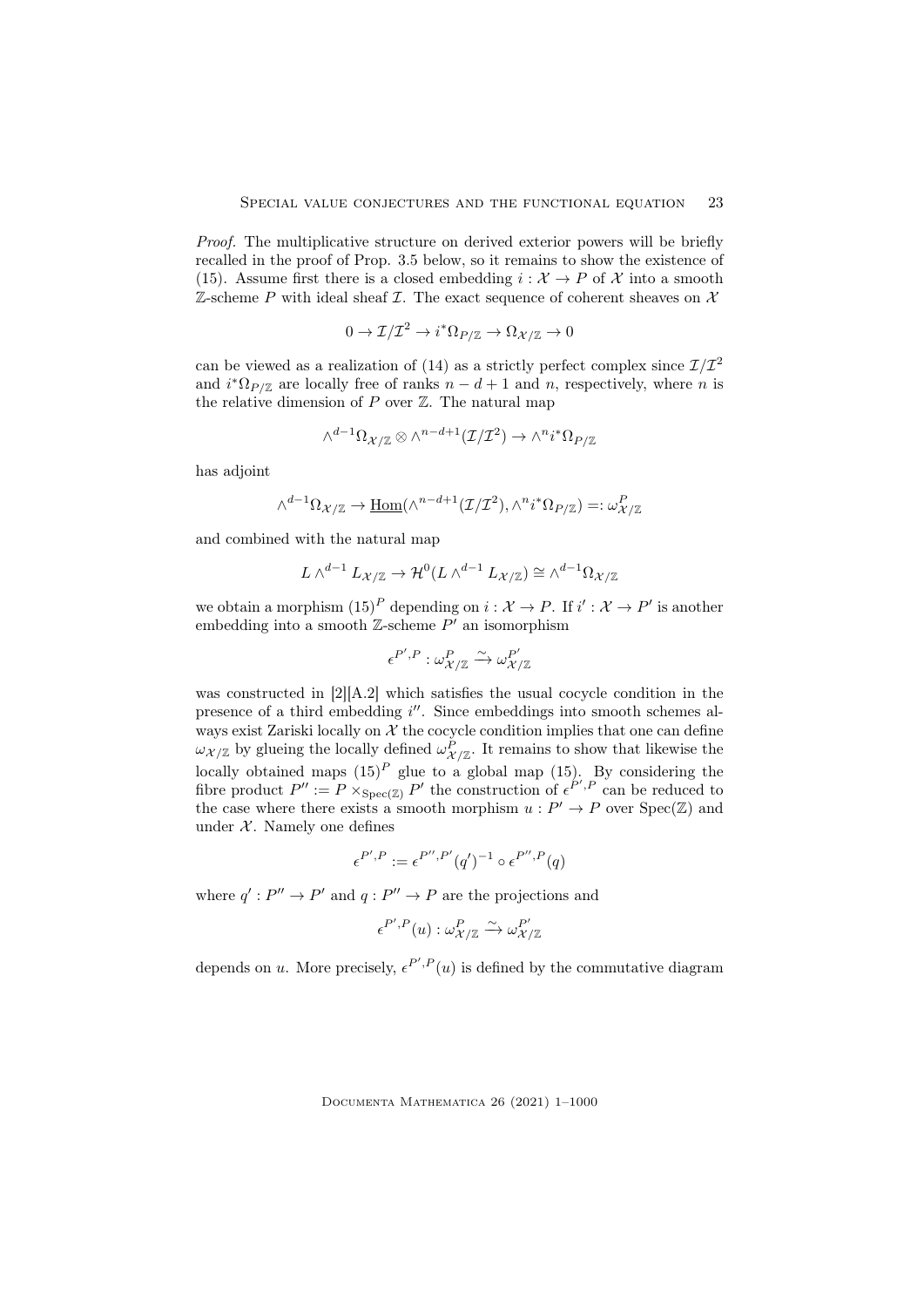with exact rows and columns

0 0 y y 0 −−−−→ I/I <sup>2</sup> −−−−→ i <sup>∗</sup>ΩP/<sup>Z</sup> −−−−→ Ω<sup>X</sup> /<sup>Z</sup> −−−−→ 0 y <sup>y</sup> <sup>k</sup> 0 −−−−→ I<sup>0</sup>/(I 0 ) <sup>2</sup> −−−−→ i 0∗Ω<sup>P</sup> <sup>0</sup>/<sup>Z</sup> −−−−→ Ω<sup>X</sup> /<sup>Z</sup> −−−−→ 0 y y i 0∗Ω<sup>P</sup> <sup>0</sup>/P i 0∗Ω<sup>P</sup> <sup>0</sup>/P y y 0 0

where the columns are the transitivity triangles of the cotangent complex for  $\mathcal{X} \to P' \xrightarrow{u} P$  and  $P' \xrightarrow{u} P \to \text{Spec}(\mathbb{Z})$ , respectively, and we refer to [2][(A.2.2)] for the precise sign conventions. The above commutative diagram induces a commutative diagram



so that  $(15)^P$  is indeed compatible with the isomorphisms  $\epsilon^{P',P}(u)$  and therefore also with the isomorphisms  $\epsilon^{P',P}$ .

 $\Box$ 

DEFINITION 3.2. The Bloch conductor of the arithmetic scheme  $X$  is the positive integer

$$
A(\mathcal{X}):=\prod_{p}p^{(-1)^{d-1}d_p}
$$

where the product is over all prime numbers  $p, d_p := \deg c_{d, \mathcal{X}_{\mathbb{F}_p}}^{\chi}(\Omega_{\mathcal{X}/\mathbb{Z}}) \in \mathbb{Z}$  and

$$
c_{d,\mathcal{X}_{\mathbb{F}_p}}^{\mathcal{X}}(\Omega_{\mathcal{X}/\mathbb{Z}}) \in CH_0(\mathcal{X}_{\mathbb{F}_p})
$$

is a localized Chern class introduced in [4].

The Bloch conductor was introduced in [4] and further studied in [5],[23],[15],[24]. The deepest result about the Bloch conductor is its equality with the Artin conductor, defined in terms of the *l*-adic cohomology of  $\mathcal{X}$ , in certain cases. This equality was proven for  $d = 2$  in [4] and if X has everywhere semistable reduction in [15]. For general regular  $\mathcal X$  it is conjectured but still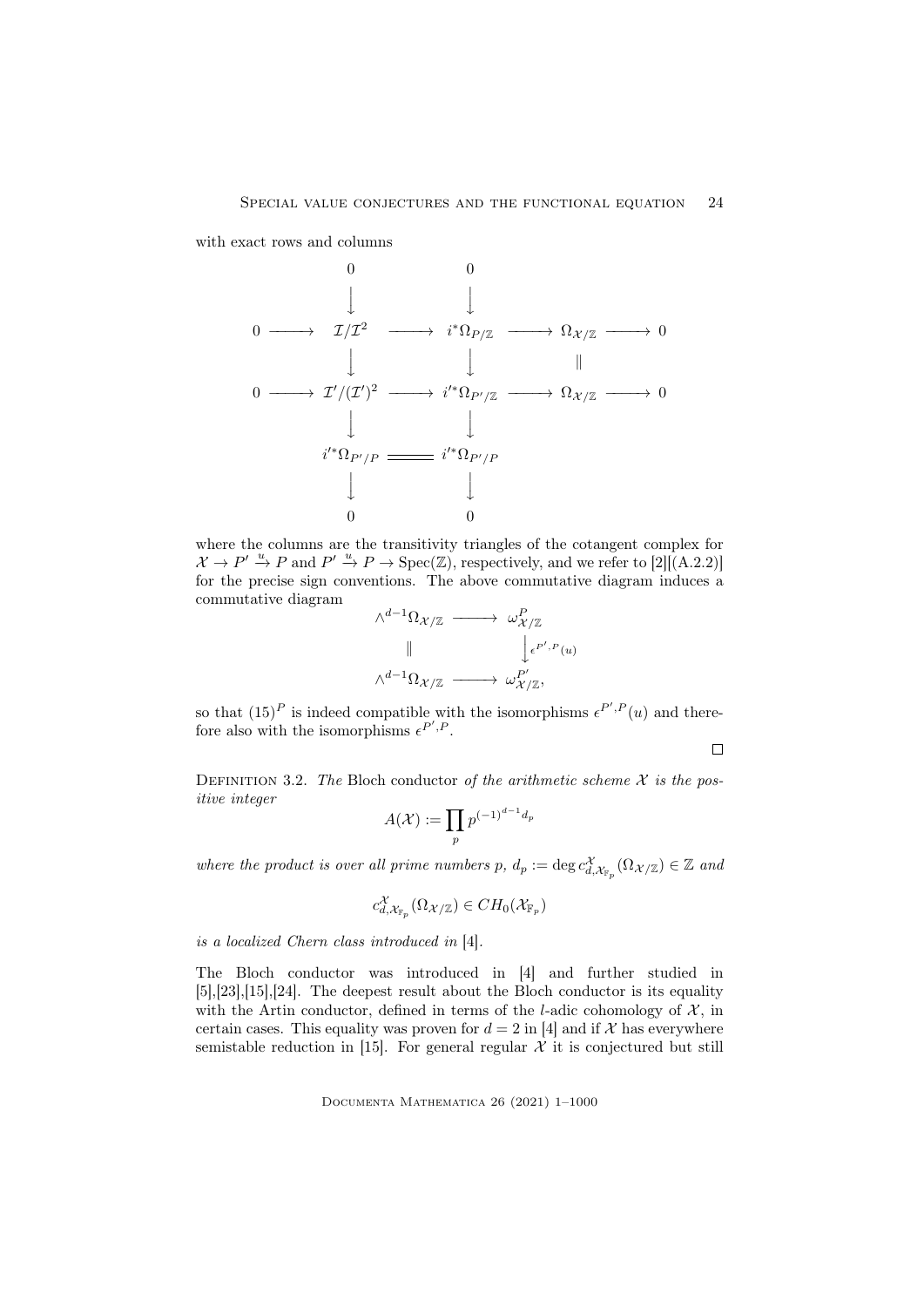open. The equality of the Bloch and the Artin conductor is important for establishing cases of Conjecture 1.3 via the Langlands correspondence but plays no role in this section. Here we only review the (slightly) more elementary results of [23] and [24] about  $A(\mathcal{X})$ . Also note that our normalization of  $A(\mathcal{X})$ is different from these references so that  $A(\mathcal{X})$  equals the Artin conductor rather than its inverse.

The following theorem was proven by T. Saito in [24][Cor. 4.9]. The case  $d = 2$ ,  $r = 1$  is due to Bloch [5][Thm. 2.3] and the case  $r \geq d-1$  can already be found in T. Saito's earlier article [23]. We give some details of Saito's proof since the exposition in [24] is rather short.

THEOREM 3.3. For any  $r \in \mathbb{Z}$  let  $C_{\mathcal{X}/\mathbb{Z}}^r$  be the mapping cone of (16), a perfect complex of  $\mathcal{O}_{\mathcal{X}}$ -modules. Then  $R\Gamma(\mathcal{X},C_{\mathcal{X}/\mathbb{Z}}^{r})$  has finite cohomology and

$$
\chi^{\times} R\Gamma(\mathcal{X}, C_{\mathcal{X}/\mathbb{Z}}^{r}) = A(\mathcal{X})^{(-1)^{r}}
$$

where  $\chi^{\times}$  is the multiplicative Euler characteristic (see Definition 2.19).

*Proof.* First note that over the open subset  $\mathcal{X}^{sm} \subseteq \mathcal{X}$  where  $\mathcal{X} \to \text{Spec}(\mathbb{Z})$  is smooth the complex  $L \wedge^r L_{\mathcal{X}/\mathbb{Z}}$  is concentrated in degree 0 with cohomology the locally free sheaf  $\Omega^r_{\mathcal{X}^{sm}/\mathbb{Z}} = \wedge^r \Omega_{\mathcal{X}^{sm}/\mathbb{Z}}$ . The map (15) is also an isomorphism over  $\mathcal{X}^{sm}$ . Hence, by linear algebra, the map (16) is an isomorphism over  $\mathcal{X}^{sm}$ and  $C^r_{\mathcal{X}/\mathbb{Z}}$  is supported in  $\mathcal{X} \setminus \mathcal{X}^{sm}$ . Since  $\mathcal{X}_{\mathbb{Q}} \to \text{Spec}(\mathbb{Q})$  is smooth  $\mathcal{X} \setminus \mathcal{X}^{sm}$ is contained in a finite union of closed fibres  $\mathcal{X}_{\mathbb{F}_p}$ . By [15] [Lemma 5.1.1] any point  $x \in \mathcal{X} \setminus \mathcal{X}^{sm}$  has a Zariski open neighborhood  $U \subseteq \mathcal{X}$  such that there exists a closed embedding

$$
U \to F
$$

where  $P \to \text{Spec}(\mathbb{Z})$  is smooth of relative dimension d. The exact sequence

$$
0 \to N_{U/P} \to \Omega_{P/\mathbb{Z}} \otimes_{\mathcal{O}_P} \mathcal{O}_U \to \Omega_{U/\mathbb{Z}} \to 0 \tag{17}
$$

then shows that  $\Omega_{\mathcal{X}/\mathbb{Z}}$  can be locally generated by d sections and that  $\wedge^d \Omega_{\mathcal{X}/\mathbb{Z}}$ is locally monogenic. Following [15][Lemma 5.1.3] let

$$
i:Z\to\mathcal{X}
$$

be the closed subscheme with support  $\mathcal{X} \setminus \mathcal{X}^{sm}$  [15] [Lemma 3.1.2] defined by the ideal sheaf

$$
\text{Ann }\wedge^d \Omega_{\mathcal{X}/\mathbb{Z}}.
$$

Then  $i^* \wedge^d \Omega_{\mathcal{X}/\mathbb{Z}}$  is an invertible  $\mathcal{O}_{Z}$ -module by definition and hence  $i^* \Omega_{\mathcal{X}/\mathbb{Z}}$ is locally free of rank  $d$ , as the  $d$  generating sections have no relation on  $Z$ . It follows that

$$
Li^*\Omega_{\mathcal{X}/\mathbb{Z}}|_U=\left(N_{U/P}\otimes_{\mathcal{O}_U}\mathcal{O}_{U\cap Z}\xrightarrow{0}\Omega_{P/\mathbb{Z}}\otimes_{\mathcal{O}_P}\mathcal{O}_{U\cap Z}\right)
$$

and hence that

$$
\mathcal{L} := L^1 i^* \Omega_{\mathcal{X}/\mathbb{Z}}
$$

is an invertible  $\mathcal{O}_Z$ -module.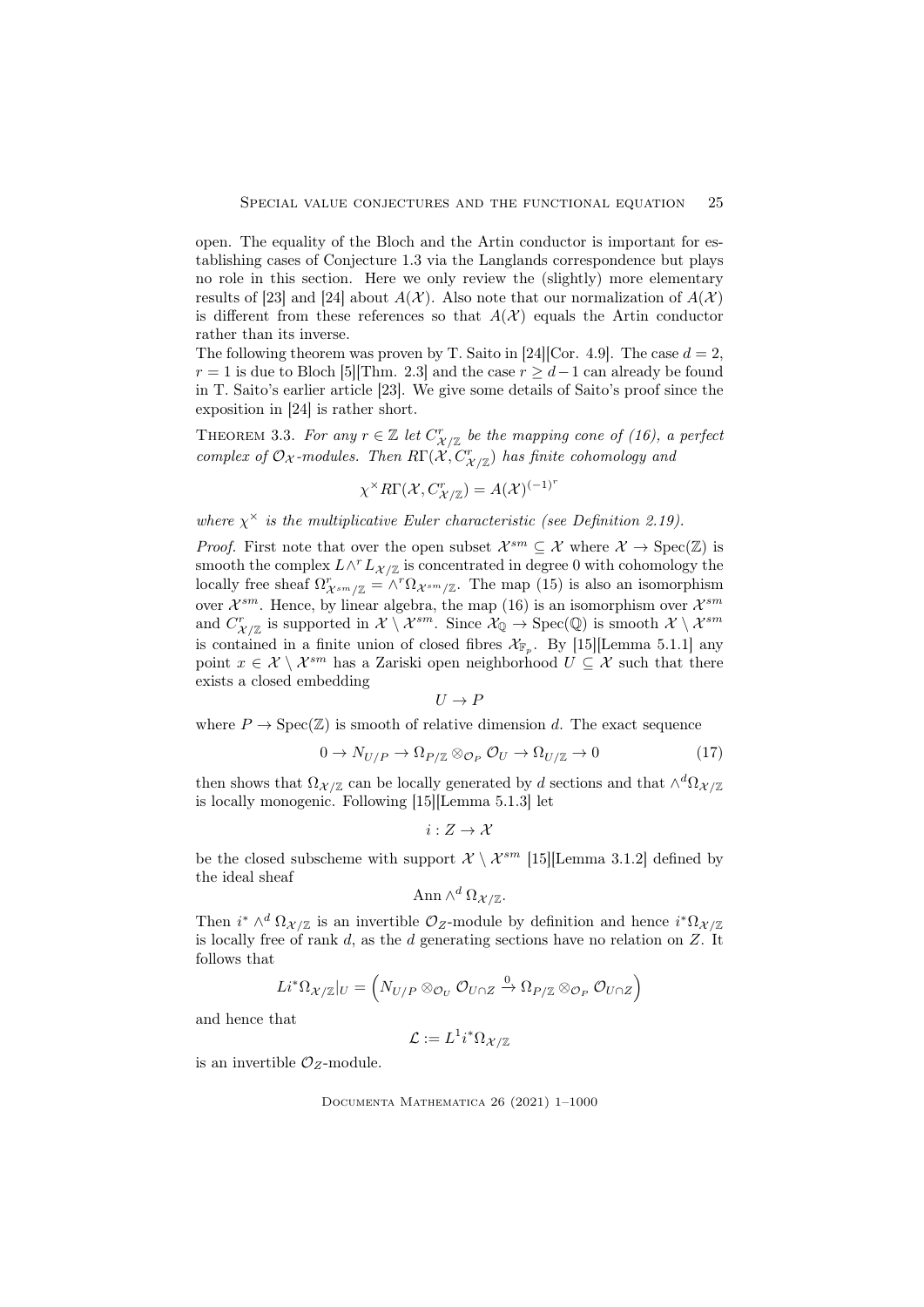LEMMA 3.4. The coherent sheaves  $\mathcal{H}^i(C_{\mathcal{X}/\mathbb{Z}}^r)$  are  $\mathcal{O}_Z$ -modules and there are canonical isomorphisms

$$
\mathcal{L} \otimes_{\mathcal{O}_Z} \mathcal{H}^i(C_{\mathcal{X}/\mathbb{Z}}^r) \cong \mathcal{H}^{i-1}(C_{\mathcal{X}/\mathbb{Z}}^{r+1})
$$
\n(18)

for any  $i, r \in \mathbb{Z}$ .

*Proof.* We follow the proof of [23][Prop. 1.7] where the case  $r \geq d-1$  is treated, see also [15][Lemma 2.4.2]. Recall that

$$
L_{\mathcal{X}/\mathbb{Z}}|_U \cong \Omega_{U/\mathbb{Z}}[0]
$$

is represented by the strictly perfect complex (17) where the conormal bundle  $N_U := N_{U/P}$  is invertible and  $E_U := \Omega_{P/U} \otimes_{\mathcal{O}_P} \mathcal{O}_U$  is a vector bundle of rank d. For  $r \geq 0$  we have isomorphisms

$$
L \wedge^r L_{\mathcal{X}/\mathbb{Z}}|_U \cong L \wedge^r \left(N_U \xrightarrow{v} E_U\right)
$$
  
\n
$$
\cong \Gamma^r N_U \to \Gamma^{r-1} N_U \otimes E_U \to \Gamma^{r-2} N_U \otimes \wedge^2 E_U \to \cdots \to \wedge^r E_U
$$
  
\n
$$
\cong N_U^{\otimes r} \to N_U^{\otimes r-1} \otimes E_U \to N_U^{\otimes r-2} \otimes \wedge^2 E_U \to \cdots \to \wedge^r E_U \tag{19}
$$

where  $\Gamma^i$  denotes the divided power functor and  $\Gamma^i N_U \cong N_U^{\otimes i}$  since  $N_U$  is invertible. The differential is given by

$$
x' \otimes x \otimes y \in N_U^{\otimes i-1} \otimes N_U \otimes \wedge^{r-i} E_U \ \mapsto \ x' \otimes v(x) \wedge y \in N_U^{\otimes i-1} \otimes \wedge^{r-i+1} E_U \tag{20}
$$

on local sections. This computation of the derived exterior powers of a strictly perfect two-term complex goes back to Illusie [13][4.3.1.3] and is also recalled in [15][1.2.7.2]. From this description it is clear that there is an identity of complexes

$$
N_U \otimes L \wedge^r \left( N_U \xrightarrow{v} E_U \right) = \left( \sigma^{<0} L \wedge^{r+1} \left( N_U \xrightarrow{v} E_U \right) \right)[-1] \tag{21}
$$

where  $\sigma^{<0}$  refers to the naive truncation. Similarly we find

$$
\underline{R \operatorname{Hom}}(L \wedge^{d-1-r} L_{\mathcal{X}/\mathbb{Z}}, \omega_{\mathcal{X}/\mathbb{Z}})|_U \cong \underline{\operatorname{Hom}}(L \wedge^{d-1-r} \left( N_U \xrightarrow{v} E_U \right), K_U)
$$
  

$$
\cong \underline{\operatorname{Hom}}(\wedge^{d-1-r} E_U, K_U) \to \cdots \to \underline{\operatorname{Hom}}(N_U^{\otimes i} \otimes \wedge^{d-1-r-i} E_U, K_U) \to \cdots \tag{22}
$$

where

$$
K_U := N_U^{-1} \otimes \wedge^d E_U \cong \omega_{\mathcal{X}/\mathbb{Z}}|_U.
$$

Using the canonical isomorphism

$$
N_U \otimes \underline{\text{Hom}}(N_U^{\otimes i} \otimes \wedge^{d-1-r-i} E_U, K_U)
$$
  
\n
$$
\cong \underline{\text{Hom}}(N_U^{\otimes i-1} \otimes \wedge^{d-1-(r+1)-(i-1)} E_U, K_U)
$$
 (23)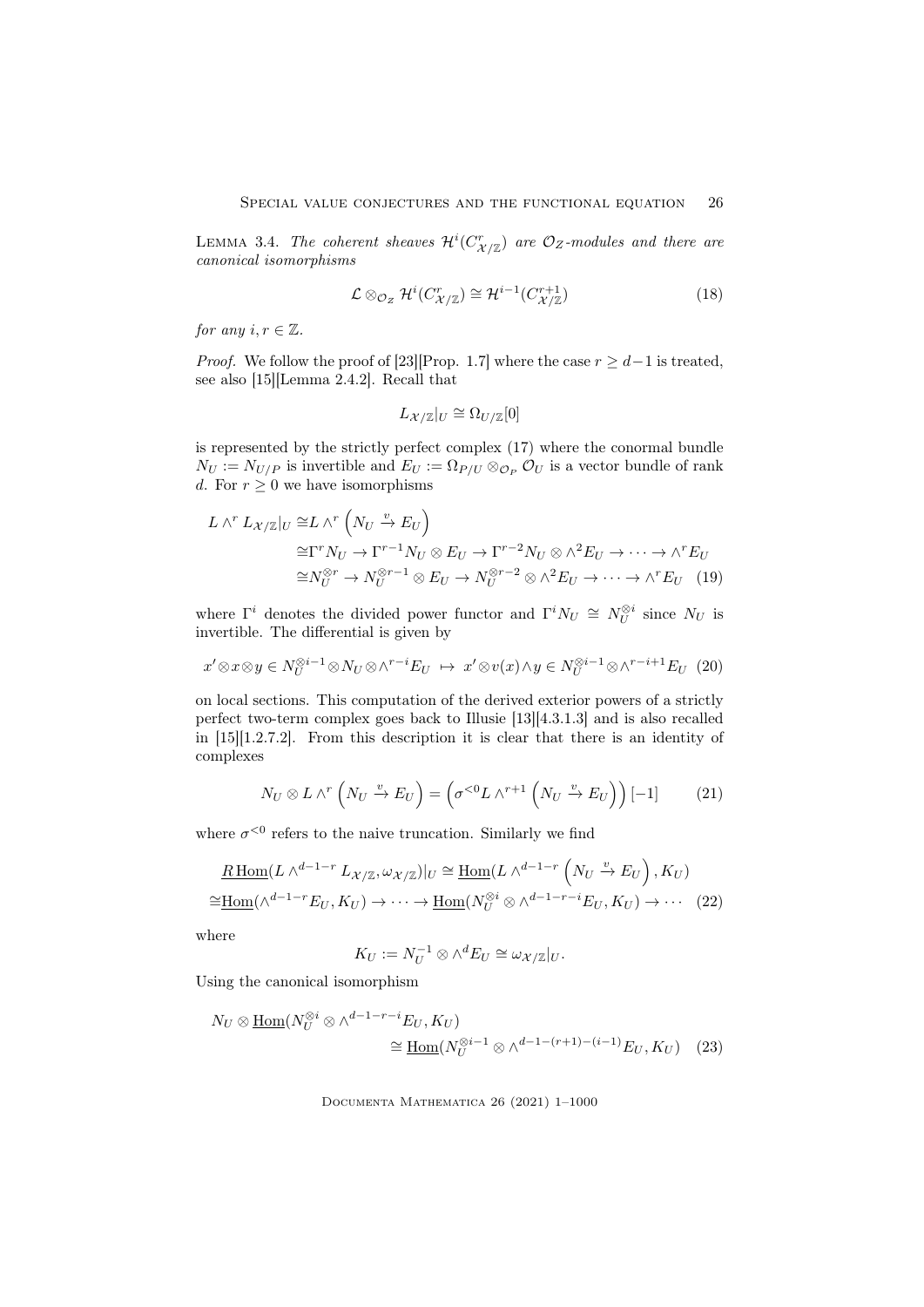we find a canonical isomorphism of complexes

$$
\sigma^{>0} N_U \otimes \underline{\text{Hom}}(L \wedge^{d-1-r} \left( N_U \xrightarrow{v} E_U \right), K_U)
$$
  

$$
\cong \underline{\text{Hom}}(L \wedge^{d-1-(r+1)} \left( N_U \xrightarrow{v} E_U \right), K_U)[-1]. \quad (24)
$$

The complex  $C_{\mathcal{X}/\mathbb{Z}}^r|_U$  is obtained by splicing together (19) placed in degrees  $≤$  −1 with (22) placed in degrees  $≥$  0 via the map

$$
\phi_r : \wedge^r E_U \to \underline{\text{Hom}}(\wedge^{d-1-r} E_U, K_U) \cong \underline{\text{Hom}}(N_U \otimes \wedge^{d-1-r} E_U, \wedge^d E_U)
$$

dual to

$$
\wedge^r E_U \otimes N_U \otimes \wedge^{d-1-r} E_U \to \wedge^d E_U; \quad y \otimes x \otimes y' \mapsto v(x) \wedge y \wedge y'.
$$

Denoting by  $\psi$  the canonical isomorphism

$$
\psi : \wedge^{r+1} E_U \cong \underline{\text{Hom}}(\wedge^{d-1-r} E_U, \wedge^d E_U) \cong N_U \otimes \underline{\text{Hom}}(\wedge^{d-1-r} E_U, K_U)
$$

we have a commutative diagram

$$
N_U \otimes \wedge^r E_U
$$
\n
$$
(20)
$$
\n
$$
\downarrow
$$
\n
$$
\wedge^{r+1} E_U
$$
\n
$$
\xrightarrow{\psi} \qquad N_U \otimes \text{Hom}(\wedge^{d-1-r} E_U, K_U)
$$
\n
$$
\downarrow
$$
\n
$$
\downarrow
$$
\n
$$
\text{Hom}(\wedge^{d-2-r} E_U, K_U)
$$
\n
$$
\xrightarrow{(23)^{-1}} N_U \otimes \text{Hom}(N_U \otimes \wedge^{d-2-r} E_U, K_U)
$$
\n
$$
(25)
$$

as one verifies easily on local sections. Combining (21), (24) and (25) we obtain a canonical isomorphism

$$
N_U \otimes C_{\mathcal{X}/\mathbb{Z}}^r|_U \cong C_{\mathcal{X}/\mathbb{Z}}^{r+1}|_U[-1].\tag{26}
$$

As in  $[23]$ [(1.6.1)] one has an isomorphism

$$
C_{\mathcal{X}/\mathbb{Z}}^{d-1}|_U \cong K_U \otimes \text{Kos}(E_U^* \otimes N_U \xrightarrow{v^* \otimes \text{id}} N_U^* \otimes N_U \cong \mathcal{O}_U)
$$

where  $\text{Kos}(P \to A)$  denotes the Koszul algebra associated to a A-module homomorphism  $P \to A$  where P is finitely generated projective over A. Using the fact that  $H^i(\text{Kos}(P \to A))$  is a module over the ring  $H^0(\text{Kos}(P \to A))$ [26][15.28.6] one deduces that all coherent sheaves  $\mathcal{H}^i(C_{\mathcal{X}/\mathbb{Z}}^{d-1}|_U)$  are modules over  $H^0(\text{Kos}) \cong \mathcal{O}_{U \cap Z}$ . Using (26) and the fact that  $N_U$  is invertible we deduce that all coherent sheaves  $\mathcal{H}^i(C_{\mathcal{X}/\mathbb{Z}}^r|_U)$  are modules over  $\mathcal{O}_{U \cap Z}$ , and an isomorphism

$$
\left(\mathcal{L}\otimes_{\mathcal{O}_Z}\mathcal{H}^i(C^r_{\mathcal{X}/\mathbb{Z}})\right)|_U\cong\mathcal{H}^{i-1}(C^{r+1}_{\mathcal{X}/\mathbb{Z}})|_U\tag{27}
$$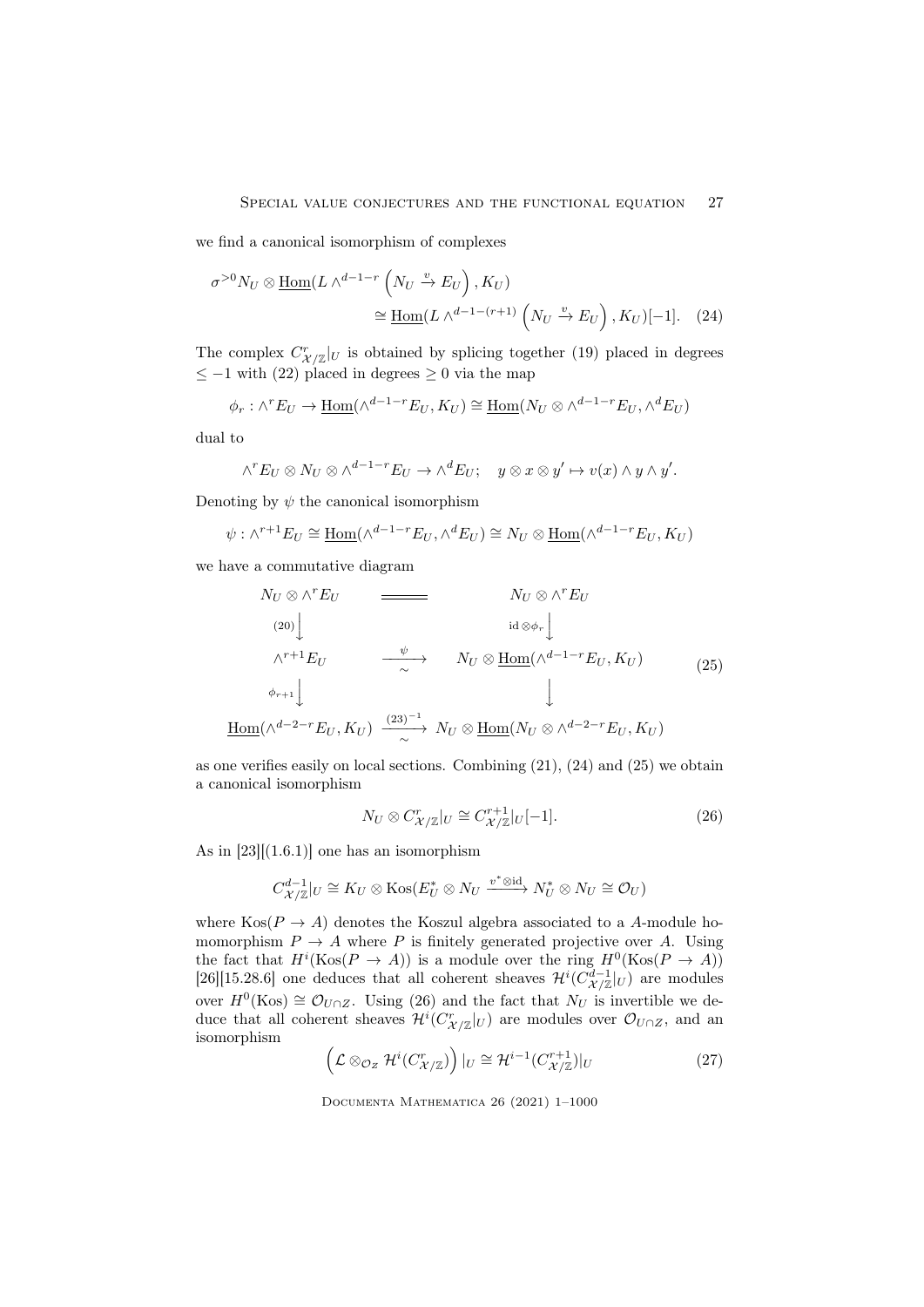whose construction a priori depends on the choice of  $U \to P$ . However, as in the proof of [23][(1.7.2)] one shows that for a different embedding  $U \to P'$ , leading to a different strictly perfect resolution  $N'_U \to E'_U$  of  $L_{\mathcal{X}/\mathbb{Z}}|_U$ , one has a quasi-isomorphism

$$
g:(N'_U\to E'_U)\to (N_U\to E_U)
$$

unique up to homotopy, inducing quasi-isomorphisms

$$
g^r: L \wedge^r (N'_U \to E'_U) \to L \wedge^r (N_U \to E_U)
$$

for all  $r$ , unique up to homotopy, which commute with the isomorphisms  $(21)$ , (24) and (25). Hence (27) is in fact independent of the choice of  $U \rightarrow P$  which also implies that the local isomorphisms (27) glue to the global isomorphism (18). П

Since  $\mathcal{X} \to \text{Spec}(\mathbb{Z})$  is proper and  $C^r_{\mathcal{X}/\mathbb{Z}}$  is a perfect complex complex of  $\mathcal{O}_{\mathcal{X}}$ modules  $R\Gamma(\mathcal{X}, C^r_{\mathcal{X}/\mathbb{Z}})$  is a perfect complex of abelian groups. It has a finite filtration with subquotients

$$
R\Gamma(\mathcal{X},\mathcal{H}^i(C_{\mathcal{X}/\mathbb{Z}}^r)[-i])\cong R\Gamma(Z,\mathcal{H}^i(C_{\mathcal{X}/\mathbb{Z}}^r)[-i])
$$

which are perfect complexes of abelian groups with torsion cohomology, as  $Z$  is supported in a finite union of closed fibres  $\mathcal{X}_{\mathbb{F}_p}$ . Hence  $R\Gamma(\mathcal{X}, C^r_{\mathcal{X}/\mathbb{Z}})$  has finite cohomology. We can view  $\chi^{\times}$  as a homomorphism

$$
\chi^{\times} : G(Z) \to K_0(\mathbb{Z}; \mathbb{Q}) \cong \mathbb{Q}^{\times, >0}; \quad [\mathcal{F}] \mapsto [R\Gamma(Z, \mathcal{F})]
$$

where  $G(Z)$  is the Grothendieck group of the category of coherent sheaves on Z and  $K_0(\mathbb{Z};\mathbb{Q})$  is the Grothendieck group of the category of finite abelian groups (which is also the relative  $K_0$  for the ring homomorphism  $\mathbb{Z} \to \mathbb{Q}$ ). By [15][Lemma 5.1.3.3] one has  $[\mathcal{L} \otimes_{\mathcal{O}_Z} \mathcal{F}] = [\mathcal{F}]$  in  $G(Z)$  for any coherent sheaf  $\mathcal F$  on  $Z$ . Hence (18) implies

$$
\chi^{\times} R\Gamma(Z, \mathcal{H}^{i}(C^{r}_{\mathcal{X}/\mathbb{Z}})) = \chi^{\times} R\Gamma(Z, \mathcal{H}^{i-1}(C^{r+1}_{\mathcal{X}/\mathbb{Z}}))
$$

and therefore

$$
\chi^{\times}R\Gamma(\mathcal{X},C_{\mathcal{X}/\mathbb{Z}}^{r}) = \chi^{\times}R\Gamma(\mathcal{X},C_{\mathcal{X}/\mathbb{Z}}^{r+1})^{-1}
$$

for any  $r \in \mathbb{Z}$ . On the other hand we have

$$
\chi^{\times}R\Gamma(\mathcal{X},C^d_{\mathcal{X}/\mathbb{Z}})=\chi^{\times}R\Gamma(\mathcal{X},L\wedge^d L_{\mathcal{X}/\mathbb{Z}}[1])=A(\mathcal{X})^{(-1)^d}
$$

by [23][Prop. 2.3]. This finishes the proof of the theorem.

Documenta Mathematica 26 (2021) 1–1000

 $\Box$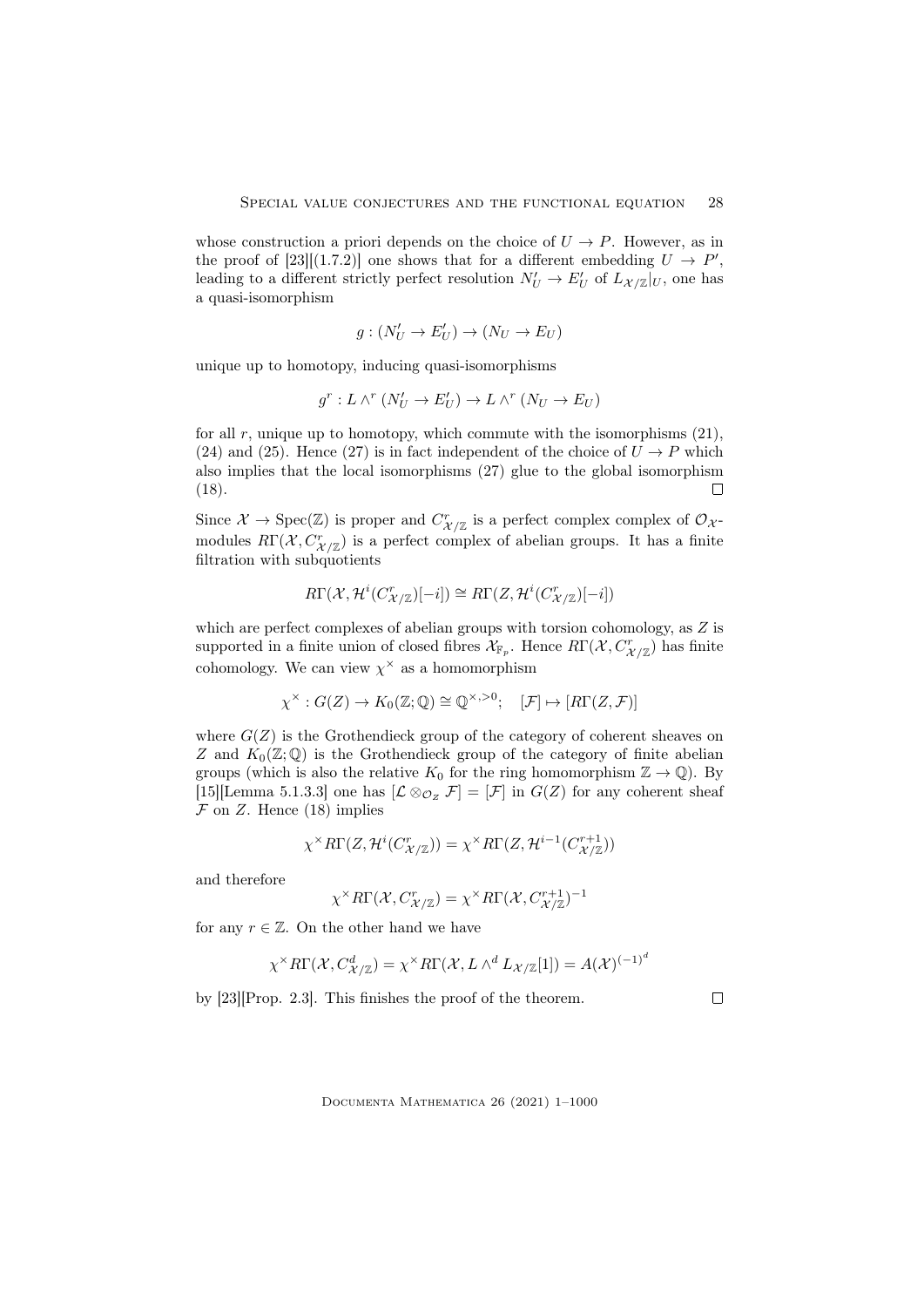## 3.2 Duality for derived de Rham cohomology

Denote by

$$
\cdots \to F^{r+1} \to F^r \to \cdots \to R\Gamma_{dR}(\mathcal{X}/\mathbb{Z}) = F^0 = F^{-1} = \cdots
$$

the Hodge filtration of (Hodge completed) derived de Rham cohomology and by  $F^n/F^m$  the mapping cone of  $F^m \to F^n$  for  $m \geq n$ . Since

$$
F^r / F^{r+1} \cong R\Gamma(\mathcal{X}, L \wedge^r L_{\mathcal{X}/\mathbb{Z}}[-r])
$$
\n(28)

is a perfect complex of abelian groups, so are all  $F^n/F^m$  for  $m \geq n$ . Denote by  $C^* = R \operatorname{Hom}(C, \mathbb{Z})$  the Z-dual of a perfect complex of abelian groups.

PROPOSITION 3.5. a) For  $n \leq d$  there is a (Poincaré) duality map

$$
\epsilon_n: F^n/F^d \to (R\Gamma_{dR}(\mathcal{X}/\mathbb{Z})/F^{d-n})^*[-2d+2]
$$
 (29)

satisfying

$$
\chi^{\times} \text{Cone}(\epsilon_n) = A(\mathcal{X})^{d-n}.
$$
\n(30)

b) In particular, the discriminant of the Poincaré duality pairing

$$
R\Gamma_{dR}(\mathcal{X}/\mathbb{Z})/F^d \otimes_{\mathbb{Z}}^L R\Gamma_{dR}(\mathcal{X}/\mathbb{Z})/F^d \to \mathbb{Z}[-2d+2]
$$
 (31)

has absolute value  $A(\mathcal{X})^d$ .

REMARK 3.6. For  $d = 1$  we have  $\mathcal{X} = \text{Spec}(\mathcal{O}_F)$  and  $A(\mathcal{X}) = |D_F|$ , and b) reduces to the fact that the trace pairing

$$
\mathcal{O}_F \times \mathcal{O}_F \to \mathbb{Z}; \quad (a, b) \mapsto \text{Tr}(ab)
$$

has discriminant  $D_F$ . For  $d = 2$  it was shown by Bloch in [5][Thm. 2] that the Poincaré duality pairing on the complex

$$
R\Gamma(\mathcal{X},\mathcal{O}_{\mathcal{X}}\to\Omega_{\mathcal{X}/\mathbb{Z}})\cong R\Gamma_{dR}(\mathcal{X}/\mathbb{Z})/F^2
$$

has discriminant  $\pm A(\mathcal{X})^2$ . For  $d \geq 3$  it seems harder to describe the complex  $R\Gamma_{dR}(\mathcal{X}/\mathbb{Z})/F^d$  more explicitly.

REMARK 3.7. If P is a perfect complex of abelian groups and  $P \otimes_{\mathbb{Z}}^L P \to \mathbb{Z}[2\delta]$ is a pairing which induces an isogeny  $\phi : P \to P^* [2\delta]$  in the sense that  $Cone(\phi)$ has finite cohomology groups, we obtain isomorphisms

$$
\mathrm{det}_{\mathbb{Z}} P^* \simeq \mathrm{det}_{\mathbb{Z}} P \otimes_{\mathbb{Z}} \mathrm{det}_{\mathbb{Z}} \mathrm{Cone}(\phi)
$$

and

$$
\mathrm{det}_{\mathbb{Z}} P \otimes \mathrm{det}_{\mathbb{Z}} P \simeq \mathrm{det}_{\mathbb{Z}}^{-1} \operatorname{Cone}(\phi)
$$

and hence a duality pairing on determinants

$$
\langle \cdot, \cdot \rangle : \det_{\mathbb{Q}} P_{\mathbb{Q}} \otimes \det_{\mathbb{Q}} P_{\mathbb{Q}} \simeq \mathbb{Q}.
$$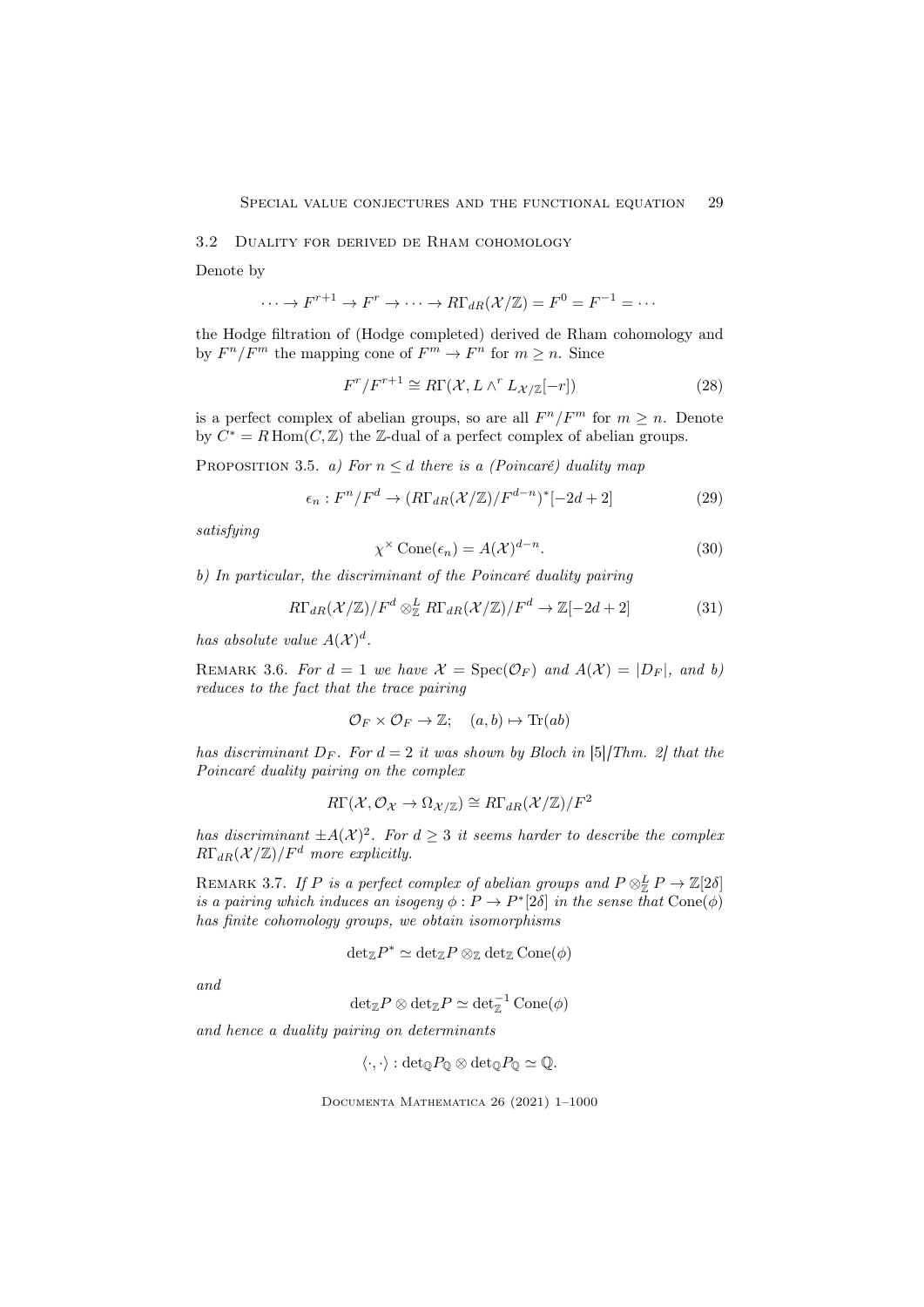The discriminant of the pairing is  $\langle b, b \rangle \in \mathbb{Q}$  where b is a Z-basis of  $\det_{\mathbb{Z}} P$ . Since

$$
\langle -b, -b \rangle = (-1)^2 \langle b, b \rangle = \langle b, b \rangle
$$

the discriminant is a well-defined rational number (of absolute value  $\chi^{\times}$  Cone( $\phi$ ).

*Proof.* Poincaré duality for algebraic de Rham cohomology of  $\mathcal{X}_{\mathbb{O}}/\mathbb{Q}$  is discussed in [26][Prop. 50.20.4]. It turns out that one can lift the construction of the cup product pairing in loc. cit. to the derived de Rham complex on  $\mathcal X$  since we are truncating by  $F^d$ . More precisely, choose a simplicial resolution  $P_{\bullet} \to \mathcal{O}_{\mathcal{X}}$  in  $\mathcal{X}_{Zar}$  where  $P_i$  is a free Z-algebra in  $\mathcal{X}_{Zar}$  and denote by  $\Omega_{P_{\bullet}/\mathbb{Z}}^{[n,m]}$  the complex (of simplicial modules)

$$
\Omega_{P_\bullet/\mathbb{Z}}^n \to \cdots \to \Omega_{P_\bullet/\mathbb{Z}}^m
$$

in degrees  $[n, m]$ , zero for  $n > m$ , where the differential is the de Rham differential. Define a complex of sheaves of abelian groups on  $\mathcal{X}_{Zar}$ 

$$
L\Omega^{[n,m]}_{{\mathcal X}/{\mathbb Z}}:=\mathrm{Tot}^{\ast}_{\bullet}\Omega^{[n,m],\sim}_{{P_{\bullet}}/{\mathbb Z}}
$$

so that

$$
L \wedge^{n} L_{\mathcal{X}/\mathbb{Z}}[-n] = L\Omega_{\mathcal{X}/\mathbb{Z}}^{[n,n]}; \quad R\Gamma_{dR}(\mathcal{X}/\mathbb{Z})/F^{n} = R\Gamma(\mathcal{X}, L\Omega_{\mathcal{X}/\mathbb{Z}}^{[0,n-1]}).
$$

Here and in the following we denote by  $M_{\bullet}^{\sim}$  the (n-tuple) chain complex associated to a (*n*-tuple) simplicial module  $M_{\bullet}$  [13][1.1] and we decorate the (partial) totalization of an n-tuple complex with the indices that are contracted into one. We use the convention that totalization of an upper and a lower index leads to an upper index. As in [26][50.4.0.1] the wedge product on differential forms induces a map of bicomplexes

$$
\begin{aligned} \mathrm{Tot}^{*,*}\mathrm{Tot}_{\bullet,\bullet}\,\Omega^{\star,\sim}_{P_{\bullet}/\mathbb{Z}}\otimes_{\mathbb{Z}}\Omega^{\star,\sim}_{P_{\bullet}/\mathbb{Z}}&=\mathrm{Tot}^{*,*}\mathrm{Tot}_{\bullet,\bullet}\left(\Omega^{\star}_{P_{\bullet}/\mathbb{Z}}\otimes_{\mathbb{Z}}\Omega^{\star}_{P_{\bullet}/\mathbb{Z}}\right)^{\sim}\\ &\stackrel{\sigma}{\to}\mathrm{Tot}^{*,*}\left(\Delta\left(\Omega^{\star}_{P_{\bullet}/\mathbb{Z}}\otimes_{\mathbb{Z}}\Omega^{\star}_{P_{\bullet}/\mathbb{Z}}\right)\right)^{\sim}\\ &=\left(\mathrm{Tot}^{*,*}\Delta\left(\Omega^{\star}_{P_{\bullet}/\mathbb{Z}}\otimes_{\mathbb{Z}}\Omega^{\star}_{P_{\bullet}/\mathbb{Z}}\right)\right)^{\sim}\\ &\stackrel{\cup}{\to}\Omega^{\star,\sim}_{P_{\bullet}/\mathbb{Z}}\to \Omega^{[0,d-1],\sim}_{P_{\bullet}/\mathbb{Z}} \end{aligned}
$$

where  $\sigma$  is induced by shuffle map  $\mathrm{Tot}_{\bullet,\bullet}(M_{\bullet}\otimes N_{\bullet})^{\sim} \to (\Delta(M_{\bullet}\otimes N_{\bullet}))^{\sim}$  of [13][(1.2.2.1)] and  $\Delta$  denotes the diagonal simplicial object of a bisimplicial object. Since we have truncated to degrees  $\leq d-1$  the above pairing factors through a pairing

$$
\text{Tot}^{*,*} \text{Tot}_{\bullet,\bullet} \Omega_{P_\bullet/\mathbb{Z}}^{[n,d-1],\sim} \otimes_{\mathbb{Z}} \Omega_{P_\bullet/\mathbb{Z}}^{[0,d-1-n],\sim} \to \Omega_{P_\bullet/\mathbb{Z}}^{[0,d-1],\sim}
$$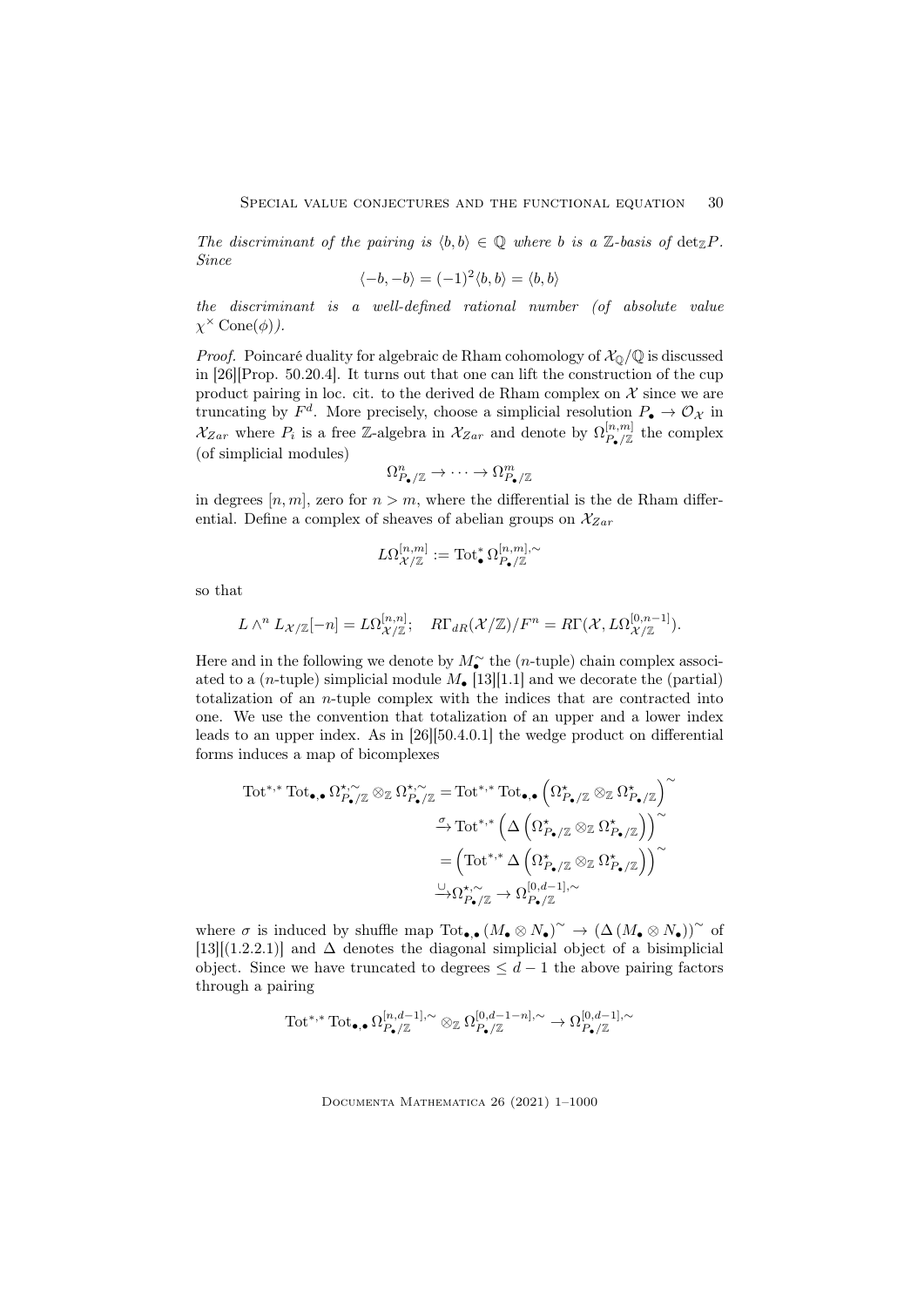and hence we obtain a pairing

$$
\begin{split} L\Omega_{\mathcal{X}/\mathbb{Z}}^{[n,d-1]} \otimes^L_{\mathbb{Z}} L\Omega_{\mathcal{X}/\mathbb{Z}}^{[0,d-1-n]}&= \text{Tot}^{*,*}\text{Tot}^*_\bullet \Omega_{P_\bullet/\mathbb{Z}}^{[n,d-1],\sim} \otimes_{\mathbb{Z}} \text{Tot}^*_\bullet \Omega_{P_\bullet/\mathbb{Z}}^{[0,d-1-n],\sim}\\ &\simeq \text{Tot}^{*,*}\text{Tot}^*_\bullet \text{Tot}^*_\bullet \Omega_{P_\bullet/\mathbb{Z}}^{[n,d-1],\sim} \otimes_{\mathbb{Z}} \Omega_{P_\bullet/\mathbb{Z}}^{[0,d-1-n],\sim}\\ &\simeq \text{Tot}^{*,*}_\bullet \Omega_{P_\bullet/\mathbb{Z}}^{[n,d-1],\sim} \otimes_{\mathbb{Z}} \Omega_{P_\bullet/\mathbb{Z}}^{[0,d-1-n],\sim}\\ &\simeq \text{Tot}^*_\bullet \text{Tot}^{*,*} \text{Tot}_\bullet \bullet \Omega_{P_\bullet/\mathbb{Z}}^{[n,d-1],\sim} \otimes_{\mathbb{Z}} \Omega_{P_\bullet/\mathbb{Z}}^{[0,d-1-n],\sim}\\ &\to \text{Tot}^*_\bullet \Omega_{P_\bullet/\mathbb{Z}}^{[0,d-1],\sim} = L\Omega_{\mathcal{X}/\mathbb{Z}}^{[0,d-1]} \end{split}
$$

and an induced pairing on cohomology

$$
R\Gamma(\mathcal{X}, L\Omega_{\mathcal{X}/\mathbb{Z}}^{[n,d-1]}) \otimes_{\mathbb{Z}}^L R\Gamma(\mathcal{X}, L\Omega_{\mathcal{X}/\mathbb{Z}}^{[0,d-1-n]}) \longrightarrow R\Gamma(\mathcal{X}, L\Omega_{X/\mathbb{Z}}^{[0,d-1]})
$$
  

$$
\parallel \qquad \qquad \parallel
$$
  

$$
F^n/F^d \otimes_{\mathbb{Z}}^L R\Gamma_{dR}(\mathcal{X}/\mathbb{Z})/F^{d-n} \longrightarrow R\Gamma_{dR}(\mathcal{X}/\mathbb{Z})/F^d.
$$

LEMMA 3.8. One has  $H^i(\mathcal{X},L\Omega^{[0,d-1]}_{\mathcal{X}/\mathbb{Z}})\,=\,0$  for  $i\,>\,2d-2.$  Moreover, the natural map

$$
H^{2d-2}(\mathcal{X},L\wedge^{d-1}L_{\mathcal{X}/\mathbb{Z}}[-d+1])\rightarrow H^{2d-2}(\mathcal{X},L\Omega^{[0,d-1]}_{\mathcal{X}/\mathbb{Z}})
$$

induces an isomorphism

$$
g: H^{2d-2}(\mathcal{X}, L \wedge^{d-1} L_{\mathcal{X}/\mathbb{Z}}[-d+1])/\text{tor} \cong H^{2d-2}(\mathcal{X}, L\Omega_{\mathcal{X}/\mathbb{Z}}^{[0, d-1]})/\text{tor}
$$

and therefore a trace map

$$
R\Gamma(\mathcal{X}, L\Omega_{X/\mathbb{Z}}^{[0,d-1]})[2d-2] \to H^{2d-2}(\mathcal{X}, L\Omega_{\mathcal{X}/\mathbb{Z}}^{[0,d-1]})/\text{tor} \xrightarrow{g^{-1}}
$$
  

$$
H^{2d-2}(\mathcal{X}, L\wedge^{d-1}L_{\mathcal{X}/\mathbb{Z}}[-d+1])/\text{tor} \xrightarrow{(15)_{*}} H^{2d-2}(\mathcal{X}, \omega_{\mathcal{X}/\mathbb{Z}}[-d+1])/\text{tor} \xrightarrow{\text{Tr}} \mathbb{Z}
$$
(32)

*Proof.* We first remark that  $H^{i}(\mathcal{X}, \mathcal{F}) = 0$  for  $i \geq d$  and any coherent sheaf  $\mathcal F$ on X. Indeed, this is clear for  $i > d$  since the cohomological dimension of  $\mathcal{X}_{Zar}$ is d. Duality for  $f: \mathcal{X} \to \text{Spec}(\mathbb{Z})$ 

$$
R\operatorname{Hom}_{\mathbb{Z}}(Rf_*\mathcal{F},\mathbb{Z})\cong R\operatorname{Hom}_{\mathcal{X}}(\mathcal{F},\omega_{\mathcal{X}/\mathbb{Z}}[d-1])
$$

evaluated in degree  $-d$ 

$$
\operatorname{Hom}_{\mathbb{Z}}(H^d(\mathcal{X}, \mathcal{F}), \mathbb{Z}) \cong H^{-1}R \operatorname{Hom}_{\mathcal{X}}(\mathcal{F}, \omega_{\mathcal{X}/\mathbb{Z}}) = 0
$$

shows that  $H^d(\mathcal{X}, \mathcal{F})$  is torsion. Evaluation in degree  $-d+1$ 

$$
0 \to \text{Ext}^1(H^d(\mathcal{X}, \mathcal{F}), \mathbb{Z}) \to \text{Hom}_{\mathcal{X}}(\mathcal{F}, \omega_{\mathcal{X}/\mathbb{Z}}) \to \text{Hom}_{\mathbb{Z}}(H^{d-1}(\mathcal{X}, \mathcal{F}), \mathbb{Z}) \to 0
$$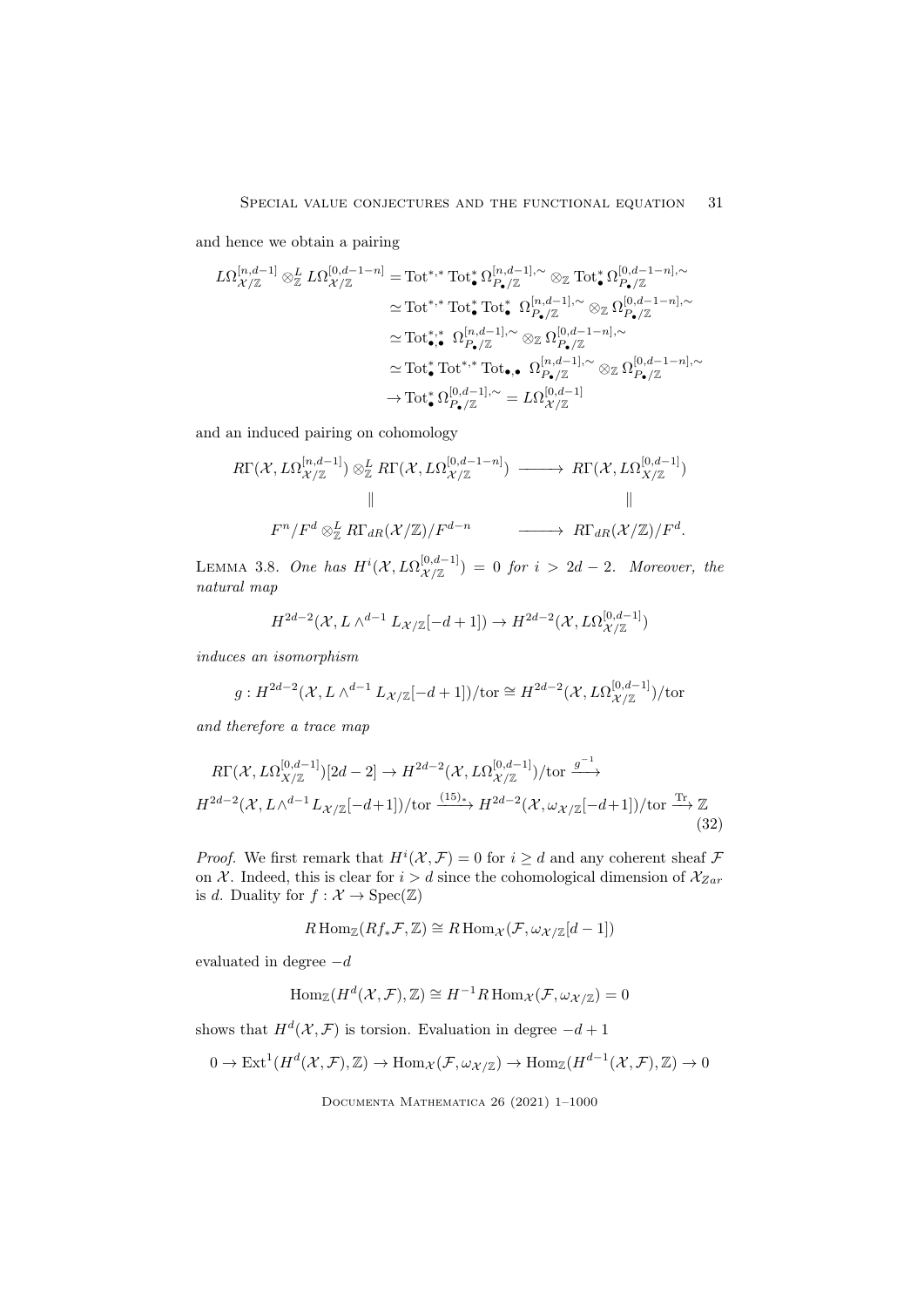shows that  $H^d(\mathcal{X}, \mathcal{F}) = 0$  since  $\omega_{\mathcal{X}/\mathbb{Z}}$  is a line bundle, f is flat, and therefore  $\text{Hom}_{\mathcal{X}}(\mathcal{F}, \omega_{\mathcal{X}/\mathbb{Z}})$  is torsion free.

Since  $L \wedge^{r} L_{\mathcal{X}/\mathbb{Z}}$  is an object of the derived category of coherent sheaves concentrated in degrees  $\leq 0$  we also have  $H^{i}(\mathcal{X}, L \wedge^{r} L_{\mathcal{X}/\mathbb{Z}}) = 0$  for  $i \geq d$ . The exact triangle

$$
R\Gamma(\mathcal{X}, L\wedge^r L_{\mathcal{X}/\mathbb{Z}})[-r]) \to R\Gamma(\mathcal{X}, L\Omega_{\mathcal{X}/\mathbb{Z}}^{[n,r]}) \to R\Gamma(\mathcal{X}, L\Omega_{\mathcal{X}/\mathbb{Z}}^{[n,r-1]}) \to
$$

and an easy induction then show that  $H^{i}(\mathcal{X}, L\Omega^{[n,m]}_{\mathcal{X}/\mathbb{Z}}) = 0$  for  $i \geq d+m$ . In particular, the map

$$
H^{2d-2}(\mathcal{X},L\wedge^{d-1}L_{\mathcal{X}/\mathbb{Z}}[-d+1])\rightarrow H^{2d-2}(\mathcal{X},L\Omega_{\mathcal{X}/\mathbb{Z}}^{[0,d-1]})
$$

is surjective and an isomorphism after tensoring with  $\mathbb Q$  (see the proof of [26][Prop. 50.20.4]), hence induces an isomorphism

$$
g: H^{2d-2}(\mathcal{X}, L \wedge^{d-1} L_{\mathcal{X}/\mathbb{Z}}[-d+1])/\text{tor} \cong H^{2d-2}(\mathcal{X}, L\Omega_{\mathcal{X}/\mathbb{Z}}^{[0,d-1]})/\text{tor}.
$$

We now prove  $(30)$  by downward induction on n starting with the trivial case  $n = d$ . The induction step is provided by the diagram with exact rows and columns

$$
F^{n+1}/F^d \xrightarrow{\epsilon_{n+1}} (F^0/F^{d-n-1})^*[-2d+2] \longrightarrow \text{Cone}(\epsilon_{n+1})
$$
  
\n
$$
\downarrow \qquad \qquad \downarrow \qquad \qquad \downarrow
$$
  
\n
$$
F^n/F^d \xrightarrow{\epsilon_n} (F^0/F^{d-n})^*[-2d+2] \longrightarrow \text{Cone}(\epsilon_n)
$$
  
\n
$$
\downarrow \qquad \qquad \downarrow
$$
  
\n
$$
F^n/F^{n+1} \longrightarrow (F^{d-n-1}/F^{d-n})^*[-2d+2] \longrightarrow R\Gamma(\mathcal{X}, C^n_{\mathcal{X}/\mathbb{Z}})[-n]
$$

where the bottom exact triangle is  $R\Gamma(\mathcal{X}, -)[-n]$  applied to (16) in view of (28) and coherent sheaf duality for  $f : \mathcal{X} \to \text{Spec}(\mathbb{Z})$ :

$$
(F^{d-n-1}/F^{d-n})^*[-2d+2]
$$
  
\n
$$
\cong R \text{Hom}(Rf_*(L \wedge^{d-1-n} L_{\mathcal{X}/\mathbb{Z}})[-d+1+n], \mathbb{Z})[-2d+2]
$$
  
\n
$$
\cong R \text{Hom}_{\mathcal{X}}(L \wedge^{d-1-n} L_{\mathcal{X}/\mathbb{Z}}[-d+1+n], \omega_{\mathcal{X}/\mathbb{Z}})[-d+1]
$$
  
\n
$$
\cong R \Gamma(\mathcal{X}, \underline{R \text{ Hom}_{\mathcal{X}}}(L \wedge^{d-1-n} L_{\mathcal{X}/\mathbb{Z}}, \omega_{\mathcal{X}/\mathbb{Z}}))[-n].
$$

By Theorem 3.3 we have

$$
\chi^{\times}(\operatorname{Cone}(\epsilon_n)) = \chi^{\times}(\operatorname{Cone}(\epsilon_{n+1})) \cdot A(\mathcal{X})
$$

 $\Box$ 

which gives  $\chi^{\times}(\text{Cone}(\epsilon_n)) = A(\mathcal{X})^{d-n}$  by induction.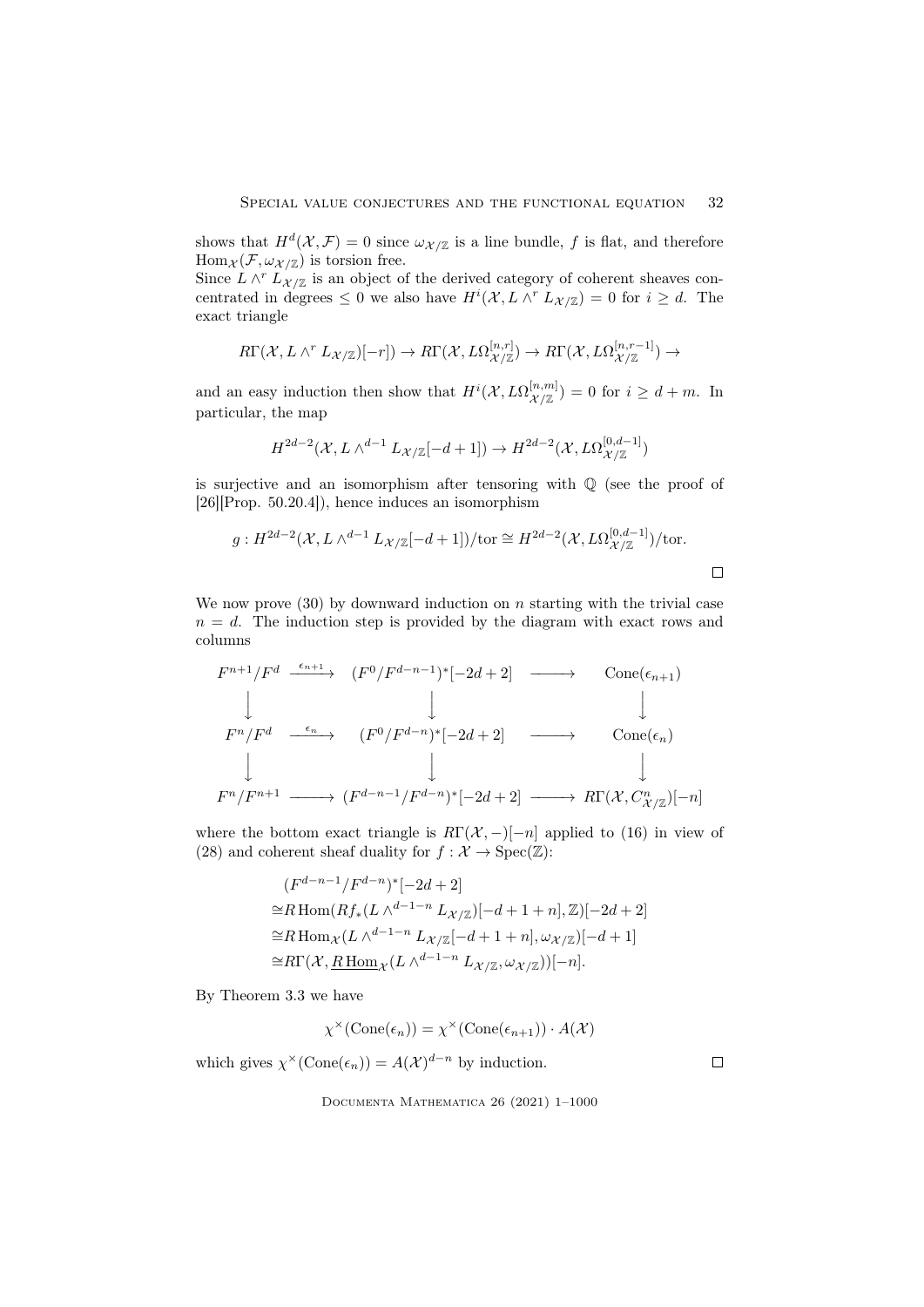For any  $n \in \mathbb{Z}$  we have an exact triangle on the generic fibre  $X = \mathcal{X}_{\mathbb{Q}}$ 

$$
F^n \to R\Gamma_{dR}(X/\mathbb{Q}) \to R\Gamma_{dR}(X/\mathbb{Q})/F^n
$$
\n(33)

and we also have a duality isomorphism  $(29)$ <sup>o</sup> for any  $n \in \mathbb{Z}$  since  $F^n = F^d = 0$ on the generic fibre for  $n \geq d$ .

COROLLARY 3.9. Let  $n \in \mathbb{Z}$  and denote by  $\lambda_{dR}$  the isomorphism

$$
(\det_{\mathbb{Z}}^{-1}R\Gamma_{dR}(\mathcal{X}/\mathbb{Z})/F^{n} \otimes \det_{\mathbb{Z}}R\Gamma_{dR}(\mathcal{X}/\mathbb{Z})/F^{d-n})_{\mathbb{Q}}
$$
  
\n
$$
\simeq \det_{\mathbb{Q}}^{-1}R\Gamma_{dR}(X/\mathbb{Q})/F^{n} \otimes \det_{\mathbb{Q}}R\Gamma_{dR}(X/\mathbb{Q})/F^{d-n}
$$
  
\n
$$
\simeq {}^{(29)_\mathbb{Q}} \det_{\mathbb{Q}}^{-1}R\Gamma_{dR}(X/\mathbb{Q})/F^{n} \otimes \det_{\mathbb{Q}}^{-1}F^{n}
$$
  
\n
$$
\simeq {}^{(33)} \det_{\mathbb{Q}}^{-1}R\Gamma_{dR}(X/\mathbb{Q})
$$
  
\n
$$
\simeq (\det_{\mathbb{Z}}^{-1}R\Gamma_{dR}(\mathcal{X}/\mathbb{Z})/F^{d})_{\mathbb{Q}}.
$$

Then

$$
\lambda_{dR} \left( \det_{\mathbb{Z}}^{-1} R\Gamma_{dR}(\mathcal{X}/\mathbb{Z})/F^n \otimes \det_{\mathbb{Z}} R\Gamma_{dR}(\mathcal{X}/\mathbb{Z})/F^{d-n} \right) = A(\mathcal{X})^{d-n} \cdot \det_{\mathbb{Z}}^{-1} R\Gamma_{dR}(\mathcal{X}/\mathbb{Z})/F^d.
$$

*Proof.* For  $n \leq d$  this is clear from Prop. 3.5 and the fact that (33) is the scalar extension to Q of the exact triangle

$$
F^n/F^d \to R\Gamma_{dR}(\mathcal{X}/\mathbb{Z})/F^d \to R\Gamma_{dR}(\mathcal{X}/\mathbb{Z})/F^n.
$$

For  $n > d$  we have  $R\Gamma_{dR}(\mathcal{X}/\mathbb{Z})/F^{d-n} = 0$  and an exact triangle

$$
F^d/F^n \to R\Gamma_{dR}(\mathcal{X}/\mathbb{Z})/F^n \to R\Gamma_{dR}(\mathcal{X}/\mathbb{Z})/F^d
$$

where

$$
\chi^{\times}(F^d/F^n) = \prod_{r=d}^{n-1} \chi^{\times} \left( R\Gamma(\mathcal{X}, L \wedge^r L_{\mathcal{X}/\mathbb{Z}}[-r]) \right)
$$

$$
= \prod_{r=d}^{n-1} \chi^{\times} \left( R\Gamma(\mathcal{X}, C_{\mathcal{X}/\mathbb{Z}}^r[-r-1]) \right)
$$

$$
= A(\mathcal{X})^{d-n}
$$

by (28) and Theorem 3.3. Hence

$$
\det_{\mathbb{Z}}^{-1}R\Gamma_{dR}(\mathcal{X}/\mathbb{Z})/F^n=A(\mathcal{X})^{d-n}\cdot\det_{\mathbb{Z}}^{-1}R\Gamma_{dR}(\mathcal{X}/\mathbb{Z})/F^d
$$
 inside  $\det_{\mathbb{Q}}^{-1}R\Gamma_{dR}(X/\mathbb{Q})$ .

Documenta Mathematica 26 (2021) 1–1000

 $\Box$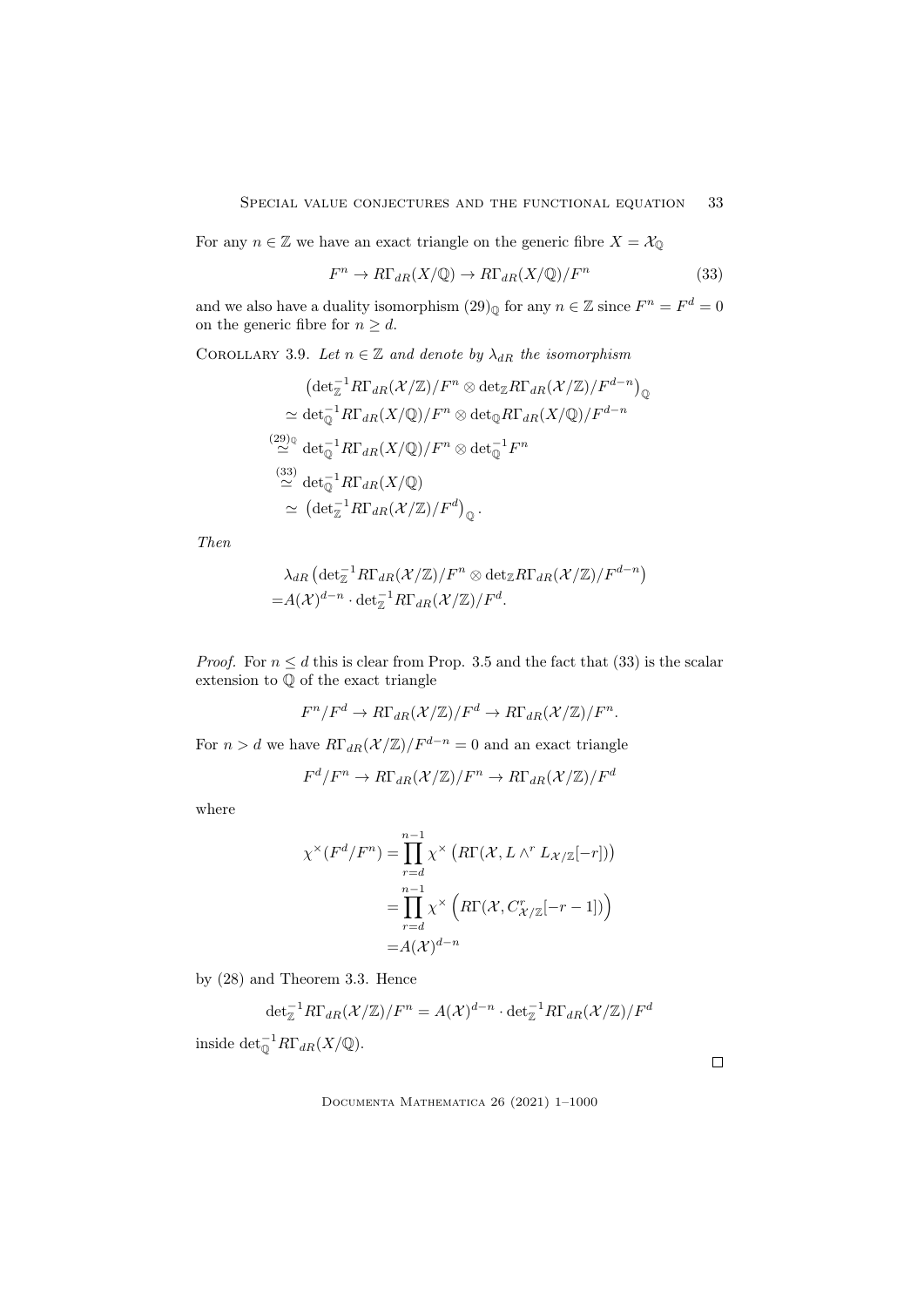## 4 The archimedean Euler factor

Following [22], for any pure R-Hodge structure M over R of weight  $w(M)$  we define

$$
h_j(M) = \dim F^j / F^{j+1} = h^{j,w(M)-j}(M)
$$
  
\n
$$
d_{\pm}(M) = \dim_{\mathbb{R}} M^{F_{\infty} = \pm 1}
$$
  
\n
$$
t_H(M) = \sum_j j h_j(M) = \frac{w(M) \cdot \dim_{\mathbb{R}} M}{2} = \frac{w(\det(M))}{2}
$$
  
\n
$$
L_{\infty}(M, s) = \prod_{p < q := w(M)-p} \Gamma_{\mathbb{C}}(s-p)^{h^{p,q}} \cdot \prod_{p = \frac{w(M)}{2}} \Gamma_{\mathbb{R}}(s-p)^{h^{p,+}} \Gamma_{\mathbb{R}}(s-p+1)^{h^{p,-}}
$$

where

$$
\Gamma_{\mathbb{R}}(s) = \pi^{-s/2} \Gamma(s/2); \quad \Gamma_{\mathbb{C}}(s) = 2(2\pi)^{-s} \Gamma(s).
$$

Note that the factorization of  $L_{\infty}(M, s)$  corresponds to the decomposition of  $M$  into simple R-Hodge structures over R. Also recall the leading coefficient of the Γ-function at  $j \in \mathbb{Z}$ 

$$
\Gamma^*(j) = \begin{cases} (j-1)! & j \ge 1\\ (-1)^j/(-j)! & j \le 0 \end{cases}
$$
 (34)

LEMMA 4.1. (see also  $[22]/4.3.2$ , Lemme C.3.7]) For any pure R-Hodge structure  $M$  over  $\mathbb R$  one has

$$
\frac{L^*_{\infty}(M,0)}{L^*_{\infty}(M^*(1),0)} = \pm 2^{d_+(M)-d_-(M)} (2\pi)^{d_-(M)+t_H(M)} \prod_j \Gamma^*(-j)^{h_j(M)}
$$

Proof. The functional equation of the Γ-function

$$
\Gamma(s)\Gamma(1-s) = \frac{\pi}{\sin(\pi s)}\tag{35}
$$

implies

$$
\Gamma_{\mathbb{C}}(s)\Gamma_{\mathbb{C}}(1-s) = \frac{2}{\sin(\pi s)}; \qquad \Gamma_{\mathbb{R}}(1+s)\Gamma_{\mathbb{R}}(1-s) = \cos(\frac{\pi s}{2})^{-1}.
$$

Hence

$$
\frac{\Gamma_{\mathbb{C}}(s-p)}{\Gamma_{\mathbb{C}}(-s-(-q-1))} = \frac{\Gamma_{\mathbb{C}}(s-p)}{\Gamma_{\mathbb{C}}(1-(s-q))} = \Gamma_{\mathbb{C}}(s-p)\Gamma_{\mathbb{C}}(s-q)\frac{\sin(\pi(s-q))}{2}.
$$
\n(36)

Using in addition the identity  $\Gamma_{\mathbb{R}}(s)\Gamma_{\mathbb{R}}(s+1) = \Gamma_{\mathbb{C}}(s)$  we find

$$
\frac{\Gamma_{\mathbb{R}}(s-p)}{\Gamma_{\mathbb{R}}(-s-(-p-1))} = \frac{\Gamma_{\mathbb{R}}(s-p)\Gamma_{\mathbb{R}}(s-p+1)}{\Gamma_{\mathbb{R}}(1-(s-p))\Gamma_{\mathbb{R}}(s-p+1)}
$$
\n
$$
= \Gamma_{\mathbb{C}}(s-p)\cos(\frac{\pi(s-p)}{2})
$$
\n(37)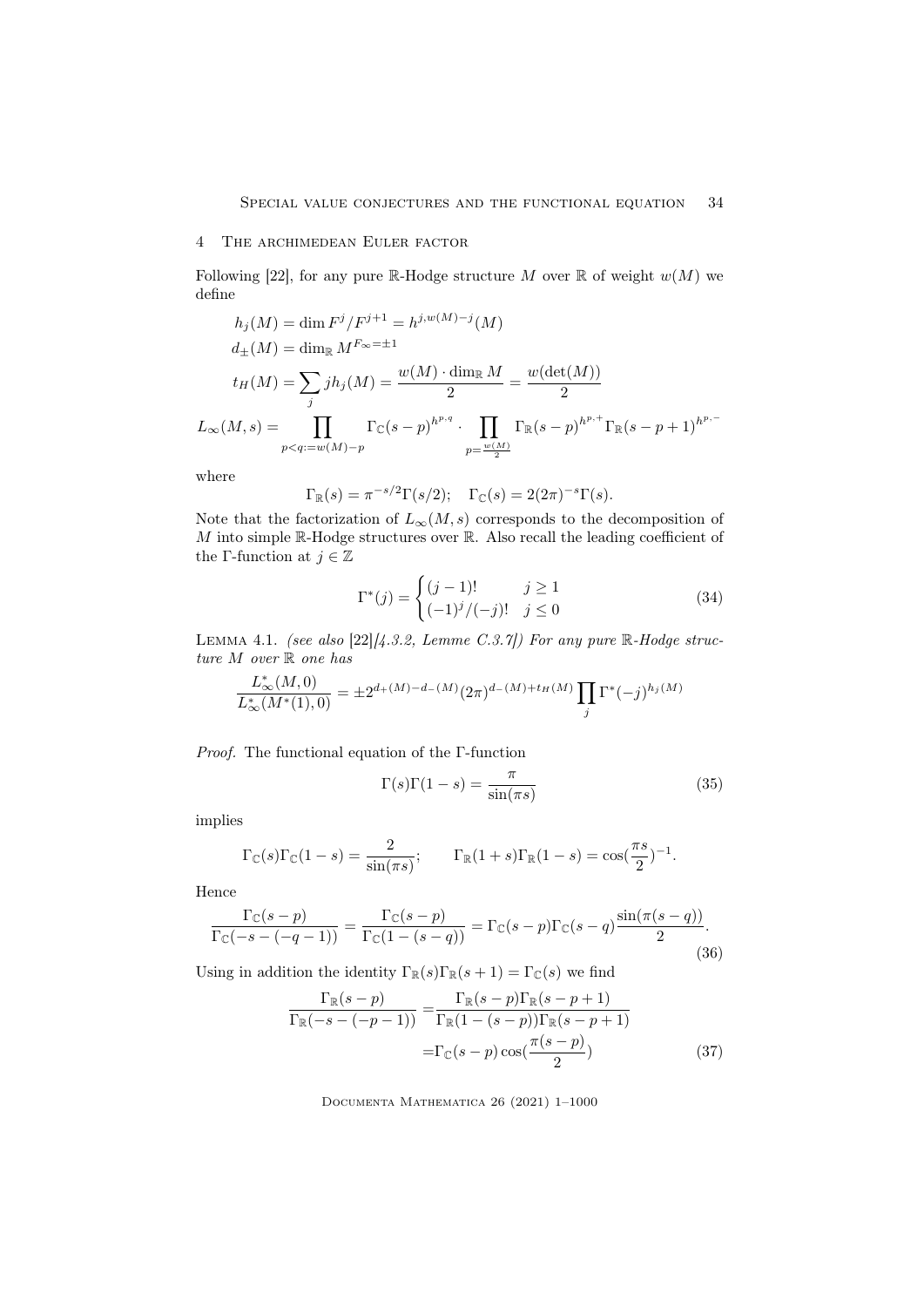and similarly

$$
\frac{\Gamma_{\mathbb{R}}(s-p+1)}{\Gamma_{\mathbb{R}}(-s-(-p-1)+1)} = \frac{\Gamma_{\mathbb{R}}(s-p+1)\Gamma_{\mathbb{R}}(s-p)}{\Gamma_{\mathbb{R}}(2-(s-p))\Gamma_{\mathbb{R}}(s-p)}
$$

$$
=\Gamma_{\mathbb{C}}(s-p)\cos(\frac{\pi(s-p-1)}{2}). \tag{38}
$$

Every pure  $\mathbb R\text{-Hodge}$  structure  $M$  over  $\mathbb R$  is the direct sum of simple  $\mathbb R\text{-Hodge}$ structures. The simple R-Hodge structures are  $M_{p,q}$  of dimension 2 for integers  $p < q$  and  $M_{p,\pm}$  of dimension 1 for integers p (where  $F_{\infty}$  operates via  $\pm(-1)^p$ ). From the above definition of  $L_{\infty}(M, s)$  and (36), (37), (38) we obtain the following table

| $\boldsymbol{M}$ | $M^*(1)$        | $L_{\infty}(M,s)$            | $L_{\infty}(M,s)$<br>$L_{\infty}(M^*(1), -s)$                                    |
|------------------|-----------------|------------------------------|----------------------------------------------------------------------------------|
| $M_{p,q}$        | $M_{-p-1,-q-1}$ | $\Gamma_{\mathbb{C}}(s-p)$   | $\Gamma_{\mathbb{C}}(s-p)\Gamma_{\mathbb{C}}(s-q)\cdot \frac{\sin(\pi(s-q))}{2}$ |
| $M_{p,+}$        | $M_{-p-1,+}$    | $\Gamma_{\mathbb{R}}(s-p)$   | $\Gamma_{\mathbb{C}}(s-p)\cdot\cos(\frac{\pi(s-p)}{2})$                          |
| $M_{p,-}$        | $M_{-p-1,-}$    | $\Gamma_{\mathbb{R}}(s-p+1)$ | $\Gamma_{\mathbb{C}}(s-p)\cdot\cos(\frac{\pi(s-p-)}{2})$                         |

We have

$$
\sin(\pi(s-q))|_{s=0}^* = (-1)^q \pi
$$

and

$$
\cos\left(\frac{\pi(s-p)}{2}\right)\bigg|_{s=0}^* = \begin{cases} (-1)^{p/2} & p \text{ even} \\ (-1)^{(p-1)/2} \frac{\pi}{2} & p \text{ odd} \end{cases}
$$

It is now straightforward to verify the entries of the following table which confirm Lemma 4.1 for simple R-Hodge structures. Since all quantities are additive in  $M$  the general case follows by writing  $M$  as a sum of simple  $\mathbb{R}$ -Hodge structures.

| М         | $d_{+}(M)$ | $d_{-}(M)$ | $h_i(M)$         | $t_H(M)$         | $L^*_{\infty}(M,0)$<br>$\pm \frac{1}{L_{\infty}^*(M^*)}$ |
|-----------|------------|------------|------------------|------------------|----------------------------------------------------------|
| $M_{p,q}$ |            |            | 1 for $j = p, q$ | $p+q$            | $\sqrt{(2\pi)^{p+q+1}\Gamma^*(-p)\Gamma^*(-q)}$          |
|           |            |            | $0$ else         |                  |                                                          |
| $M_{p,+}$ |            |            |                  |                  |                                                          |
| $p$ even  |            | $\theta$   | 1 for $j = p$    | $\boldsymbol{p}$ | $2(2\pi)^p\Gamma^*(-p)$                                  |
| $p$ odd   | $\Omega$   |            | 1 for $j = p$    | $\mathcal{p}$    | $2(2\pi)^p\Gamma^*(-p)\cdot \frac{\pi}{2}$               |
| $M_{p,-}$ |            |            |                  |                  |                                                          |
| $p$ even  | $\theta$   |            | 1 for $j = p$    | $\boldsymbol{p}$ | $2(2\pi)^p\Gamma^*(-p)\cdot \frac{\pi}{2}$               |
| $p$ odd   |            | 0          | 1 for $j = p$    | $\boldsymbol{p}$ | $2(2\pi)^p\Gamma^*(-p)$                                  |
|           |            |            |                  |                  |                                                          |

Suppose now  $X$  is a regular scheme, proper and flat over  $Spec(\mathbb{Z})$  with generic fibre  $X := \mathcal{X}_{\mathbb{Q}}$ . The archimedean Euler factor of  $\mathcal{X}$  is defined as

$$
\zeta(\mathcal{X}_{\infty},s) = \prod_{i \in \mathbb{Z}} L_{\infty}(h^{i}(X),s)^{(-1)^{i}} \tag{39}
$$

where  $h^{i}(X)$  is the R-Hodge structure on  $H^{i}(\mathcal{X}(\mathbb{C}), \mathbb{R})$ .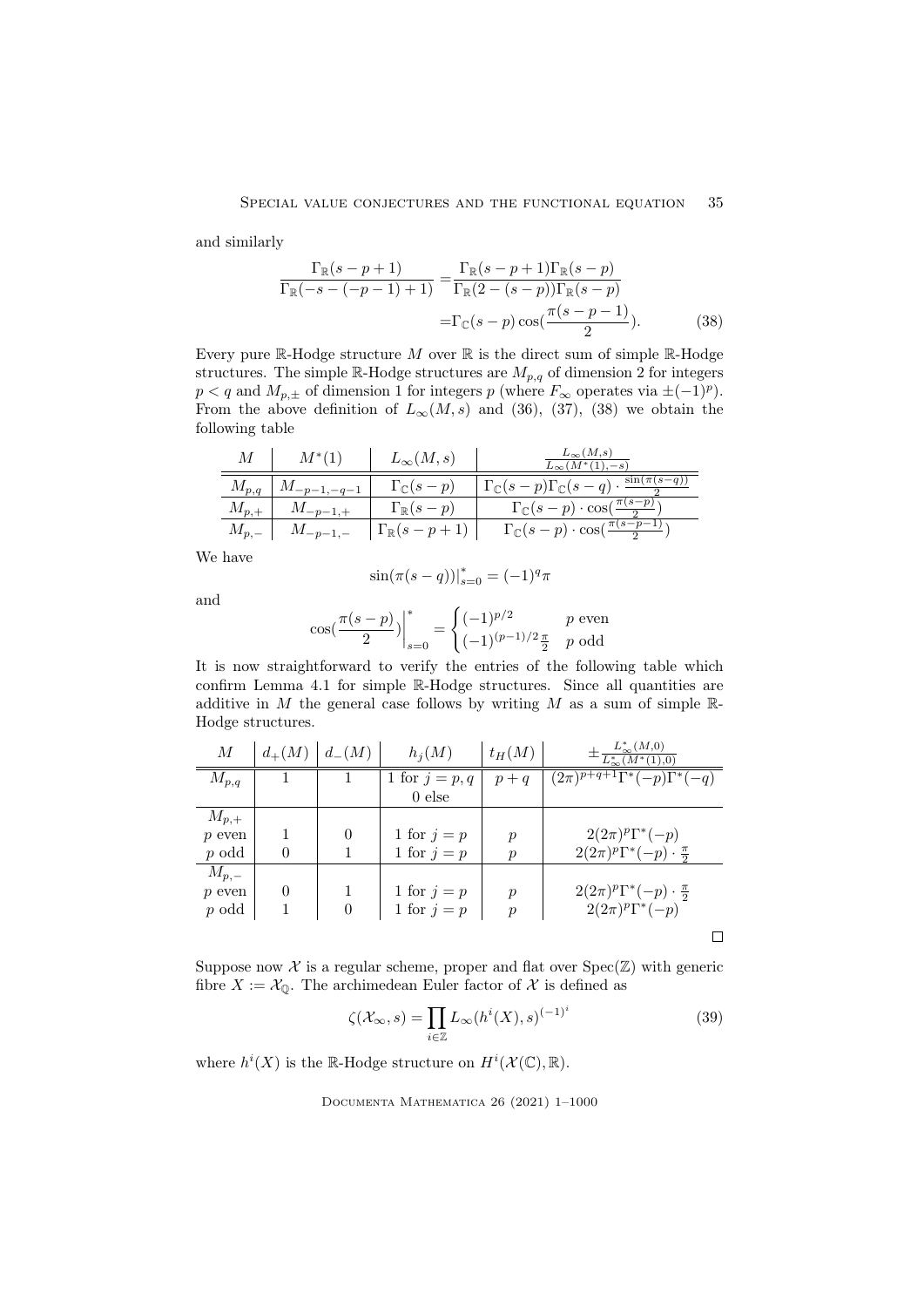Corollary 4.2. One has

$$
\frac{\zeta^*(\mathcal{X}_{\infty},n)}{\zeta^*(\mathcal{X}_{\infty},d-n)} = \pm 2^{d_+(\mathcal{X},n)-d_-(\mathcal{X},n)} \cdot (2\pi)^{d_-(\mathcal{X},n)+t_H(\mathcal{X},n)}
$$

$$
\cdot \prod_{p,q} \Gamma^*(n-p)^{h^{p,q} \cdot (-1)^{p+q}}
$$

where

$$
d_{\pm}(\mathcal{X},n) = \sum_{i} (-1)^{i} d_{\pm}(h^{i}(X)(n)), \quad t_H(\mathcal{X},n) = \sum_{i} (-1)^{i} t_H(h^{i}(X)(n))
$$

and  $h^{i}(X)(n)$  denotes the R-Hodge structure on  $H^{i}(\mathcal{X}(\mathbb{C}), (2\pi i)^{n} \mathbb{R})$ . *Proof.* For  $M = h^{i}(X)(n)$  one has  $M^{*}(1) \cong h^{2d-2-i}(X)(d-n)$  and  $h_j(M) = h^{j,i-2n-j}(M) = h^{p-n,i-p-n}(M) = h^{p,i-p} = h^{p,q}$ 

with  $p + q = i$ ,  $j = p - n$ . Therefore Lemma 4.1 implies

$$
\frac{\zeta^*(\mathcal{X}_{\infty},n)}{\zeta^*(\mathcal{X}_{\infty},d-n)} = \prod_i \frac{L_{\infty}^*(h^i(X)(n),0)^{(-1)^i}}{L_{\infty}^*(h^{2d-2-i}(X)(d-n),0)^{(-1)^{2d-2-i}}}
$$
  
=2<sup>d\_{+}(\mathcal{X},n)-d\_{-}(\mathcal{X},n)(2\pi)^{d\_{-}(\mathcal{X},n)+t\_H(\mathcal{X},n)} \prod\_{p,q} \Gamma^\*(n-p)^{h^{p,q} \cdot (-1)^{p+q}}.</sup>

Lemma 4.3. One has

$$
\frac{C_{\infty}(\mathcal{X},n)}{C_{\infty}(\mathcal{X},d-n)} = \pm \prod_{p,q} \Gamma^*(n-p)^{h^{p,q} \cdot (-1)^{p+q}}
$$

*Proof.* Since  $\mathcal{X}(\mathbb{C})$  is smooth proper of dimension  $d-1$  the Hodge numbers  $h^{p,q}$  are nonzero only for  $0 \leq p \leq d-1$ . By definition (2)

$$
C_{\infty}(\mathcal{X}, n) = \prod_{0 \le p \le n-1, q} (n-p-1)!^{h^{p,q} \cdot (-1)^{p+q}}
$$
  
= 
$$
\prod_{0 \le p \le n-1, q} \Gamma^*(n-p)^{h^{p,q} \cdot (-1)^{p+q}}.
$$
 (40)

On the other hand (35) implies

$$
\Gamma^*(j)\Gamma^*(1-j) = \pm 1
$$

and therefore we have

$$
\prod_{n \le p \le d-1,q} \Gamma^*(n-p)^{h^{p,q} \cdot (-1)^{p+q}} = \pm \prod_{n \le p \le d-1,q} \Gamma^*(1-(n-p))^{-h^{p,q} \cdot (-1)^{p+q}}
$$
\n
$$
= \pm \prod_{0 \le p \le d-n-1,q} \Gamma^*(d-n-p)^{-h^{p,q} \cdot (-1)^{p+q}}
$$
\n
$$
= \pm C_{\infty}(\mathcal{X}, d-n)^{-1}.
$$
\n(41)

\nmining (40) and (41) gives the Lemma.

Combining (40) and (41) gives the Lemma.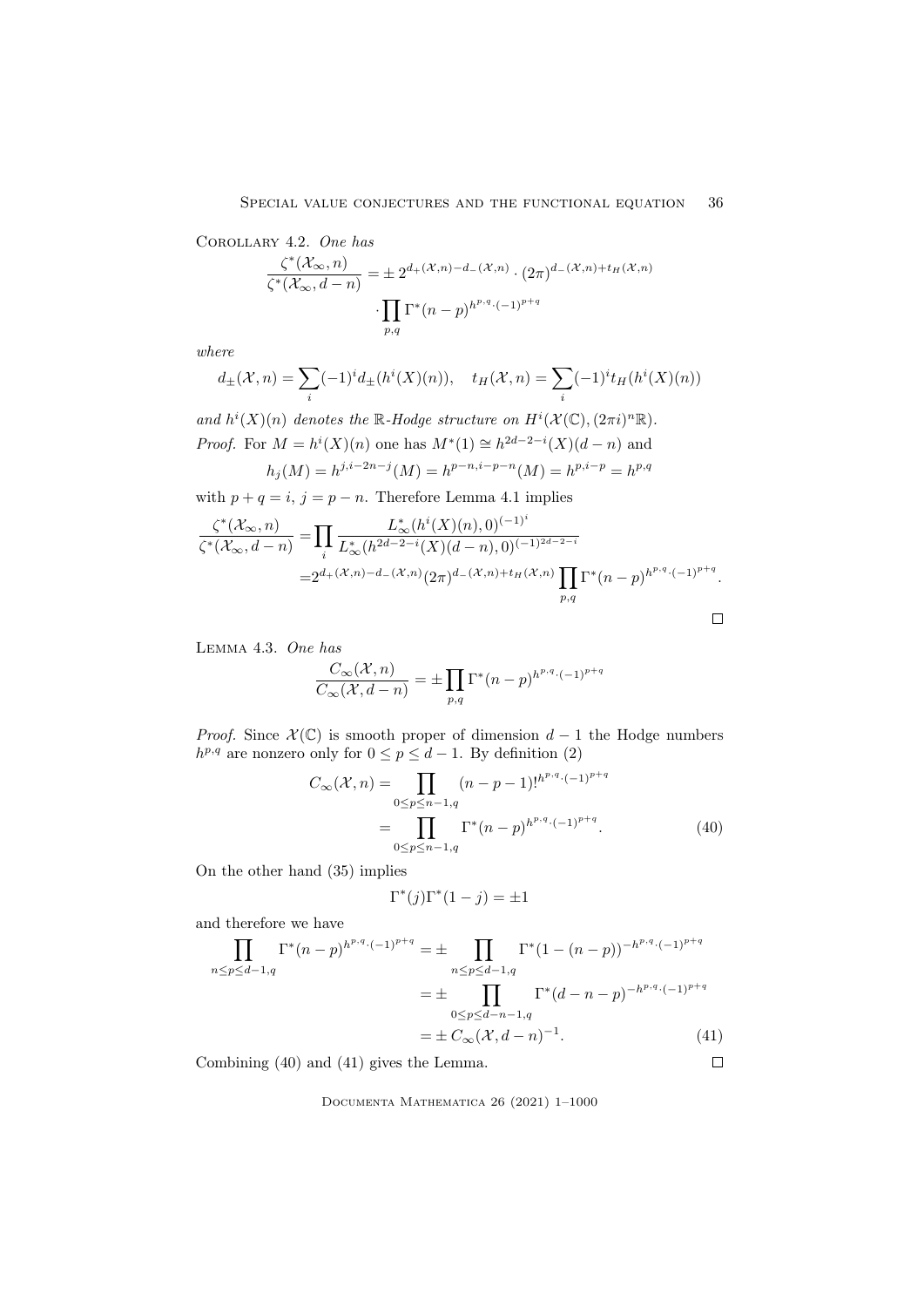#### 5 The main result

Recall the definition of the completed Zeta-function of  $X$ 

$$
\zeta(\overline{\mathcal{X}},s) := \zeta(\mathcal{X},s) \cdot \zeta(\mathcal{X}_{\infty},s)
$$

where  $\zeta(\mathcal{X}_{\infty},s)$  was defined in (39). We repeat Conjecture 1.3 from the introduction.

CONJECTURE 1.3. (Functional Equation) Let  $\mathcal X$  be a regular scheme of dimension d, proper and flat over  $Spec(\mathbb{Z})$ . Then  $\zeta(\mathcal{X},s)$  has a meromorphic continuation to all  $s \in \mathbb{C}$  and

$$
A(\mathcal{X})^{(d-s)/2} \cdot \zeta(\overline{\mathcal{X}}, d-s) = \pm A(\mathcal{X})^{s/2} \cdot \zeta(\overline{\mathcal{X}}, s).
$$

This conjecture is true for  $d = 1$  where it reduces to the functional equation of the Dedekind Zeta function. It is true for  $d = 2$  by [5][Prop. 1.1] provided that the L-function  $L(h^1(\mathcal{X}_\mathbb{Q}), s)$  satisfies the expected functional equation involving the Artin conductor of the *l*-adic representation  $H^1(\mathcal{X}_{\overline{0}}, \mathbb{Q}_l)$ . This is the case if  $X$  is a regular model of a potentially modular elliptic curve over a number field F in view of the compatibility of the (local) Langlands correspondence for  $GL_2$ with  $\epsilon$ -factors and hence conductors. Potential modularity of elliptic curves is known if  $F$  is totally real or quadratic over a totally real field. We refer to [7][1.1] for a discussion of these results and for the original references. In [7] potential modularity is also shown for abelian surfaces over totally real fields F and hence Conjecture 1.3 should hold for regular models of genus 2 curves over totally real fields F (since this involves the local Langlands correspondence for  $GSp_4/F$  we are unsure whether the conductor in the functional equation is indeed the Artin conductor).

REMARK 5.1. We do not actually know a published reference for Conjecture 1.3. Serre's article [25] deals with what one might call the Hasse-Weil Zeta function of X which only depends on the generic fibre  $\mathcal{X}_{\mathbb{Q}}$  and he conjectures its functional equation with  $A(X)$  replaced by the Artin conductor of  $\mathcal{X}_{\mathbb{O}}$ , defined in terms of the l-adic representations  $H^i(\mathcal{X}_{\overline{0}}, \mathbb{Q}_l)$ . In the case  $d = 2$  Bloch [5] discusses Conjecture 1.3 with  $A(X)$  replaced by a modified Artin conductor  $\widetilde{A}(\mathcal{X})$  which also depends on the l-adic representations  $H^i(\mathcal{X}_{\overline{\mathbb{F}}_p},\mathbb{Q}_l)$  for bad primes  $p \neq l$ . In [4] Bloch proves that  $A(\mathcal{X}) = \tilde{A}(\mathcal{X})$  for  $d = 2$  and conjectures that  $A(\mathcal{X}) = \overline{A}(\mathcal{X})$  for general regular X. This identity has since become known as "Bloch's conductor formula" but it is still conjectural for general regular  $\mathcal{X}$ . For  $\mathcal X$  with semistable reduction it was proven by Kato and Saito in [15], and we have followed their terminology in calling  $\tilde{A}(\mathcal{X})$  the Artin conductor of X. We prefer to state Conjecture 1.3 with  $A(\mathcal{X})$  rather than  $\tilde{A}(\mathcal{X})$  in order to avoid Bloch's conductor formula which is a very deep result.

We repeat Theorem 1.4 from the introduction which is the main result of this paper.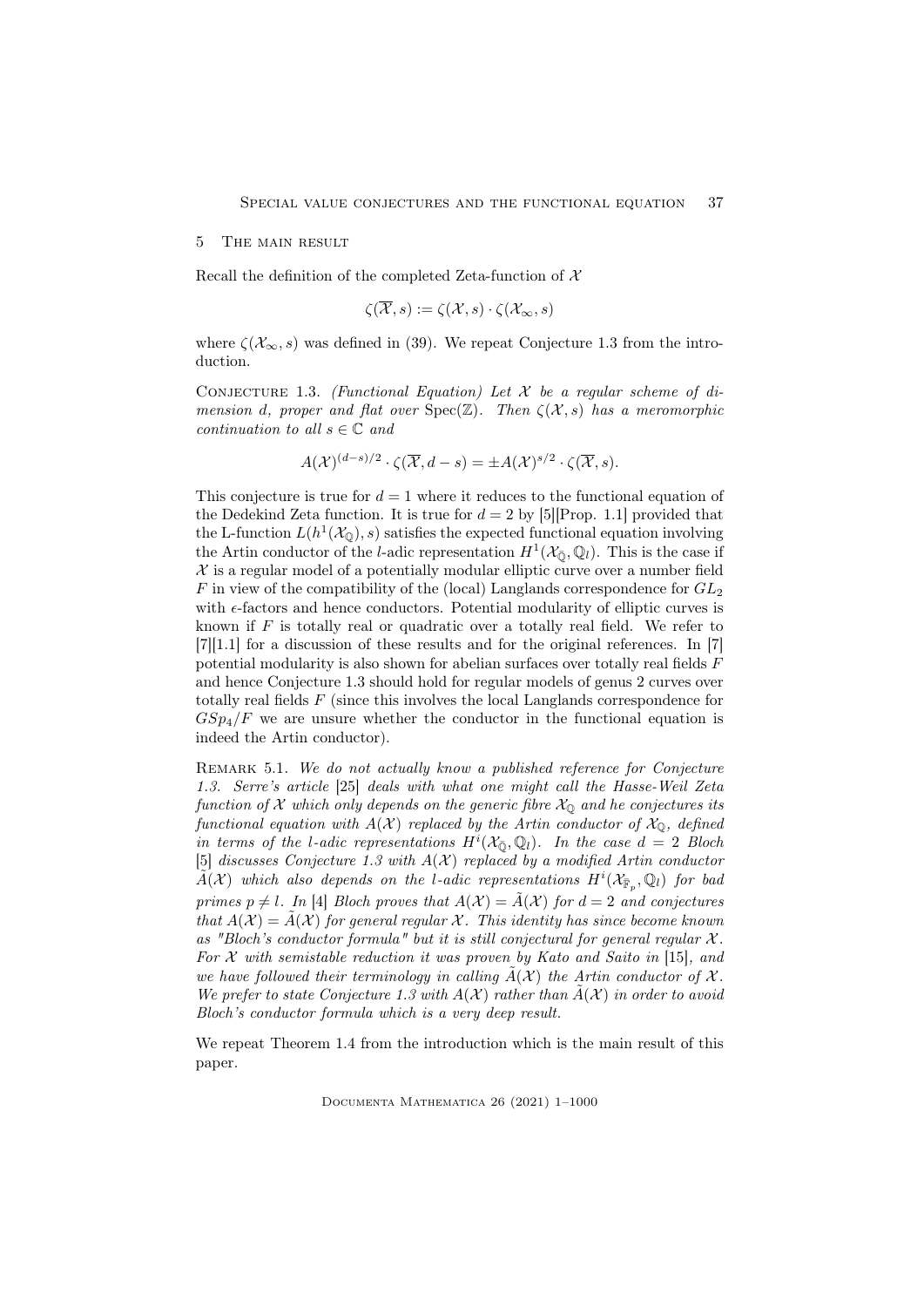THEOREM 1.4. Assume  $X$  is a regular scheme of dimension d, proper and flat over Spec(Z) which satisfies Conjectures  $\mathbf{L}(\overline{\mathcal{X}}_{et}, n)$ ,  $\mathbf{L}(\overline{\mathcal{X}}_{et}, d-n)$ ,  $\mathbf{AV}(\overline{\mathcal{X}}_{et}, n)$ ,  $\mathbf{B}(\mathcal{X}, n)$  and  $\mathbf{B}(\mathcal{X}, d - n)$  in [8]. Assume that  $\zeta(\overline{\mathcal{X}}, s)$  satisfies Conjecture 1.3. Then Conjecture 1.1 for  $(\mathcal{X}, n)$  is equivalent to Conjecture 1.1 for  $(\mathcal{X}, d - n)$ .

Proof. The reduction of Theorem 1.4 to Theorem 1.2 was already made in [8][Cor. 5.31]. We repeat the argument here with the assumptions of Theorem 1.4 in effect. From [8][Prop. 5.29] recall the invertible Z-module

$$
\Xi_{\infty}(\mathcal{X}/\mathbb{Z},n) := \det_{\mathbb{Z}} R\Gamma_W(\mathcal{X}_{\infty},\mathbb{Z}(n)) \otimes \det_{\mathbb{Z}}^{-1} R\Gamma_{dR}(\mathcal{X}/\mathbb{Z})/F^n
$$
  

$$
\otimes \det_{\mathbb{Z}}^{-1} R\Gamma_W(\mathcal{X}_{\infty},\mathbb{Z}(d-n)) \otimes \det_{\mathbb{Z}} R\Gamma_{dR}(\mathcal{X}/\mathbb{Z})/F^{d-n},
$$

the canonical isomorphism

$$
\Delta(\mathcal{X}/\mathbb{Z}, n) \otimes \Xi_{\infty}(\mathcal{X}/\mathbb{Z}, n) \xrightarrow{\sim} \Delta(\mathcal{X}/\mathbb{Z}, d - n)
$$
 (42)

and the canonical trivialization

$$
\xi_{\infty} : \mathbb{R} \xrightarrow{\sim} \Xi_{\infty}(\mathcal{X}/\mathbb{Z}, n) \otimes \mathbb{R}
$$

such that the diagram

$$
\Delta(\mathcal{X}/\mathbb{Z}, n) \otimes \Xi_{\infty}(\mathcal{X}/\mathbb{Z}, n) \otimes \mathbb{R} \longrightarrow \Delta(\mathcal{X}/\mathbb{Z}, d - n) \otimes \mathbb{R}
$$
\n
$$
\lambda_{\infty} \otimes \xi_{\infty} \wedge \pi_{\infty} \otimes \mathbb{R} \longrightarrow \Xi_{\infty} \qquad \qquad \lambda_{\infty}^* \wedge \pi_{\infty} \qquad \qquad (43)
$$
\n
$$
\mathbb{R} \otimes \mathbb{R} \longrightarrow \Xi_{\infty}
$$

commutes. Here  $\lambda_{\infty}^*$  is the isomorphism (3) associated to  $(\mathcal{X}, d - n)$ . Taking leading terms at  $s = n$  in Conjecture 1.3 we find

$$
\zeta^*(\mathcal{X}, d-n) = \pm A(\mathcal{X})^{n-d/2} \cdot \frac{\zeta^*(\mathcal{X}_{\infty}, n)}{\zeta^*(\mathcal{X}_{\infty}, d-n)} \cdot \zeta^*(\mathcal{X}, n)
$$

or equivalently

$$
C_{\infty}(\mathcal{X}, d-n)\zeta^*(\mathcal{X}, d-n) = \pm A(\mathcal{X})^{n-d/2} \cdot \frac{\zeta^*(\mathcal{X}_{\infty}, n)}{\zeta^*(\mathcal{X}_{\infty}, d-n)} \cdot \frac{C_{\infty}(\mathcal{X}, d-n)}{C_{\infty}(\mathcal{X}, n)}
$$

$$
\cdot C_{\infty}(\mathcal{X}, n)\zeta^*(\mathcal{X}, n).
$$

It is then clear from (43) and (42) that any two of the identities

$$
\lambda_{\infty}^{*}(\mathbb{Z}) = C_{\infty}(\mathcal{X}, d - n)\zeta^{*}(\mathcal{X}, d - n)) \cdot \Delta(\mathcal{X}/\mathbb{Z}, d - n)
$$

$$
\xi_{\infty}(\mathbb{Z}) = \left( A(\mathcal{X})^{n - d/2} \cdot \frac{\zeta^{*}(\mathcal{X}_{\infty}, n)}{\zeta^{*}(\mathcal{X}_{\infty}, d - n)} \cdot \frac{C_{\infty}(\mathcal{X}, d - n)}{C_{\infty}(\mathcal{X}, n)} \right) \cdot \Xi_{\infty}(\mathcal{X}/\mathbb{Z}, n)
$$

$$
\lambda_{\infty}(\mathbb{Z}) = C_{\infty}(\mathcal{X}, n)\zeta^{*}(\mathcal{X}, n) \cdot \Delta(\mathcal{X}/\mathbb{Z}, n)
$$

imply the third. Recall that

$$
x_{\infty}(\mathcal{X}, n)^2 \in \mathbb{R}_{>0}
$$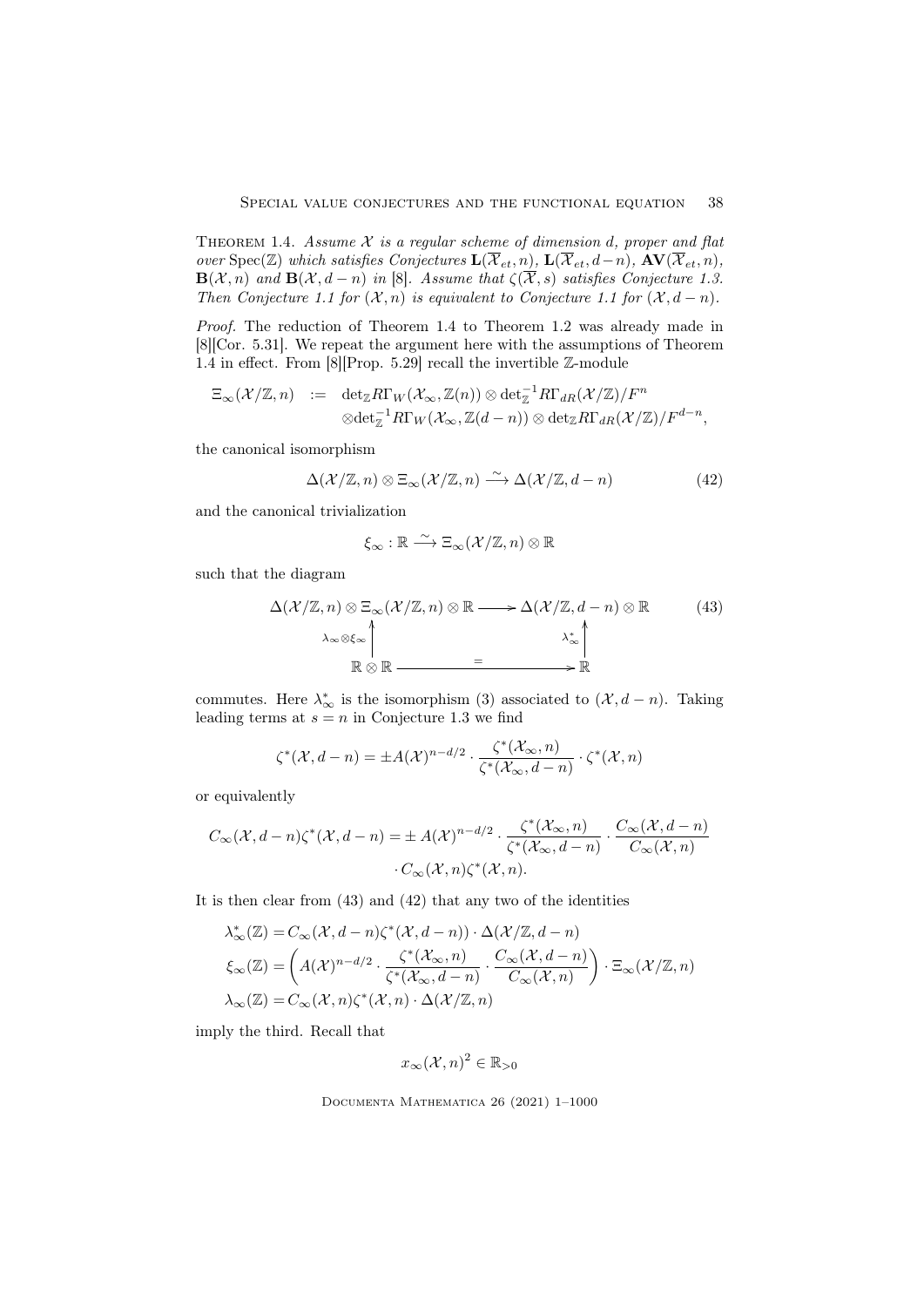is the strictly positive real number such that

$$
\xi_{\infty}(\mathbb{Z}) = x_{\infty}(\mathcal{X}, n)^2 \cdot \Xi_{\infty}(\mathcal{X}/\mathbb{Z}, n).
$$

Theorem 1.2 shows that the second identity holds, and we therefore obtain Theorem 1.4 (equivalence of the first and third identity).  $\Box$ 

REMARK 5.2. The reason for writing  $x_{\infty}(\mathcal{X}, n)^2$  as a square is the following. The canonical isomorphism

$$
\Xi_{\infty}(\mathcal{X}/\mathbb{Z},n)\otimes\Xi_{\infty}(\mathcal{X}/\mathbb{Z},d-n)\cong\mathbb{Z}
$$

implies that

$$
x_{\infty}(\mathcal{X},n)^2 \cdot x_{\infty}(\mathcal{X},d-n)^2 = 1
$$

and hence

$$
x_{\infty}(\mathcal{X},n)^2 = \pm x_{\infty}(\mathcal{X},n) \cdot x_{\infty}(\mathcal{X},d-n)^{-1}.
$$

The identity of Theorem 1.2 can therefore be written in the following more symmetric form

$$
A(\mathcal{X})^{n/2} \cdot \zeta^* (\mathcal{X}_{\infty}, n) \cdot x_{\infty} (\mathcal{X}, n)^{-1} \cdot C_{\infty} (\mathcal{X}, n)^{-1}
$$
  
=  $\pm A(\mathcal{X})^{(d-n)/2} \cdot \zeta^* (\mathcal{X}_{\infty}, d-n) \cdot x_{\infty} (\mathcal{X}, d-n)^{-1} \cdot C_{\infty} (\mathcal{X}, d-n)^{-1}$ 

and this is how it was presented in  $[8]$ [Cor. 5.31] (note that there is a typo in the statement of  $[8]$ [Cor. 5.31] and  $C(\mathcal{X}, n)$  and  $C(\mathcal{X}, d - n)$  have to be replaced by their inverses). However, we do not know any deeper significance of this symmetric rewritting.

It remains to prove Theorem 1.2 which we repeat here for the convenience of the reader.

THEOREM 1.2. Let  $X$  be a regular scheme of dimension d, proper and flat over  $Spec(\mathbb{Z})$ . Then we have

$$
x_{\infty}(\mathcal{X},n)^2 = \pm A(\mathcal{X})^{n-d/2} \cdot \frac{\zeta^*(\mathcal{X}_{\infty},n)}{\zeta^*(\mathcal{X}_{\infty},d-n)} \cdot \frac{C_{\infty}(\mathcal{X},d-n)}{C_{\infty}(\mathcal{X},n)}.
$$

Proof. By Corollary 4.2 and Lemma 4.3 this identity is equivalent to

$$
x_{\infty}(\mathcal{X}, n)^2 = \pm A(\mathcal{X})^{n-d/2} \cdot 2^{d_+(\mathcal{X}, n) - d_-(\mathcal{X}, n)} \cdot (2\pi)^{d_-(\mathcal{X}, n) + t_H(\mathcal{X}, n)}.
$$
 (44)

LEMMA 5.2. The isomorphism  $\xi_{\infty}$  is induced by the sequence of isomorphisms

$$
\begin{array}{ll}\n\left(\det_{\mathbb{Z}}R\Gamma_{W}(\mathcal{X}_{\infty},\mathbb{Z}(n))\otimes\det_{\mathbb{Z}}^{-1}R\Gamma_{W}(\mathcal{X}_{\infty},\mathbb{Z}(d-n))\right)_{\mathbb{R}} & (45) \\
\xrightarrow{(9)_{\mathbb{R}}} \det_{\mathbb{R}}\left(R\Gamma(\mathcal{X}(\mathbb{C}),\mathbb{R}(n))^{+}\oplus R\Gamma(\mathcal{X}(\mathbb{C}),\mathbb{R}(n-1))^{+}\right) \\
\xrightarrow{(47)} \det_{\mathbb{R}}R\Gamma(\mathcal{X}(\mathbb{C}),\mathbb{C})^{+} \\
\xrightarrow{(48)^{+}} \det_{\mathbb{R}}R\Gamma_{dR}(\mathcal{X}_{\mathbb{C}}/\mathbb{C})^{+} \\
\simeq \det_{\mathbb{R}}R\Gamma_{dR}(\mathcal{X}_{\mathbb{R}}/\mathbb{R}) \simeq \left(\det_{\mathbb{Z}}R\Gamma_{dR}(\mathcal{X}/\mathbb{Z})/F^{d}\right)_{\mathbb{R}} \\
\xrightarrow{\lambda_{dR}^{-1}} \left(\det_{\mathbb{Z}}R\Gamma_{dR}(\mathcal{X}/\mathbb{Z})/F^{n}\otimes\det_{\mathbb{Z}}^{-1}R\Gamma_{dR}(\mathcal{X}/\mathbb{Z})/F^{d-n}\right)_{\mathbb{R}}\n\end{array}
$$
\n(45)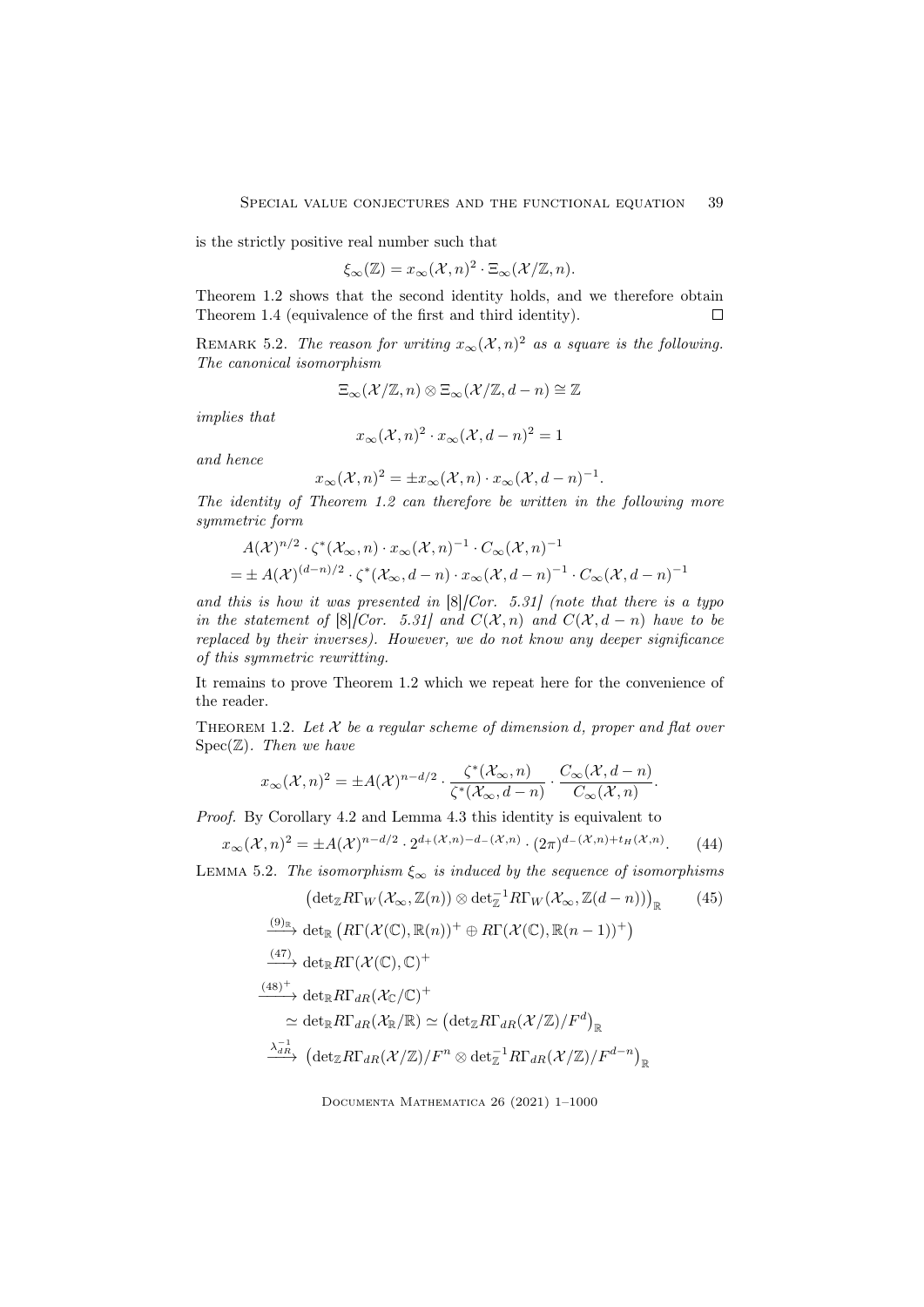where  $\lambda_{dR}$  was defined in Cor. 3.9.

*Proof.* The isomorphism  $\xi_{\infty}$  was defined in [8][Prop. 5.29]

$$
\left(\textup{det}_{\mathbb Z}R\Gamma_W(\mathcal{X}_\infty,\mathbb{Z}(n))\otimes_{\mathbb Z}\textup{det}_{\mathbb{Z}}^{-1}R\Gamma_{dR}(\mathcal{X}/\mathbb{Z})/F^n\right)_\mathbb{R}
$$

- $\simeq \det_{\mathbb{R}} R\Gamma_{\mathcal{D}}(\mathcal{X}/\mathbb{R}, \mathbb{R}(n))$
- $\cong \det_{\mathbb{R}} R\Gamma_{\mathcal{D}}(\mathcal{X}/\mathbb{R}, \mathbb{R}(d-n))^*[-2d+1]$
- $\simeq \det_{\mathbb{R}} R\Gamma_{\mathcal{D}}(\mathcal{X}/\mathbb{R}, \mathbb{R}(d-n))$
- $\quad \simeq \quad \left( {\det}_\mathbb{Z} R\Gamma_W(\mathcal{X}_\infty,\mathbb{Z}(d-n)) \otimes_{\mathbb{Z}} {\det}_\mathbb{Z}^{-1} R\Gamma_{dR}(\mathcal{X}/\mathbb{Z})/F^{d-n} \right)_\mathbb{R}$

using the defining exact triangle

$$
(R\Gamma_{dR}(\mathcal{X}/\mathbb{Z})/F^n)_{\mathbb{R}}[-1] \to R\Gamma_{\mathcal{D}}(\mathcal{X}/\mathbb{R}, \mathbb{R}(n)) \to R\Gamma(\mathcal{X}(\mathbb{C}), \mathbb{R}(n))^+
$$

and duality

$$
R\Gamma_{\mathcal{D}}(\mathcal{X}_{/\mathbb{R}}, \mathbb{R}(n)) \simeq R\Gamma_{\mathcal{D}}(\mathcal{X}_{/\mathbb{R}}, \mathbb{R}(d-n))^*[-2d+1]
$$

for Deligne cohomology. This duality is constructed in [8][Lemma 2.3] by taking  $G_{\mathbb{R}}\text{-invariants}$  in

$$
R\Gamma_{\mathcal{D}}(\mathcal{X}_{/\mathbb{C}}, \mathbb{R}(n)) \simeq R\Gamma_{\mathcal{D}}(\mathcal{X}_{/\mathbb{C}}, \mathbb{R}(d-n))^*[-2d+1]
$$
(46)

which is obtained as follows. Dualizing the defining exact triangle

$$
(R\Gamma_{dR}(\mathcal{X}/\mathbb{Z})/F^{d-n})_{\mathbb{C}}[-1] \to R\Gamma_{\mathcal{D}}(\mathcal{X}_{/\mathbb{C}},\mathbb{R}(d-n)) \to R\Gamma(\mathcal{X}(\mathbb{C}),\mathbb{R}(d-n))
$$

and using Poincaré duality (7) and (29)<sub>C</sub> on  $\mathcal{X}(\mathbb{C})$  we obtain the bottom exact triangle in the diagram

$$
R\Gamma(\mathcal{X}(\mathbb{C}), \mathbb{R}(n))[-1] \longrightarrow R\Gamma(\mathcal{X}(\mathbb{C}), \mathbb{R}(n))[-1]
$$
  
\n
$$
\downarrow \qquad \qquad \downarrow
$$
  
\n
$$
F_{\mathbb{C}}^{n} \longleftarrow (R\Gamma_{dR}(\mathcal{X}/\mathbb{Z})/F^{n})_{\mathbb{C}}[-1] \longleftarrow \stackrel{\beta}{R\Gamma(\mathcal{X}(\mathbb{C}), \mathbb{C})[-1]}
$$
  
\n
$$
\downarrow \qquad \qquad \downarrow
$$
  
\n
$$
\Gamma_{dR}(\mathcal{X}(\mathbb{Z})/F^{n})_{\mathbb{C}}[-1] \longleftarrow \stackrel{\beta}{R\Gamma(\mathcal{X}(\mathbb{C}), \mathbb{C})[-1]}
$$

$$
F_{\mathbb{C}}^n \longleftarrow R\Gamma_{\mathcal{D}}(\mathcal{X}_{/\mathbb{C}}, \mathbb{R}(d-n))^*[-2d+1] \longleftarrow R\Gamma(\mathcal{X}(\mathbb{C}), \mathbb{R}(n-1))[-1]
$$

The right hand column is induced by the decomposition

$$
\mathbb{C} \cong \mathbb{R}(n) \oplus \mathbb{R}(n-1) \tag{47}
$$

on coefficients, and the map  $\beta$  is the comparison isomorphism

$$
R\Gamma(\mathcal{X}(\mathbb{C}), \mathbb{C}) \simeq R\Gamma_{dR}(\mathcal{X}_{\mathbb{C}}/\mathbb{C})
$$
\n(48)

composed with the natural projection. It is then clear that all rows and columns in the diagram are exact, and the middle column is the defining exact triangle of  $R\Gamma_{\mathcal{D}}(\mathcal{X}_{\mathcal{N}};\mathbb{R}(n))$ , giving (46). Recalling that (9) was also defined using Poincaré duality (7) we find that the isomorphisms used in (45) are precisely those used in the construction of  $(46)^+$ .  $\Box$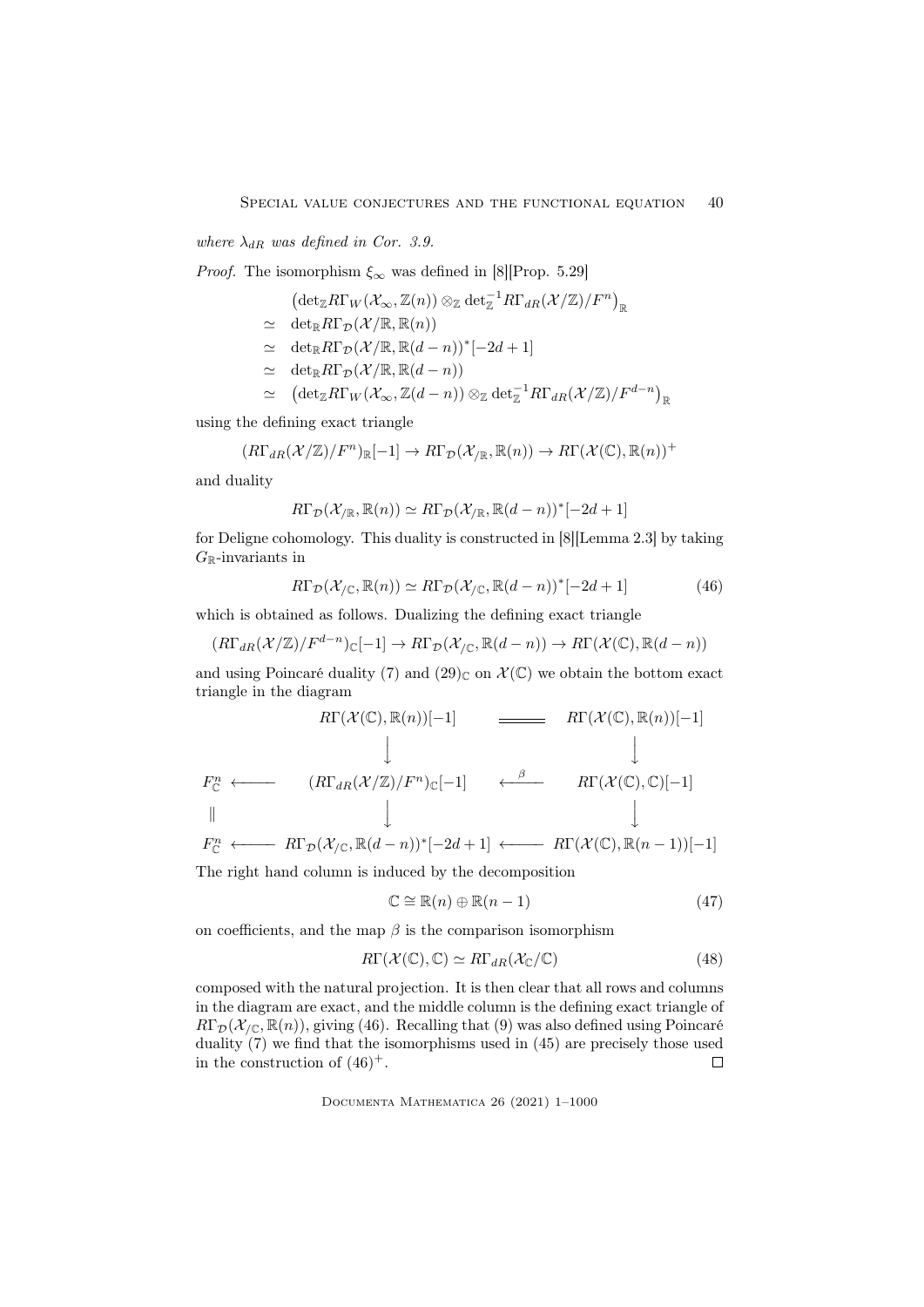We call the real line  $\det_{\mathbb{R}} R\Gamma(\mathcal{X}(\mathbb{C}), \mathbb{C})^+$  the de Rham real structure of  $\det_{\mathbb{C}} R\Gamma(\mathcal{X}(\mathbb{C}), \mathbb{C})$  and the real line  $\det_{\mathbb{R}} R\Gamma(\mathcal{X}(\mathbb{C}), \mathbb{R}(n))$  the Betti real structure of  $\det_{\mathbb{C}} R\Gamma(\mathcal{X}(\mathbb{C}), \mathbb{C})$ . By (8) we have

$$
\det_{\mathbb{R}} R\Gamma(\mathcal{X}(\mathbb{C}), \mathbb{C})^+ \cdot (2\pi i)^{d-(\mathcal{X}, n)} = \det_{\mathbb{R}} R\Gamma(\mathcal{X}(\mathbb{C}), \mathbb{R}(n)).\tag{49}
$$

In the remaining computations of the proof of Theorem 1.2 all identities should be understood up to sign. We choose bases of the various Z-structures of the de Rham real line appearing in (45)

$$
\mathbb{Z} \cdot \tilde{b}_B = \det_{\mathbb{Z}} R\Gamma_W(\mathcal{X}_{\infty}, \mathbb{Z}(n)) \otimes \det_{\mathbb{Z}}^{-1} R\Gamma_W(\mathcal{X}_{\infty}, \mathbb{Z}(d - n))
$$
  

$$
\mathbb{Z} \cdot b_{dR} = \det_{\mathbb{Z}} R\Gamma_{dR}(\mathcal{X}/\mathbb{Z}) / F^d
$$
  

$$
\mathbb{Z} \cdot \tilde{b}_{dR} = \det_{\mathbb{Z}} R\Gamma_{dR}(\mathcal{X}/\mathbb{Z}) / F^n \otimes \det_{\mathbb{Z}}^{-1} R\Gamma_{dR}(\mathcal{X}/\mathbb{Z}) / F^{d - n}
$$

and we also choose a basis

$$
\mathbb{Z} \cdot b_B = \det_{\mathbb{Z}} R\Gamma(\mathcal{X}(\mathbb{C}), \mathbb{Z}(n))
$$

of the natural Z-structure in the Betti real structure. Let  $P \in \mathbb{C}^{\times}$  be the Betti-de Rham period, i.e. we have

$$
b_{dR} = P \cdot b_B
$$

under the comparison isomorphism (48). Note that  $P$  depends on  $n$  which is fixed in this proof.

LEMMA 5.3. Let  $\varepsilon_B \in \{\pm 1\}$  be the discriminant (see Remark 3.7) of the Poincaré duality pairing

$$
R\Gamma(\mathcal{X}(\mathbb{C}),\mathbb{Z}(n))\otimes R\Gamma(\mathcal{X}(\mathbb{C}),\mathbb{Z}(n))\xrightarrow{\mathrm{Tro}\cup} \mathbb{Z}(2n-d+1)[-2d+2]
$$

and  $\varepsilon_{dR} \cdot A(\mathcal{X})^d$  the discriminant of the deRham duality pairing (31). Then

$$
P = \sqrt{\varepsilon_B \varepsilon_{dR}} \cdot (2\pi i)^{t_H(\mathcal{X}, n)} \cdot A(\mathcal{X})^{\frac{d}{2}}.
$$

Moreover  $P \cdot (2\pi i)^{d-(\mathcal{X},n)}$  is real and hence we have

$$
P \cdot (2\pi i)^{d-(\mathcal{X},n)} = (2\pi)^{d-(\mathcal{X},n)+t_H(\mathcal{X},n)} \cdot A(\mathcal{X})^{\frac{d}{2}}.
$$

Proof. We have a commutative diagram

$$
R\Gamma(\mathcal{X}(\mathbb{C}), \mathbb{Z}(n)) \otimes R\Gamma(\mathcal{X}(\mathbb{C}), \mathbb{Z}(n)) \xrightarrow{\text{Tr}\circ\cup} \mathbb{Z}(2n - d + 1)[-2d + 2]
$$
\n
$$
\downarrow \qquad \qquad \downarrow
$$
\n
$$
R\Gamma(\mathcal{X}(\mathbb{C}), \mathbb{C}) \otimes R\Gamma(\mathcal{X}(\mathbb{C}), \mathbb{C}) \xrightarrow{\text{Tr}\circ\cup} \qquad \mathbb{C}[-2d + 2]
$$
\n
$$
\uparrow
$$
\n
$$
R\Gamma_{dR}(\mathcal{X}/\mathbb{Z})/F^d \otimes_{\mathbb{Z}}^L R\Gamma_{dR}(\mathcal{X}/\mathbb{Z})/F^d \xrightarrow{(31)} \qquad \mathbb{Z}[-2d + 2]
$$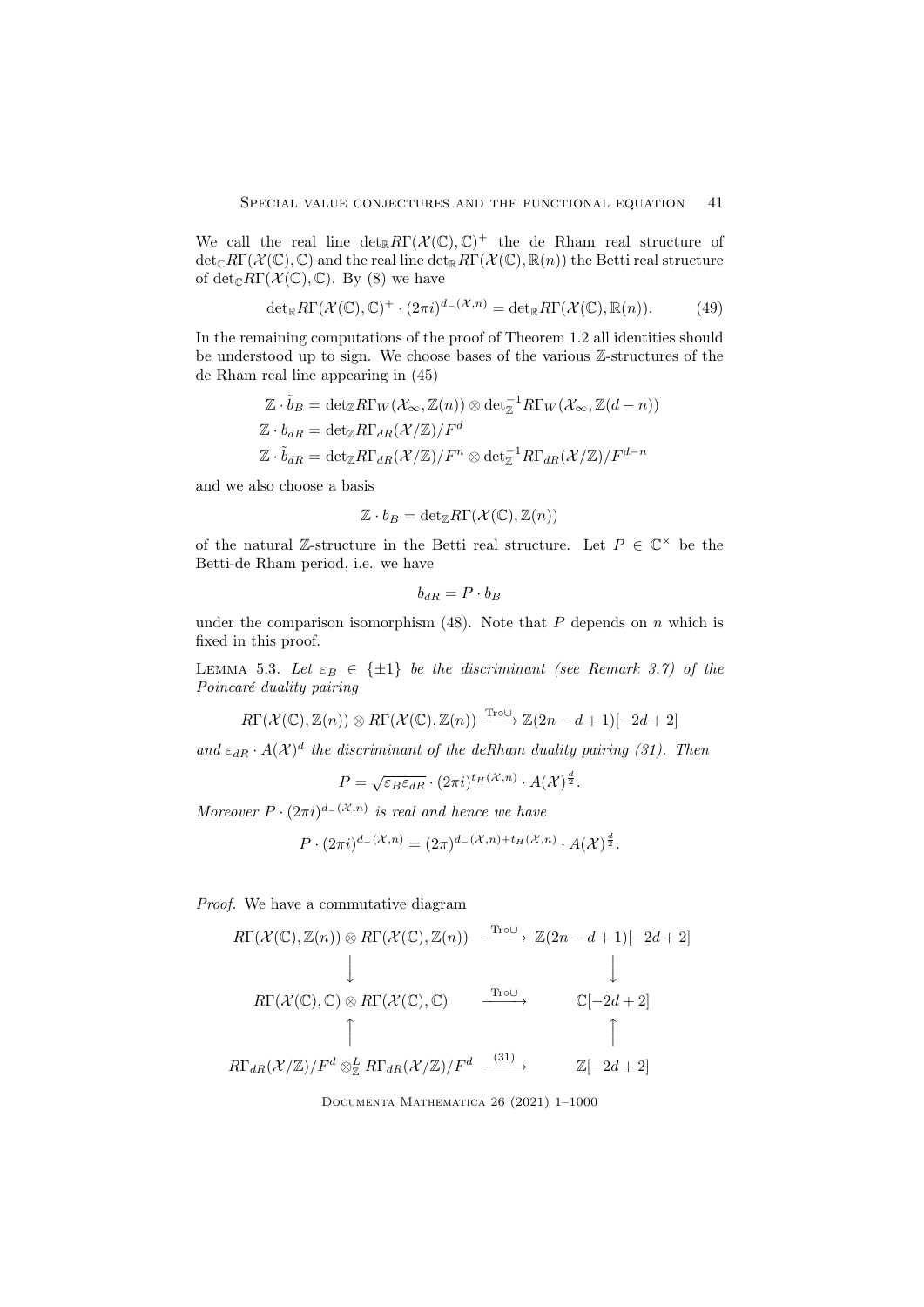where the bottom square commutes since the comparison isomorphism

$$
R\Gamma(\mathcal{X}(\mathbb{C}), \mathbb{C}) \simeq R\Gamma_{dR}(\mathcal{X}_{\mathbb{C}}/\mathbb{C}) \simeq R\Gamma_{dR}(\mathcal{X}_{\mathbb{Q}}/\mathbb{Q})_{\mathbb{C}}
$$

is compatible with cup product and cycle classes, and the trace map sends the cycle class of a closed point to its degree over the base field. We also use the fact that the trace map in algebraic de Rham cohomology

$$
H_{dR}^{2d-2}(\mathcal{X}_{\mathbb{Q}}/\mathbb{Q}) \xleftarrow{\sim} H^{d-1}(\mathcal{X}_{\mathbb{Q}}, \Omega_{\mathcal{X}_{\mathbb{Q}}/\mathbb{Q}}^{d-1}) \xrightarrow{\text{Tr}} \mathbb{Q}
$$

is the base change of the Trace map (32) under  $Spec(\mathbb{Q}) \to Spec(\mathbb{Z})$  by [27]. Applying the construction of Remark 3.7 we then obtain a pairing

$$
\langle \cdot, \cdot \rangle : \mathrm{det}_{\mathbb{C}} R\Gamma(\mathcal{X}(\mathbb{C}), \mathbb{C}) \otimes_{\mathbb{C}} \mathrm{det}_{\mathbb{C}} R\Gamma(\mathcal{X}(\mathbb{C}), \mathbb{C}) \simeq \mathbb{C}
$$

which restricts to the corresponding Q-valued pairing on  $\det_{\mathbb{Z}} R\Gamma_{dR}(\mathcal{X}/\mathbb{Z})/F^d$ and a  $\mathbb{Q} \cdot (2\pi i)^{(2n-d+1)\chi}$ -valued pairing on  $\det_{\mathbb{Z}} R\Gamma(\mathcal{X}(\mathbb{C}), \mathbb{Z}(n)).$  Here

$$
\chi := \operatorname{rank}_{\mathbb{Z}} R\Gamma(\mathcal{X}(\mathbb{C}), \mathbb{Z}(n)) = \dim_{\mathbb{R}} R\Gamma(\mathcal{X}(\mathbb{C}), \mathbb{R}(n))
$$

$$
= \sum_{i} (-1)^{i} \dim_{\mathbb{R}} H^{i}(\mathcal{X}(\mathbb{C}), \mathbb{R}(n))
$$

is the Euler characteristic of the manifold  $\mathcal{X}(\mathbb{C})$ . We then have

$$
\varepsilon_{dR} \cdot A(\mathcal{X})^d = \langle b_{dR}, b_{dR} \rangle = P^2 \langle b_B, b_B \rangle = P^2 \varepsilon_B (2\pi i)^{(2n - d + 1)\chi}
$$

and moreover

$$
-(2n - d + 1)\chi = \sum_{i < d-1} (-1)^i (i - 2n + 2d - 2 - i - 2n) \dim_{\mathbb{R}} H^i(\mathcal{X}(\mathbb{C}), \mathbb{R}(n))
$$
\n
$$
+ (-1)^{d-1} (d - 1 - 2n) \dim_{\mathbb{R}} H^{d-1}(\mathcal{X}(\mathbb{C}), \mathbb{R}(n))
$$
\n
$$
= 2 t_H(\mathcal{X}, n).
$$

Hence

$$
P^2 = \varepsilon_{dR}\varepsilon_B \cdot (2\pi i)^{2\,t_H(\mathcal{X},n)} \cdot A(\mathcal{X})^d
$$

which shows the first statement. Since both  $b_B$  and  $b_{dR} \cdot (2\pi i)^{d-(\mathcal{X},n)} = P$ .  $(2\pi i)^{d-(\mathcal{X},n)} \cdot b_B$  lie in the Betti real structure, the factor  $P \cdot (2\pi i)^{d-(\mathcal{X},n)}$  is real. This proves the second statement.  $\Box$ 

COROLLARY 5.4. With notation as in Lemma 5.3 we have

$$
\varepsilon_B \varepsilon_{dR} = (-1)^{d_{-}(\mathcal{X},n) + t_H(\mathcal{X},n)} = (-1)^{d_{-}(\mathcal{X},0) + \frac{d_{-1}}{2}\chi}.
$$

*Proof.* This follows from tracking powers of  $i$  in Lemma 5.3 and the fact that  $\varepsilon_B$  and  $\varepsilon_{dR}$  are independent of n (hence so is the right hand side).  $\Box$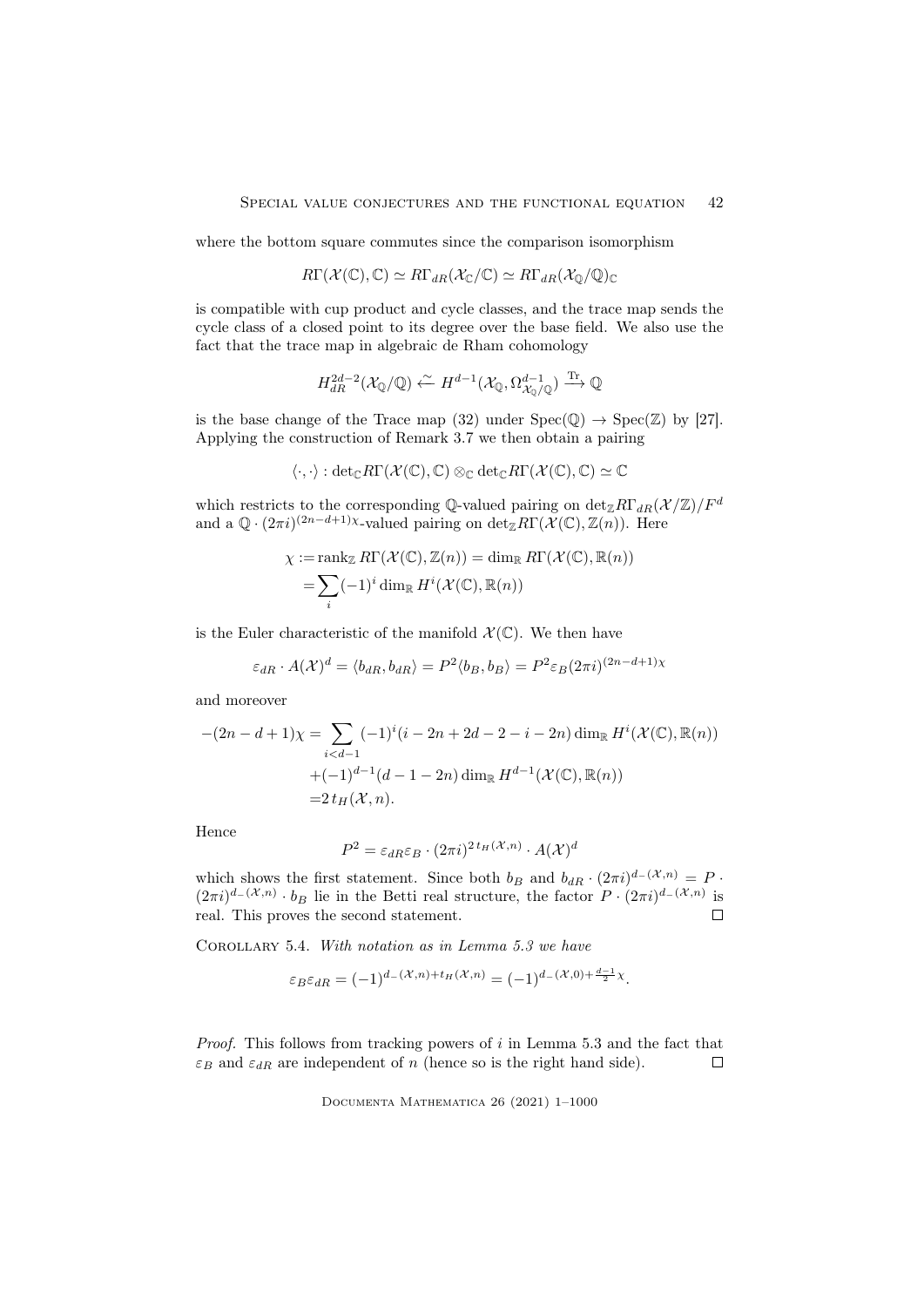REMARK 5.5. Corollary 5.4 generalizes the classical fact that the sign of the discriminant of a number field F is  $(-1)^{r_2}$  where  $r_2 = d_{-}(\text{Spec}(\mathcal{O}_F), 0)$  is the number of complex places. In this case  $\varepsilon_B = 1$ . For an example with  $\varepsilon_B = -1$ consider  $\mathcal{X} = \mathbb{P}^1_{\text{Spec}(\mathbb{Z})}$ . The intersection pairing on

$$
R\Gamma(\mathbb{P}^1(\mathbb{C}), \mathbb{Z}) \simeq R\Gamma(S^2, \mathbb{Z}) \simeq \mathbb{Z}[0] \oplus \mathbb{Z}[-2]
$$

has Gram matrix

$$
A:=\begin{pmatrix}0&1\\1&0\end{pmatrix}
$$

and hence  $\varepsilon_B = \det(A) = -1$ . The intersection pairing on

$$
R\Gamma_{dR}(\mathcal{X}/\mathbb{Z})/F^2 \simeq H^0(\mathcal{X}, \mathcal{O}_{\mathcal{X}})[0] \oplus H^1(\mathcal{X}, \Omega^1_{\mathcal{X}/\mathbb{Z}})[-2] \simeq \mathbb{Z}[0] \oplus \mathbb{Z}[-2]
$$

has the same Gram matrix, hence  $\varepsilon_{dR} = -1$ . Since  $d_{-}(\mathcal{X}, 0) = d_{-}(h^{2}(\mathcal{X})) = 1$ and  $d = \chi = 2$  we indeed have

$$
\varepsilon_B \varepsilon_{dR} = 1 = (-1)^{d - (\mathcal{X}, 0) + \frac{d-1}{2}\chi}.
$$

We can now finish the proof of Theorem 1.2 by verifying (44). By Prop. 2.23 we have

$$
\tilde{b}_B \cdot (2\pi i)^{d-(\mathcal{X},n)} = b_B \cdot 2^{d-(\mathcal{X},n)-d+(\mathcal{X},n)}
$$

and by Corollary 3.9

$$
\tilde{b}_{dR}^{-1} = A(\mathcal{X})^{d-n} \cdot b_{dR}^{-1}.
$$

Therefore

$$
x_{\infty}(\mathcal{X}, n)^{-2} = \tilde{b}_B \cdot \tilde{b}_{dR}^{-1}
$$
  
\n
$$
= (2\pi i)^{-d_{-}(\mathcal{X}, n)} \cdot 2^{d_{-}(\mathcal{X}, n) - d_{+}(\mathcal{X}, n)} \cdot b_B \cdot A(\mathcal{X})^{d - n} \cdot b_{dR}^{-1}
$$
  
\n
$$
= 2^{d_{-}(\mathcal{X}, n) - d_{+}(\mathcal{X}, n)} \cdot A(\mathcal{X})^{d - n} \cdot (2\pi i)^{-d_{-}(\mathcal{X}, n)} \cdot P^{-1}
$$
  
\n
$$
= 2^{d_{-}(\mathcal{X}, n) - d_{+}(\mathcal{X}, n)} \cdot A(\mathcal{X})^{d - n} \cdot (2\pi)^{-d_{-}(\mathcal{X}, n) - t_H(\mathcal{X}, n)} \cdot A(\mathcal{X})^{-\frac{d}{2}}
$$
  
\n
$$
= A(\mathcal{X})^{\frac{d}{2} - n} \cdot 2^{d_{-}(\mathcal{X}, n) - d_{+}(\mathcal{X}, n)} \cdot (2\pi)^{-d_{-}(\mathcal{X}, n) - t_H(\mathcal{X}, n)}
$$

which is  $(44)$ .

### **REFERENCES**

[1] B. Antieau, Periodic cyclic homology and derived de Rham cohomology, Ann. K-theory 4 (2019), no. 3, 505–519.

 $\Box$ 

- [2] P. Berthelot, H. Esnault, and Rülling, Rational Points over finite fields for regular models of algebraic varieties of Hodge type  $\geq$  1, Annals of Math. 176 (2012), 413–508.
- [3] B. Bhatt, M. Morrow, and P. Scholze, *Topological Hochschild homology and integral* p-adic Hodge theory, Publ. Math. IHES 129 (2019), no. 1, 199–310.
- [4] S. Bloch, Cycles on arithmetic schemes and Euler characteristics of curves, Bowdoin Conference in Algebraic Geometry 1985, Proc. Symp. Pure Math. 58 2, Amer. Math. Soc., 1987, pp. 421–450.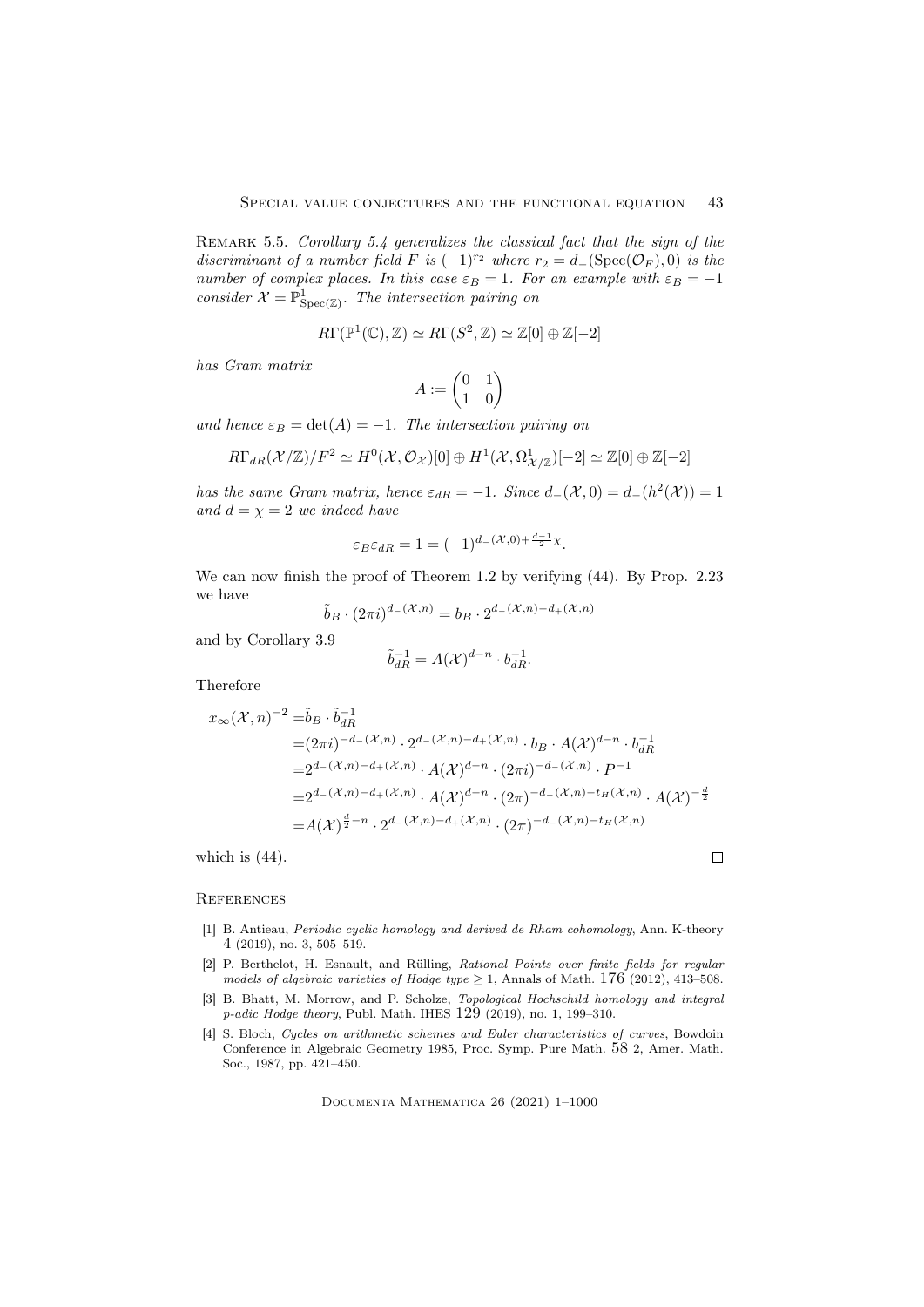- [5]  $\qquad \qquad$ , de Rham cohomology and conductors of curves., Duke Math. J. 54 (1987), no. 2, 295–308.
- [6] S. Bloch and K. Kato, L-functions and Tamagawa numbers of motives, In: The Grothendieck Festschrift I, Progress in Math. 86, 1990, pp. 333–400.
- [7] G. Boxer, F. Calegari, T. Gee, and V. Pilloni, Abelian surfaces over totally real fields are potentially modular, available at http://arxiv.org/pdf/1812.09269.pdf.
- [8] M. Flach and B. Morin, Weil-étale cohomology and Zeta-values of proper regular arithmetic schemes, Documenta Mathematica  $23(2018)$ , 1425–1560.
- [9]  $\_\_\_\_\$ , Deninger's Conjectures and Weil-Arakelov cohomology, Münster Journal of Mathematics 13 (2020), no. 2, 519–540.
- [10] M. Flach and D. Siebel, Special values of the Zeta function of an arithmetic surface, accepted in Jour. of the Institute of Mathematics of Jussieu, published online Mar 15, 2021.
- [11] J.-M. Fontaine and B. Perrin-Riou, Autour des conjectures de Bloch et Kato: cohomologie galoisienne et valeurs de fonctions L, Motives (Seattle, WA, 1991), Proc. Sympos. Pure Math. 55, Part 1, Amer. Math. Soc., 1994, pp. 599–706.
- [12] T. Geisser, Arithmetic cohomology over finite fields and special values of ζ-functions, Duke Math. Jour. 133 (2006), no. 1, 27–57.
- [13] L. Illusie, Complexe cotangent et déformations. I., Lecture Notes in Mathematics 239, Springer, 1971.
- [14] , Complexe cotangent et déformations. II., Lecture Notes in Mathematics 283, Springer, 1972.
- [15] K. Kato and T. Saito, On the conductor formula of Bloch, Publ. Math. IHES 100 (2004), 5–151.
- [16] S. Lichtenbaum, The constant in the functional equation and derived exterior powers, available at http://arxiv.org/pdf/1810.08644.pdf.
- [17] , Special values of Zeta functions of regular schemes, available at https://arxiv. org/pdf/1704.00062v1.pdf.
- [18] A. Lindenstrauss and I. Madsen, Topological Hochschild homology of number rings, Trans. Amer. Math. Soc. 352 (2000), no. 5, 2179–2204.
- [19] J. Majadas, Derived deRham cohomology and cyclic homology, Math. Scand. 79 (1996), 176–188.
- [20] B. Morin, Topological Hochschild homology and Zeta-values, available at https://arxiv. org/pdf/2011.11549.pdf.
- [21] T. Nikolaus and P. Scholze, On topological cyclic homology, Acta Math. 221 (218), no. 2, 203–409.
- [22] B. Perrin-Riou, Fonctions L p-adiques des représentations p-adiques, Astérisque  $229$ , Soc. Math. France, 1995.
- [23] T. Saito, Self-Intersection 0-Cycles and Coherent Sheaves on Arithmetic Schemes, Duke Math. J. 57 (1988), no. 2, 555–578.
- [24] , Parity in Bloch's conductor formula in even dimensions, Jour. de Théorie des Nombres de Bordeaux 16 (2004), 403–421.
- [25] J.P. Serre, Facteurs locaux des fonctions zeta des variétés algébriques, Séminaire DPP, exposé 19 (1969/70).
- [26] The Stacks Project Authors, The Stacks Project, stacks.math.columbia.edu, 2019.
- [27] J.L. Verdier, Base change for twisted inverse image of coherent sheaves, International colloquium on algebraic geometry, Bombay 1968.